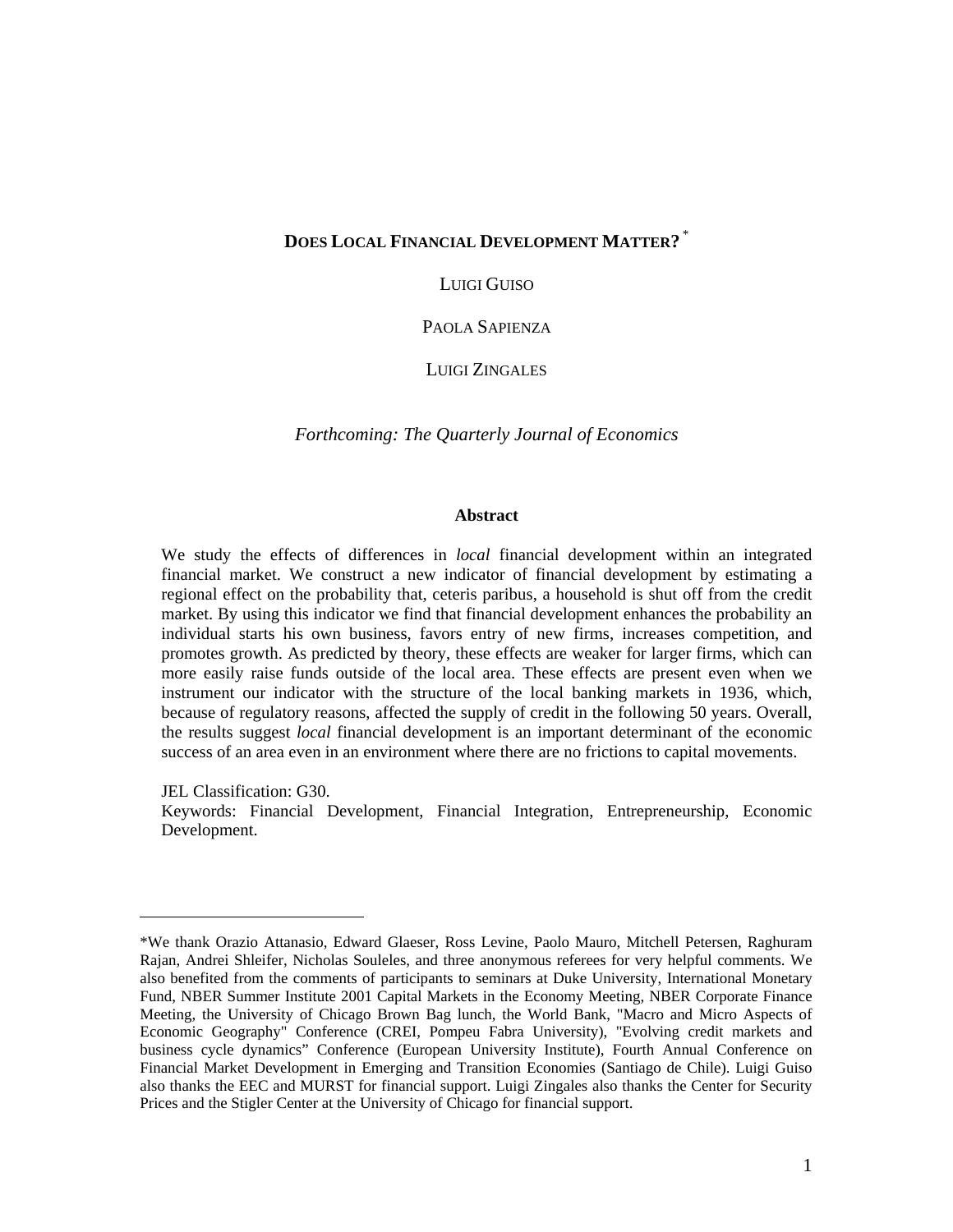Since the work of King and Levine [1993], a large body of empirical evidence has shown that a country's level of financial development impacts its ability to grow.<sup>[1](#page-1-0)</sup> Much of this evidence, however, comes from a period when cross-border capital movements were very limited. In the last decade, international capital mobility has exploded. Does domestic financial development still matters for growth when international capital mobility is high?

This is a difficult question to answer empirically. The integration of national financial markets is so recent that we lack a sufficiently long time series to estimate its impact in the data. At the same time, the pace of integration is so fast that if we were to establish that national financial development mattered for national growth during the last decade, we could not confidently extrapolate this result to the current decade.

To try and assess the relevance for growth of national financial institutions and markets in an increasingly integrated capital market we follow a different approach. Rather than studying the effect of financial development across countries we study the effect of local financial development within a single country, which has being unified, from both a political and a regulatory point of view, for the last 140 years: Italy. The level of integration reached within Italy probably represents an upper bound for the level of integration international financial markets can reach. Hence, if we find that local financial development matters for growth within Italy, we can safely conclude national financial development will continue to matter for national growth in the foreseeable future. Of course, the converse is not true.

<span id="page-1-0"></span><sup>1</sup> See for instance, Jayaratne and Strahan [1996], Rajan and Zingales [1998], Beckert and Harvey [2001], Levine and Zervos [1998].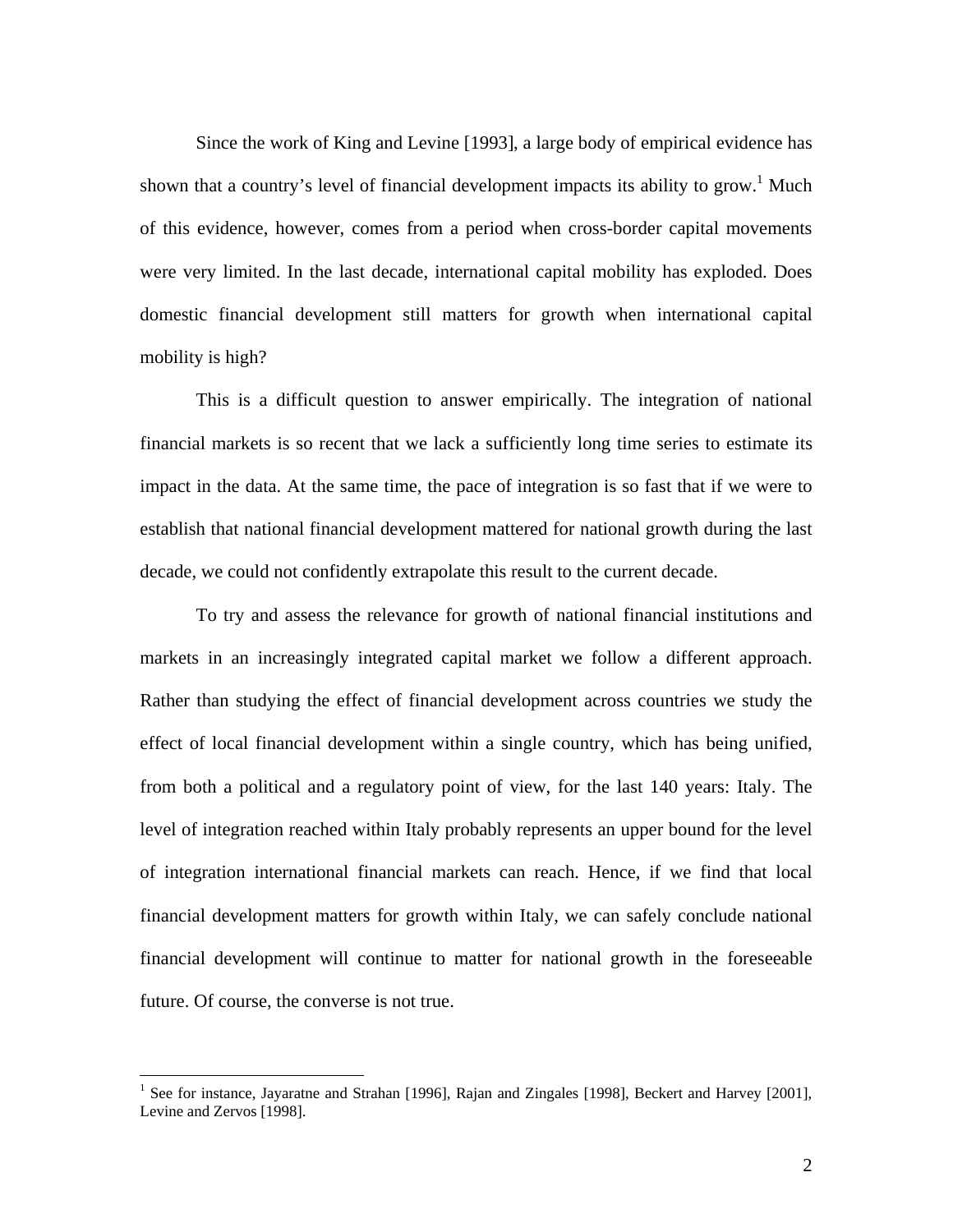To test this proposition, we develop a new indicator of local financial development, based on the theoretically-sound notion that developed financial markets grant individuals and firms an easier access to external funds. Using this indicator, we find strong effects of local financial development. Ceteris paribus an individual's odds of starting a business increases by 5.6 percent if he moves from the least financially developed region to the most financially developed one. Furthermore, he is able to do so at a younger age. As a result, on average entrepreneurs are 5 years younger in the most financially developed region than in the least financially developed one. Similarly, the ratio of new firms to population is 25 percent higher in the most financially developed provinces than in the least financially developed, and the number of existing firms divided by population 17 percent higher. In more financially developed regions firms exceed the rate of growth that can be financed internally by 6 percentage points more than in the least financially developed ones. Finally, in the most financially developed region per capita GDP grows 1.2 percent per annum more than in the least financially developed one.

To deal with the potential endogeneity of financial development we instrument our indicator with some variables that describe the regional characteristics of the banking system as of 1936. A 1936 banking law, intended to protect the banking system from instability, strictly regulated entry up to the middle 1980s, and differentially so depending on the type of the credit institution (saving banks vs. national banks). As a result, the composition of branches in 1936 greatly influenced the availability of branches in the subsequent 50 years. For this reason, we use the structure of the banking market in 1936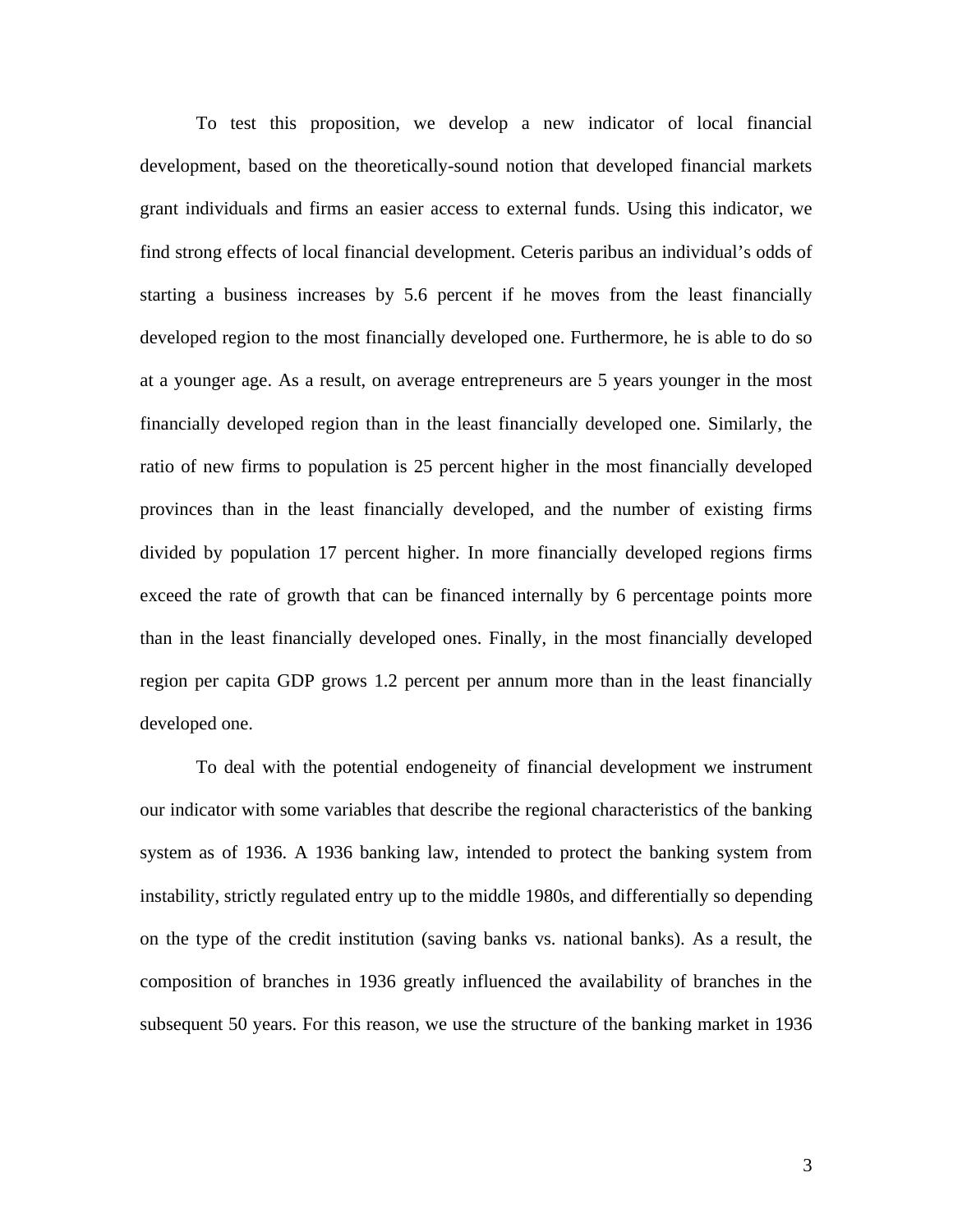as an instrument for the exogenous variation in the supply of credit in the 1990s, period when the market was fully deregulated

These results are not driven by the North-South divide, since they hold (even stronger) when we drop Southern regions from the sample. They also do not seem to be driven by a spurious correlation between our instruments and other omitted factors that foster growth. Was this the case, our instruments should have been positively correlated with economic development in 1936. While we do not have provincial GDP in 1936, we do have provincial GDP in 1951 (about the time when Italy regain the pre-war level of production) and number of vehicles per inhabitants in 1936 (which is a pretty good proxy for GDP per capita in 1936). Within the Center-North of the country there is no positive correlation between our instruments and these two indicators of financial development.

Yet, the most convincing way to rule out possible local omitted factors is to focus on some interaction effect, as done in Rajan and Zingales [1998]. Under the assumption, backed by both theory and evidence, that dependence on local finance is greater for smaller than for larger firms, the interaction between firm size and our measure of local financial development should have a negative coefficient on growth (the impact of financial development on growth is less important for bigger firms). The advantage of this specification is that we can control for omitted environmental variables through regional fixed effects. That local financial development matters relatively more for smaller firms even after controlling for regional fixed effects suggests our results are not driven by omitted environmental variables.

In sum, all the evidence suggests that local financial development plays an important role even in a market perfectly integrated from a legal and regulatory point of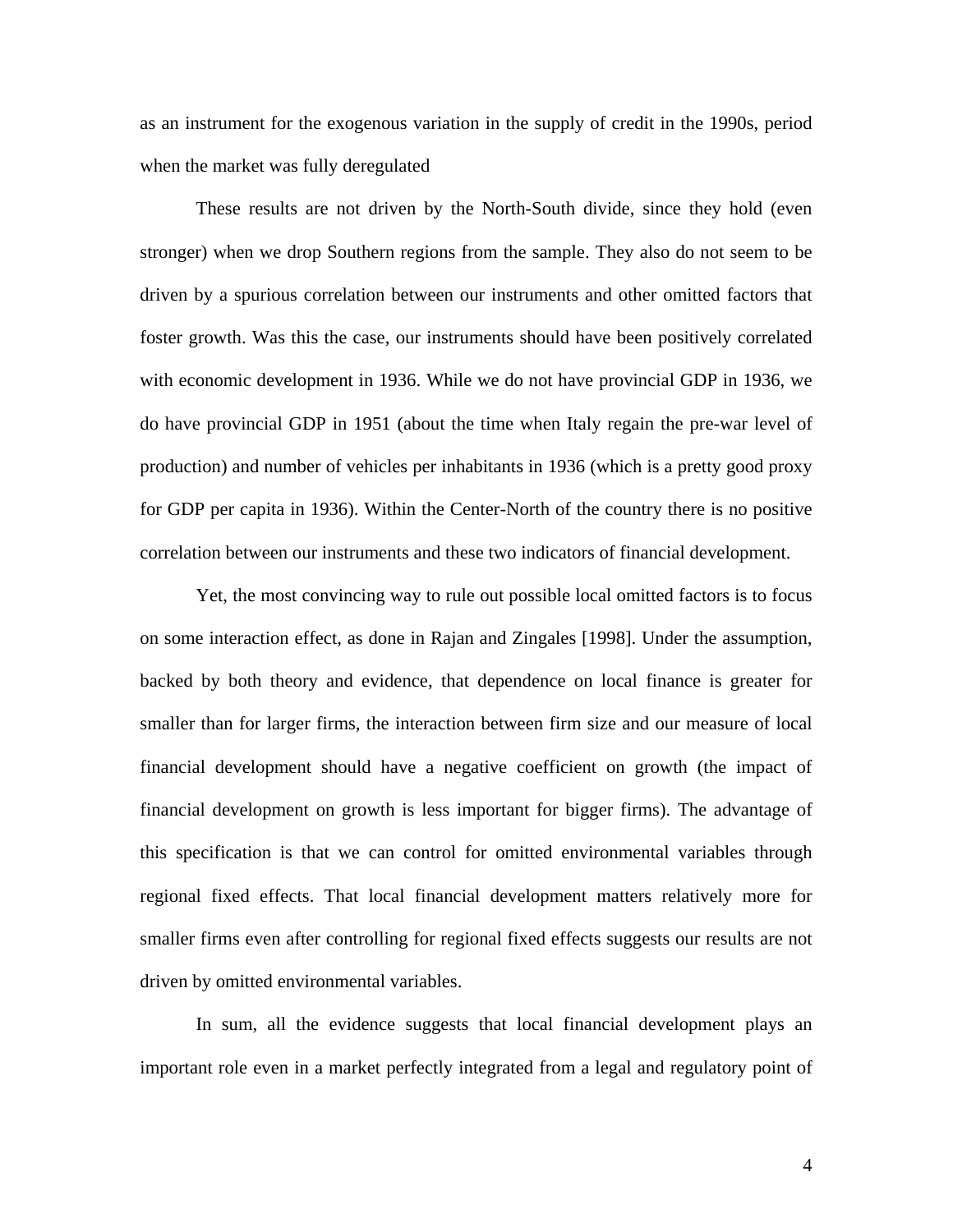view. Hence, finance effects are not likely to disappear as the world becomes more integrated or as Europe becomes unified.

While there is a large literature on financial development and growth across countries (see the survey by Levine [1997]), the only papers we know of that study within country differences are Jayaratne and Strahan [1996] and Dehejia and Lleras-Muney [2003]. Using the de-regulation of banking in different states of the United States between 1972 and 1991 as a proxy for change in financial development, Jayaratne and Strahan [1996] show that annual growth rates in a state increased by 0.51 to 1.19 percentage points a year after de-regulation. Dehejia and Lleras-Muney [2003] study the impact of changes in banking regulation on financial development between 1900 and 1940. Both papers show that local financial development matters. They do that, however, in a financial market that was not perfectly integrated yet. In fact, even in Jayaratne and Strahan [1996]'s sample period there were still differences in banking regulation across states and interstate branching was restricted. By contrast, during our sample period there was no difference in regulation across Italian regions nor was interregional lending restricted.

The rest of the paper proceeds as follows. Section 1 describes the data. Section 2 introduces our measure of financial development and Section 3 presents and justifies the instruments. Section 4 analyzes the effects of financial development on firms' creation and Section 5 on firms' and aggregate growth. Section 6 explores whether the impact of local financial development on firm's mark-up and growth differs as a function of the size of the firm, as predicted by theory. Section 7 discusses the relation between our findings and the literature on international financial integration. Conclusions follow.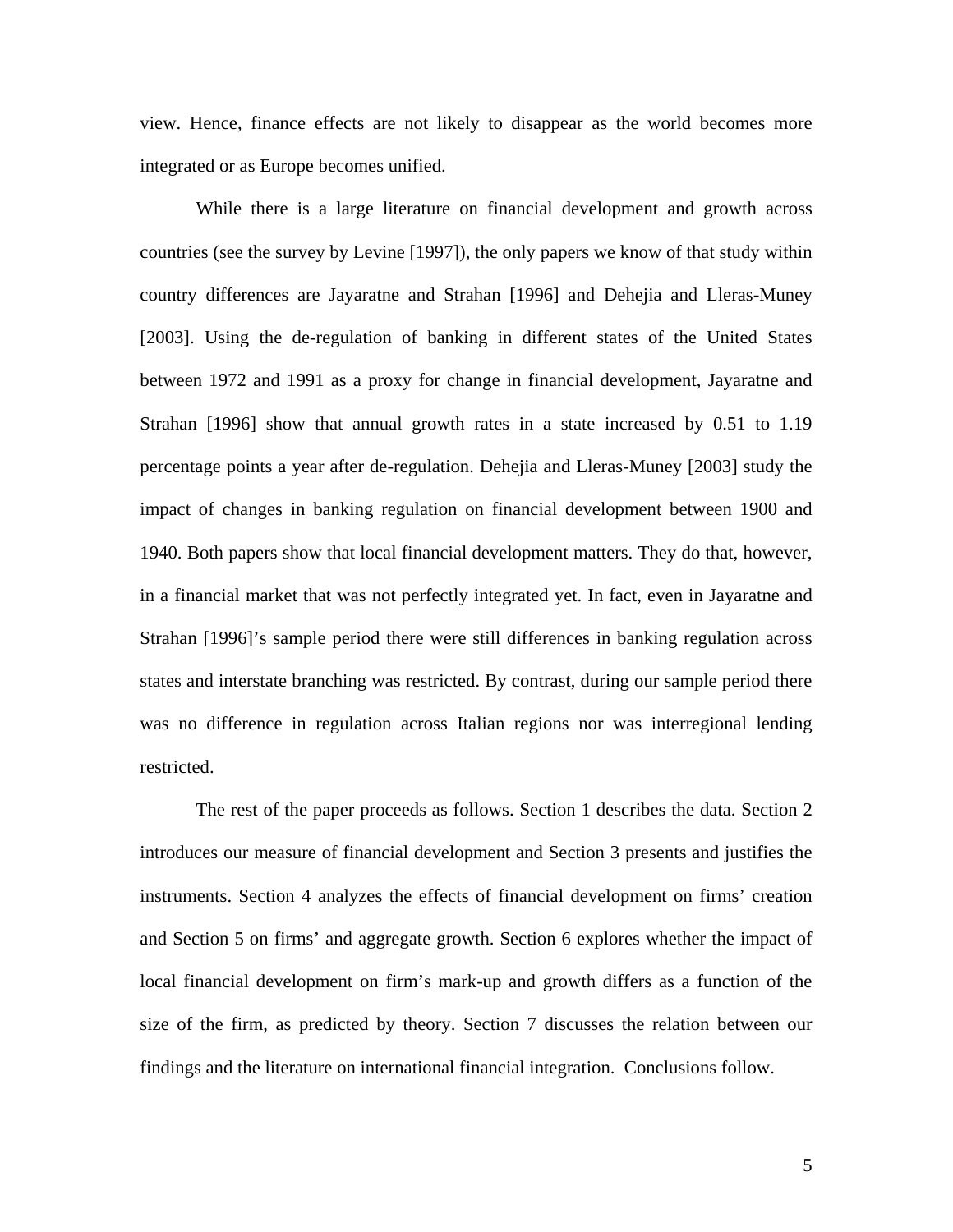## **I. Data Description**

We use three datasets. First, the Survey of Households Income and Wealth (SHIW), which contains detailed information on demographic, income, consumption, and wealth from a stratified sample of 8,000 households. Table 1a reports the summary statistics for this sample.

An interesting characteristic of this dataset is that each household is asked the following two questions: "During the year did you or a member of the household apply for a loan or a mortgage from a bank or other financial intermediary and was your application turned down?" and "During the year did you or a member of the household think of applying for a loan or a mortgage to a bank or other financial intermediary, but then changed your mind on the expectation that the application would have been turned down?" 1 percent of the sample households were turned down (i.e. answered yes to the first question), while 2 percent were discouraged from borrowing (i.e. answered yes to the second question). We create the variable "discouraged or turned down" equals to one if a household responds positively to at least one of the two questions reported above and zero otherwise.<sup>[2](#page-5-0)</sup>

The SHIW also contains information about the profession of different individuals. Table 1b reports summary statistics for the individuals in the SHIW household sample.<sup>3</sup>

<span id="page-5-0"></span><sup>&</sup>lt;sup>2</sup> When asked whether they have been rejected for a loan, households are also given the option to respond

<span id="page-5-1"></span><sup>&</sup>quot;your demand has been partially rejected". We classify these as "rejected" households.<br><sup>3</sup> Since the sample is stratified by households and not by individuals, when we sample by individuals certain groups are over represented. For example, more people live in the South in this sample than in the household sample, reflecting the fact that the average family size is larger in the south. The age is smaller than the household sample age, because we deliberately truncated age at 60.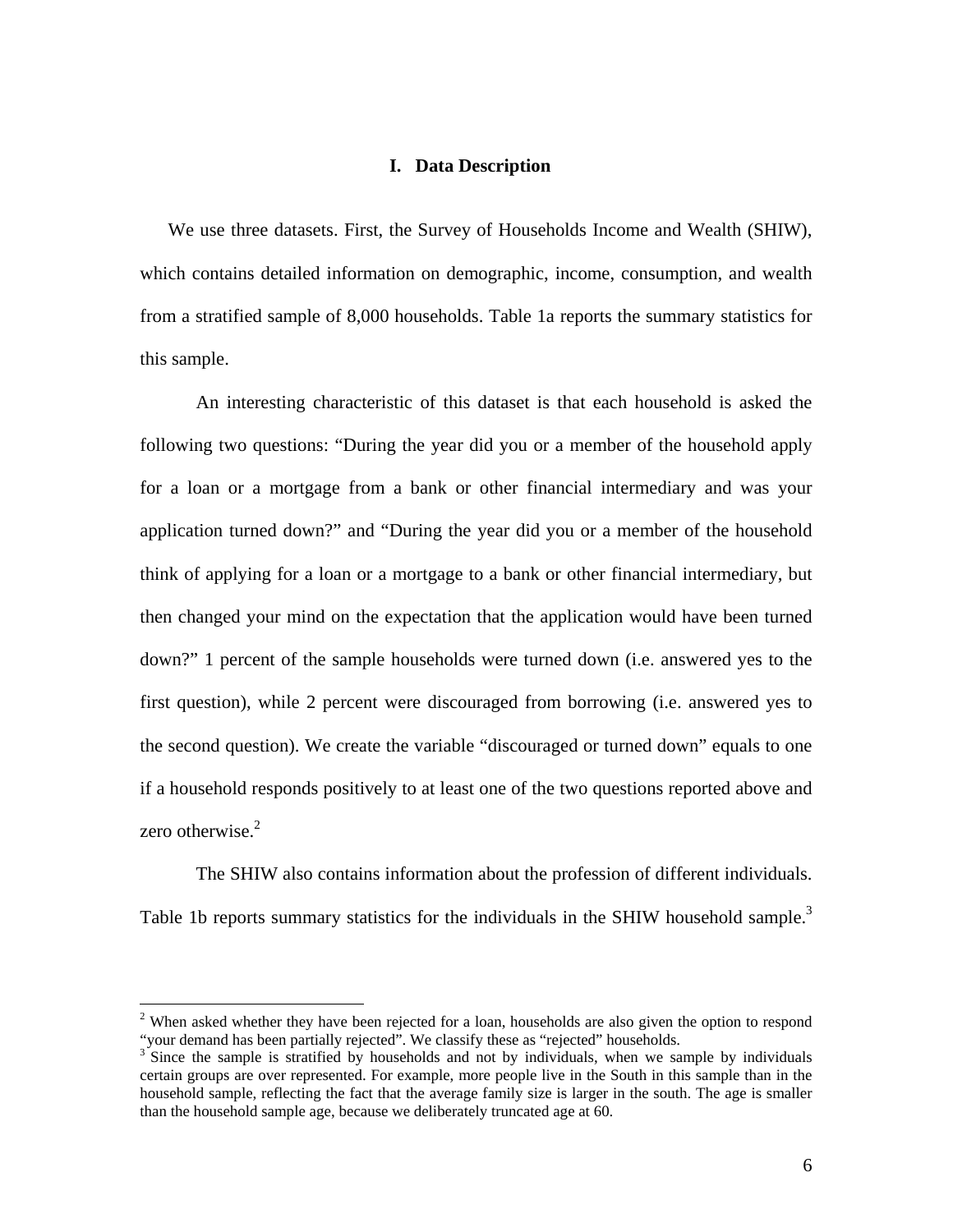About 12 percent of the individuals in the sample were self-employed and the same percentage had received a transfer from their parents.

We collected the second dataset, containing information at the province level on the number of registered firms, their rate of formation, and the incidence of bankruptcy among them, from a yearly edition of "Il Sole 24 Ore", a financial newspaper. These are the newspapers' elaboration of data coming from the Italian Statistical Institute (ISTAT). Table 1c reports summary statistics for these data.

The third dataset contains information about firms. It is from *Centrale dei Bilanci* (CB), which provides standardized data on the balance sheets and income statements of a highly representative sample of 30,000 Italian non-financial firms.<sup>[4](#page-6-0)</sup> Table 1d reports summary statistics for these data.

## **II. Our Indicator of Financial Development**

#### *II.A. Methodology*

<u>.</u>

A good indicator of financial development would be the ease with which individuals in need of external funds can access them and the premium they have to pay for these funds. In practice, both these avenues are quite difficult. We do not normally observe when individuals or firms are shut off from the credit market, but only whether they borrow or not. Similarly, we do not normally have information on the rate at which they borrow, let alone the rate at which they should have borrowed in absence of any friction. For all these reasons, the studies of the effects of financial development [e.g.,

<span id="page-6-0"></span><sup>&</sup>lt;sup>4</sup> A report by Centrale dei Bilanci [1992] based on a sample of 12,528 companies drawn from the database (including only the companies continuously present in 1982-90 and with sales in excess of 1 billion Lire in 1990), states that this sample covers 57 percent of the sales reported in national accounting data. In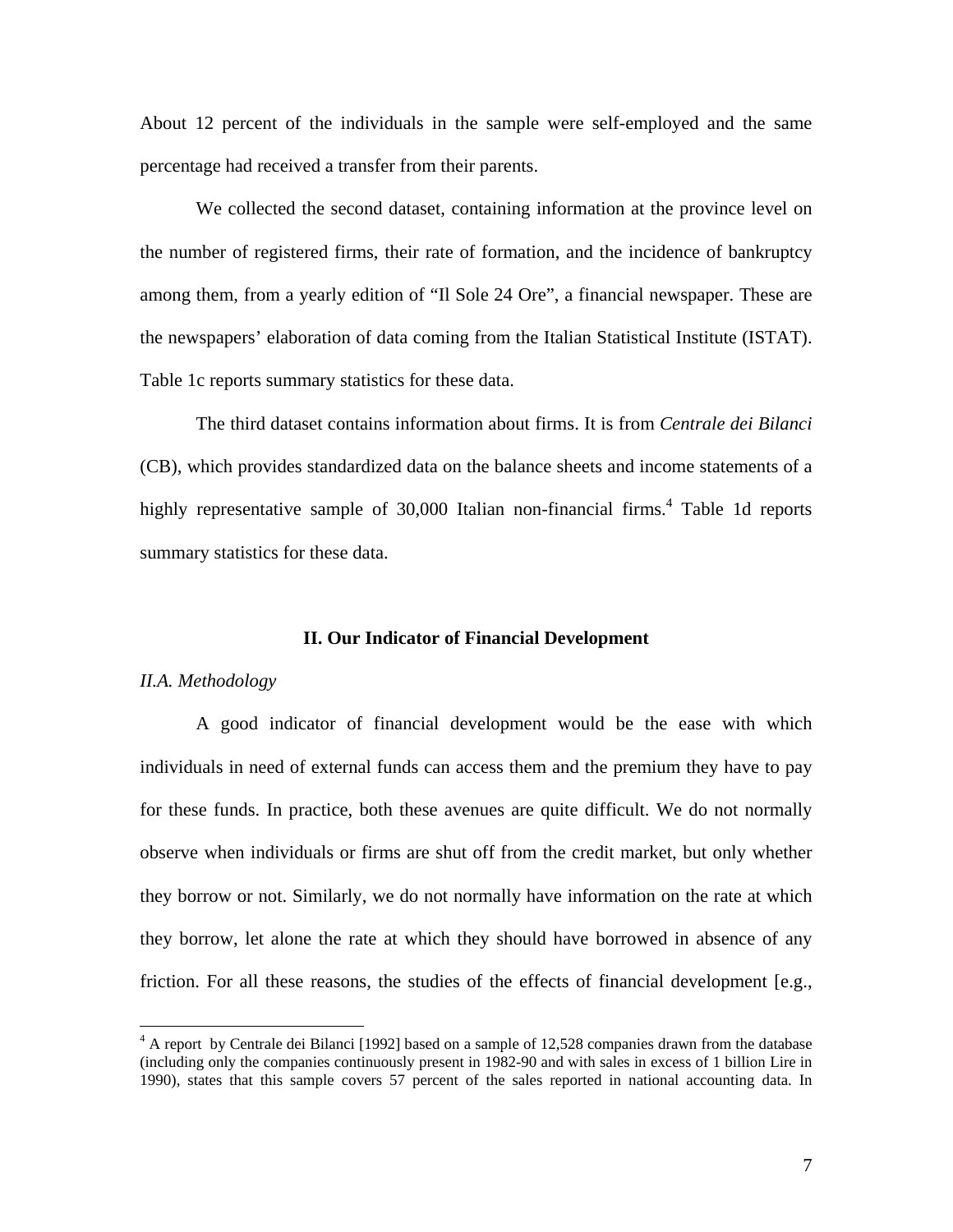King and Levine [1993], Jayaratne and Strahan [1996], Rajan and Zingales [1998a]] have used alternative measures.

Fortunately, SHIW asks households whether they have been denied credit or have been discouraged from applying. Hence, it contains information on individuals' access to credit even during normal periods, i.e., outside of a banking crisis. Furthermore, unlike the U.S. Consumer Expenditure Survey, SHIW contains precise information on the location of the respondents. Controlling for individual characteristics, it is possible, thus, to obtain a local indicator of how more likely an individual is to obtain credit in one area of the country, rather than in a different one. This indicator measures how easy it is for an individual to borrow at a local level.

This approach, however, begs the question of what drives differences in financial development across Italian regions. If demand for financial development generates its own supply, the regions with the best economic prospects might have the most financially developed banking system, biasing the results of our analysis. For this reason, we will instrument our indicator of financial development with exogenous determinants of the degree of financial development.

### *II.B. Does the Local Market Matter?*

<u>.</u>

One could object that such indicator of financial development is not very useful in so much as it measures a *local* condition of the credit market. If individuals and firms can tap markets other than the local one, local market conditions become irrelevant.<sup>[5](#page-7-0)</sup>

particular, this dataset contains a lot of small (less than 50 employees) and medium (between 50 and 250) firms.

<span id="page-7-0"></span> $<sup>5</sup>$  In Italy, as in the United States, restrictions on lending and branching across geographical areas have been</sup> removed in 1990.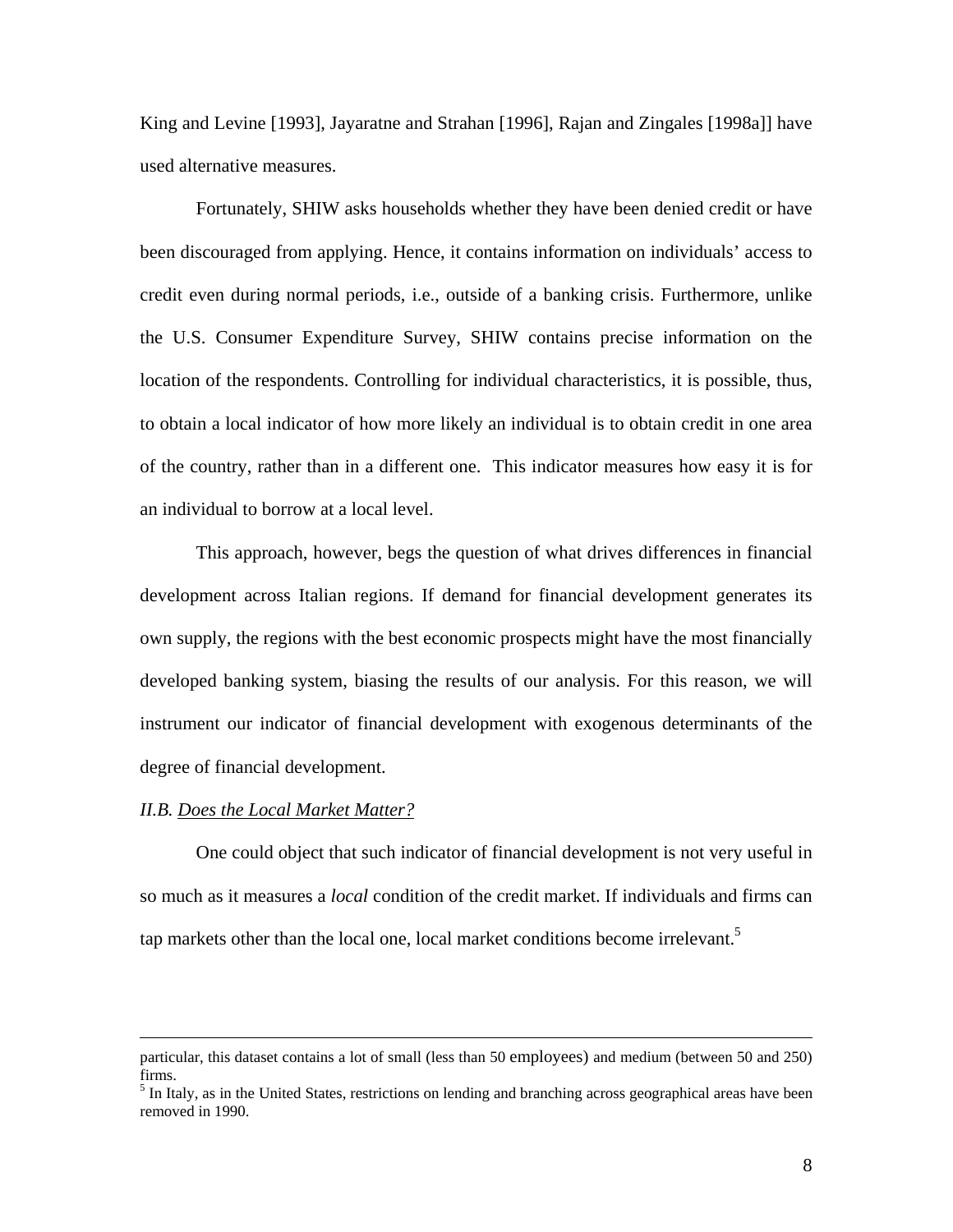There is a growing literature, however, documenting that distance matters in the provisions of funds, especially for small firms. Petersen and Rajan [2002], for instance, documents the importance of distance in the provision of bank credit to small firms. Bofondi and Gobbi [2003] show more direct evidence of the informational disadvantage of distant lenders in Italy. They find that banks entering in new markets suffer a higher incidence of non performing loans. This increase, however, is more limited if they lend through a newly opened local branch, than if they lend at a distance. Similarly, Lerner [1995] documents the importance of distance in the venture capital market.

That distance is an important barrier to lending is very much consistent also with the practitioners' view. The president of the Italian Association of Bankers (ABI) declared in a conference that the banker's rule of thumb is to never lend to a client located more than three miles from his office.

Overall, this discussion suggests that distance may segment local markets. Whether it does it in practice, is ultimately an empirical matter. If local market conditions do not matter, then the geographical dummies should not have a statistically significant impact on the probability of being denied a loan, a proposition we will test. Similarly, if markets are not segmented our measure of local financial development should have no impact on any real variable, another proposition we will test.

Finally, the above discussion provides an additional testable implication. If local market conditions matter, they should matter the most for small firms, which have difficulty in raising funds at a distance, than for large firms. Thus, analyzing the effect of our indicator by different size classes will help test whether the effect we find is spurious or not.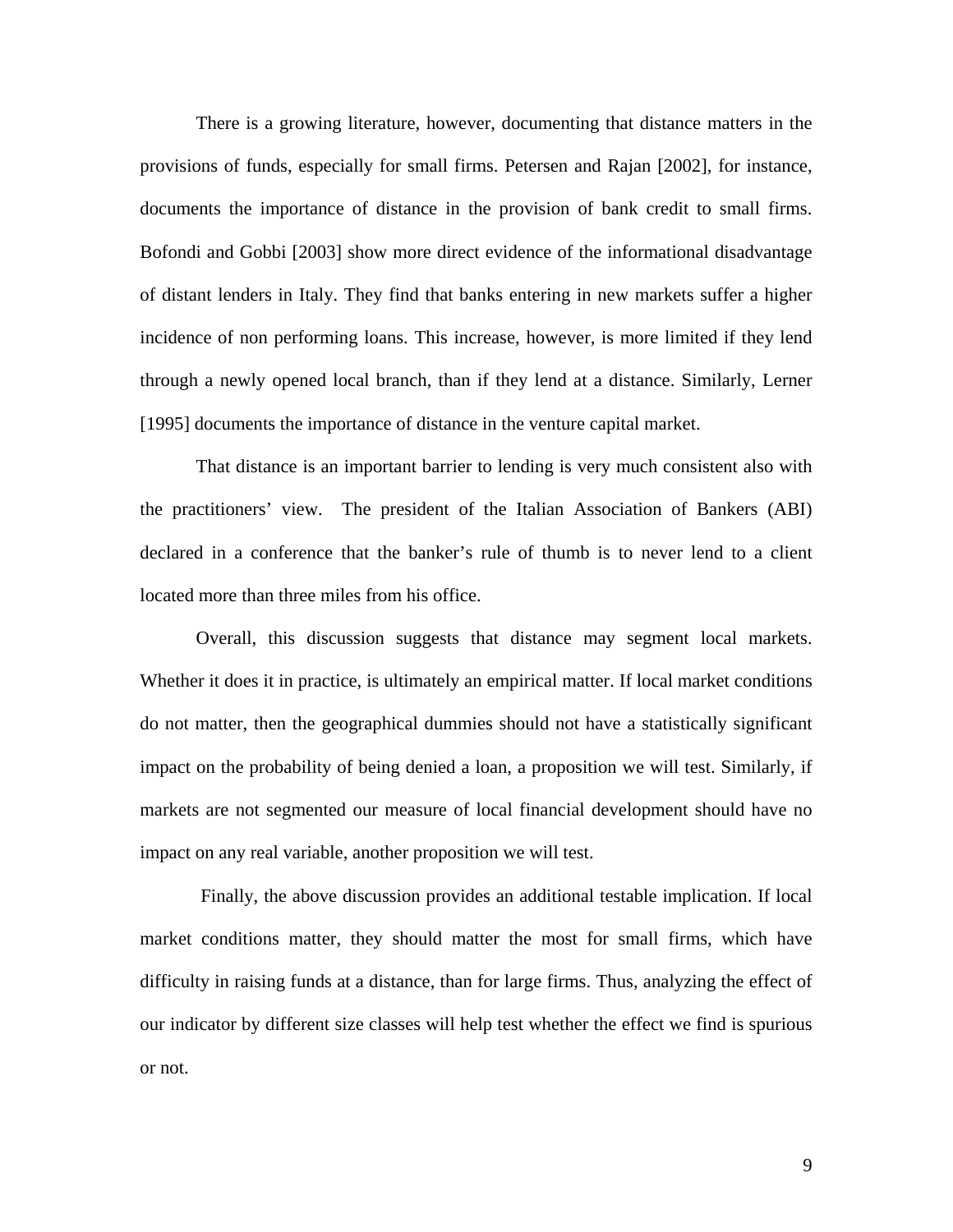## *II.C. What Is the Relevant Local Market?*

Italy is currently divided in 20 regions and  $103$  provinces.<sup>6</sup> What is the relevant local market? According to the Italian Antitrust authority the ''relevant market'' in banking for antitrust purposes is the province, a geographic entity very similar to a US county. This is also the definition the Central Bank used until 1990 to decide whether to authorize the opening of new branches. Thus, from an economic point of view the natural unit of analysis is the province.

There are, however, some statistical considerations. Since we need to estimate the probability of rejection, which is a fairly rare event (3 percent of the entire sample and 14 percent in the sample of households who looked for credit), we need a sufficiently large number of observations in each local market. If we divide the 39,827 observations by province, we have *on average* only 387 observations per province and less than 200 observations in almost a third of the provinces. Therefore, we will be estimating each indicator on the basis of very few denials (on average 12). This casts doubt on the statistical reliability of the indicator. In fact, when we estimate the indicator at the provincial level 22 percent of the provincial indicators are not statistically significant. More importantly, when we divide the sample into two and estimate the provincial effect on the probability of being shut off the credit market prior and after 1994, the correlation between the indicators estimated in the first period and that estimated in the second period is only 0.14 and it is not statistically significant. As a result, we focus on the results at the regional level.

*II.D. Description of our Results*

 $\overline{a}$ 

<span id="page-9-0"></span> $6$  The number of provinces has recently increased. During our sample period there were 95 provinces.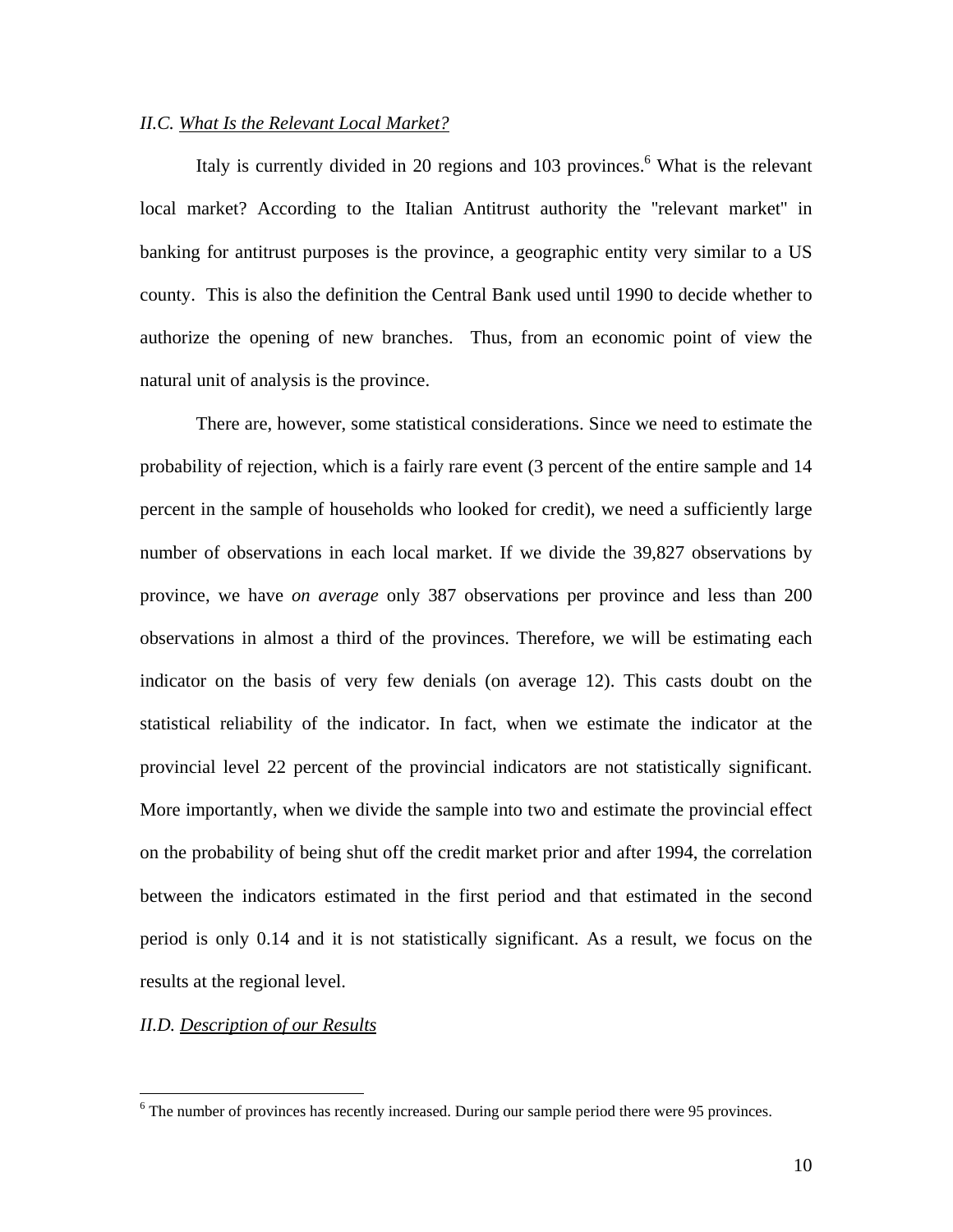Our goal is to identify differences in the supply of credit. The probability a household is rejected or discouraged depends both on the frequency with which households demand credit and on the odds a demand for credit is rejected. To isolate this latter effect, we would like to have the set of people who were interested in raising funds. We do not have this information, but we can approximate this set by pooling all the households that have some debt with the household we know have been turned down for a loan or discouraged from applying. This group represents 20 percent of the entire sample, with an incidence of discouraged/turned down equal to 14 percent.<sup>7</sup>

For ease of interpretation we estimate a linear probability model of the likelihood a household is shut off from the credit market. Each year we classify a household as shut off if it reports it has been rejected for a loan application or discouraged from applying that year. As control variables we use several households' characteristics: household income, household wealth (linear and squared), household head's age, his/her education (number of years of schooling), the number of people belonging to the household, the number of kids, and indicator variables for whether the head is married, is a male, for the industry in which he/she works, and for the level of job he/she has. $8$  To capture possible local differences in the riskiness of potential borrowers we control in this regression for the percentage of firms that go bankrupt in the province (average of the 1992-1998 period). Since we want to measure financial development (i.e., the ability to discriminate among different quality borrowers and lend more to the good one) and not simply access

<span id="page-10-0"></span><sup>&</sup>lt;sup>7</sup> Note that any residual demand effect will only bias us against finding any real effect of financial development. In fact, demand is likely to be higher in more dynamic regions. Thus, if we do not perfectly control for demand we will have that more dynamic regions are incorrectly classified as more constrained. This distortion will reduce the correlation between financial development and any measure of economic performance.

<span id="page-10-1"></span> $\frac{8}{8}$  Household wealth includes the equity value of the household's house.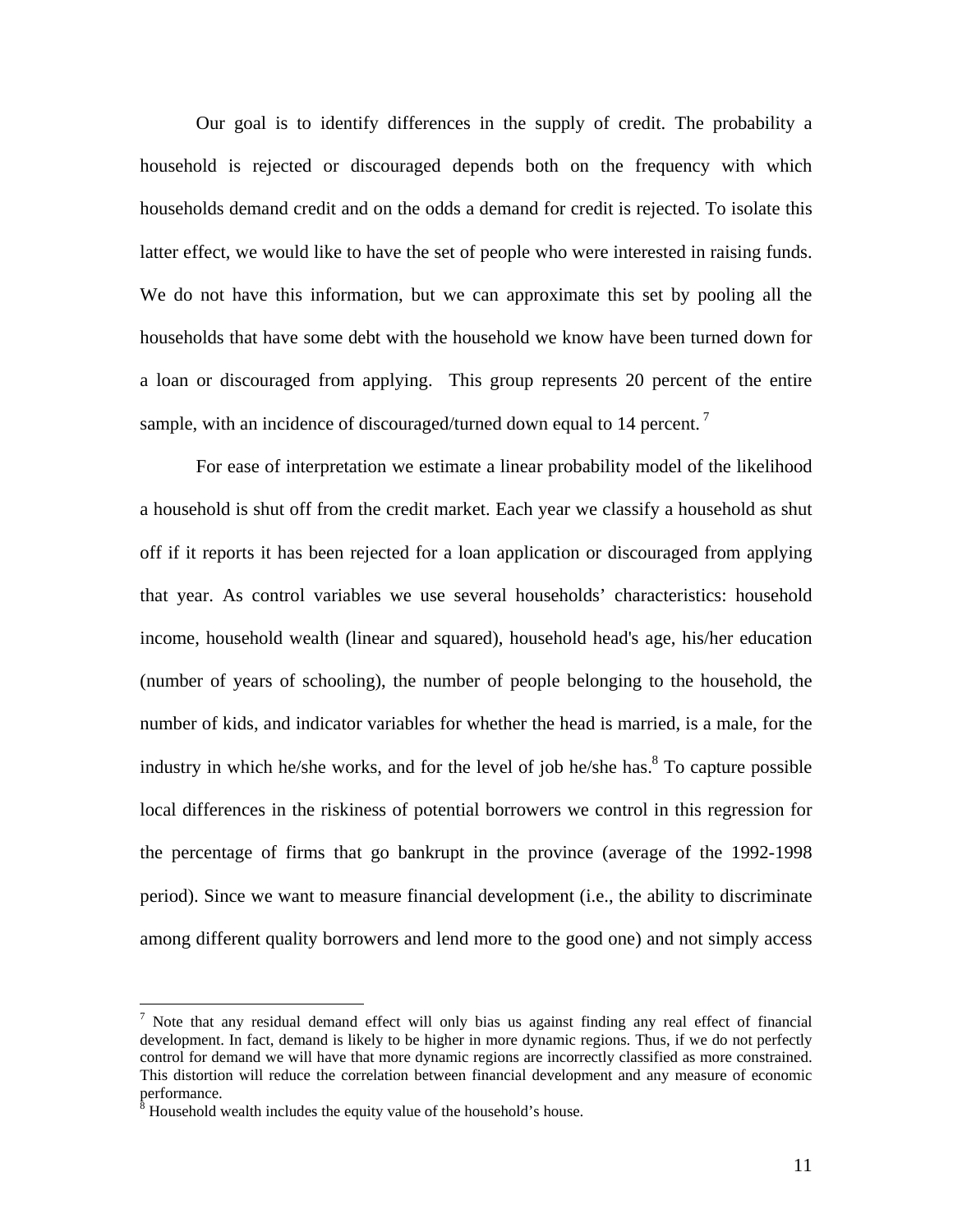to credit, we control in the regression for the percentage of non-performing loans on total loans in the province. This control should eliminate the potentially spurious effects of over lending.<sup>[9](#page-11-0)</sup> Finally, we insert calendar year dummies, an indicator of the size of the town or city were the individual lives, and a dummy for every region.

Table 2 reports the coefficient estimates of these regional dummies in ascending order. We drop the smallest region (Valle d'Aosta) because it has only 10 households in the sample at risk and none rationed. In all the other regions the local dummy is positive and statistically significant at the 1 percent level. The magnitude of these coefficients, however, covers a wide range. The region with the lowest conditional rate of rejection (Marche) has a rejection rate that is less than half of the rejection rate of the least financially developed region (Calabria). As one can see from Table 2, financially underdeveloped regions tend to be in the South. The correlation is not perfect (0.64). This will allow us to separate the effect of a pure South dummy from the effect of financial underdevelopment. This might be over controlling, because the backwardness of the South, we will argue, can at least in part be attributed to its financial underdevelopment. Nevertheless, it is useful to show that the effects we find are not entirely explained by a South dummy. We will use this conditional probability of being rejected as a measure of financial underdevelopment. For ease of interpretation, however, we transform this variable, so that becomes an indicator of financial development, not underdevelopment. Therefore, we compute:

 $\overline{a}$ 

<span id="page-11-0"></span><sup>&</sup>lt;sup>9</sup> If in certain areas banks lends excessively (i.e., even to non creditworthy individuals), our measure of financial development (access to credit) would be higher, but we can hardly claim the system is more financially developed. The percentage of non performing loans should eliminate this potential spurious effect.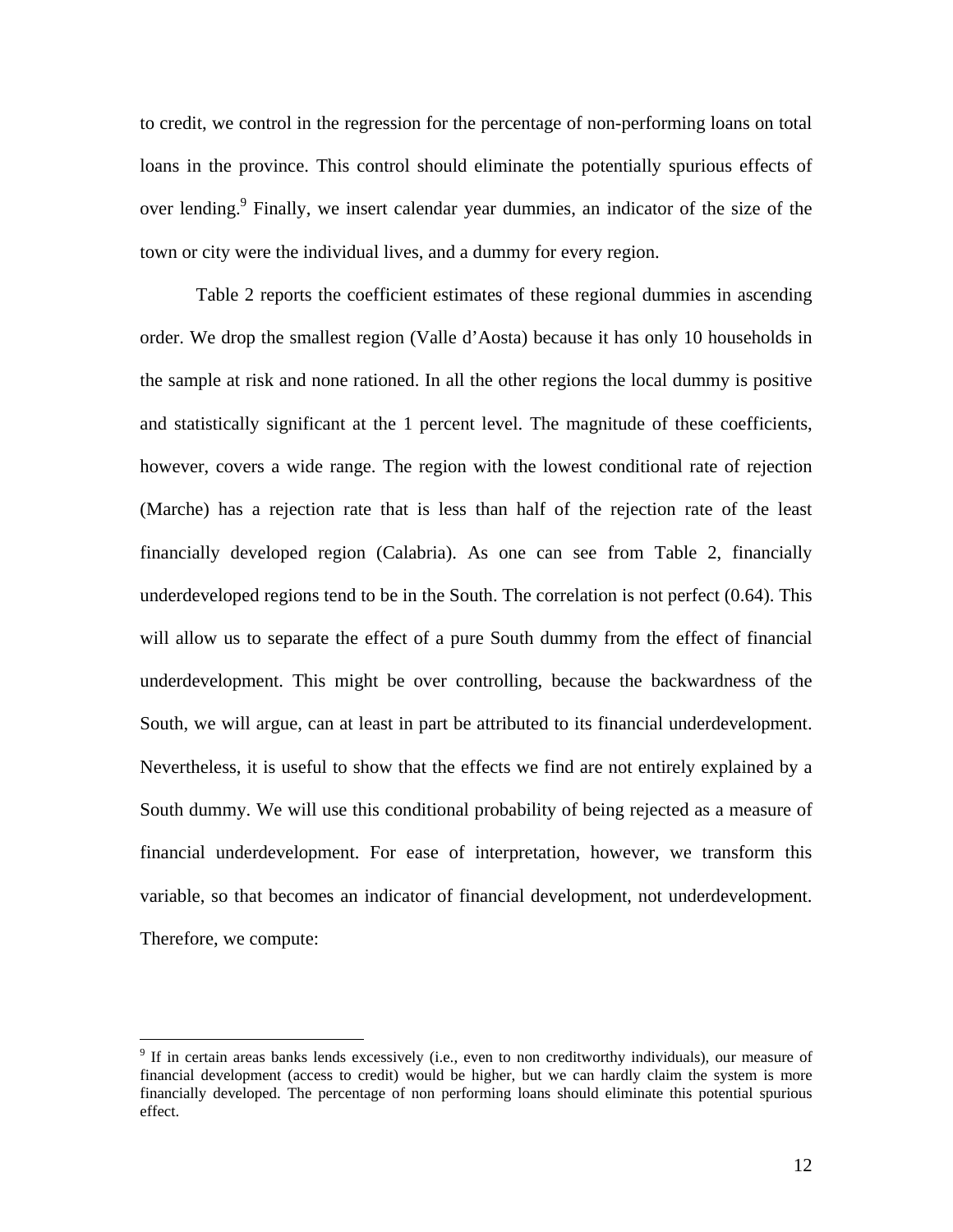1 – Conditional Probability of Rejection/ Max {Conditional Probability of Rejection}.

This normalized measure of financial development, which we will use in the rest of the paper, is reported in the third column of Table 2.

### **III. Our Instruments**

If demand for financial development generates its own supply, the regions with the best economic prospects might have the most financially developed banking system, biasing the results of our analysis. For this reason, we need to instrument our indicator of financial development with exogenous determinants of the degree of financial development. We find such determinants in the history of Italian banking regulation.

In response to the 1930-1931 banking crisis, in 1936 the Italian Government introduced a banking law intended to protect the banking system from instability and market failure, through strict regulation of entry. Credit institutions were divided into four categories and each category was given a different degree of freedom in opening new branches and extending credit outside the city/province where they were located. National banks (mostly State-owned) could open branches only in the main cities; cooperative and local commercial banks could only open branches within the boundaries of the province they operated in 1936; while Savings Banks could expand within the boundaries of the region they operated in 1936. Furthermore, each of these banks was required to try shut down branches located outside of its geographical boundaries. Finally, any lending done outside the geographic boundaries determined by the law needed to be authorized by the Bank of Italy. This regulation remained substantially unchanged until 1985.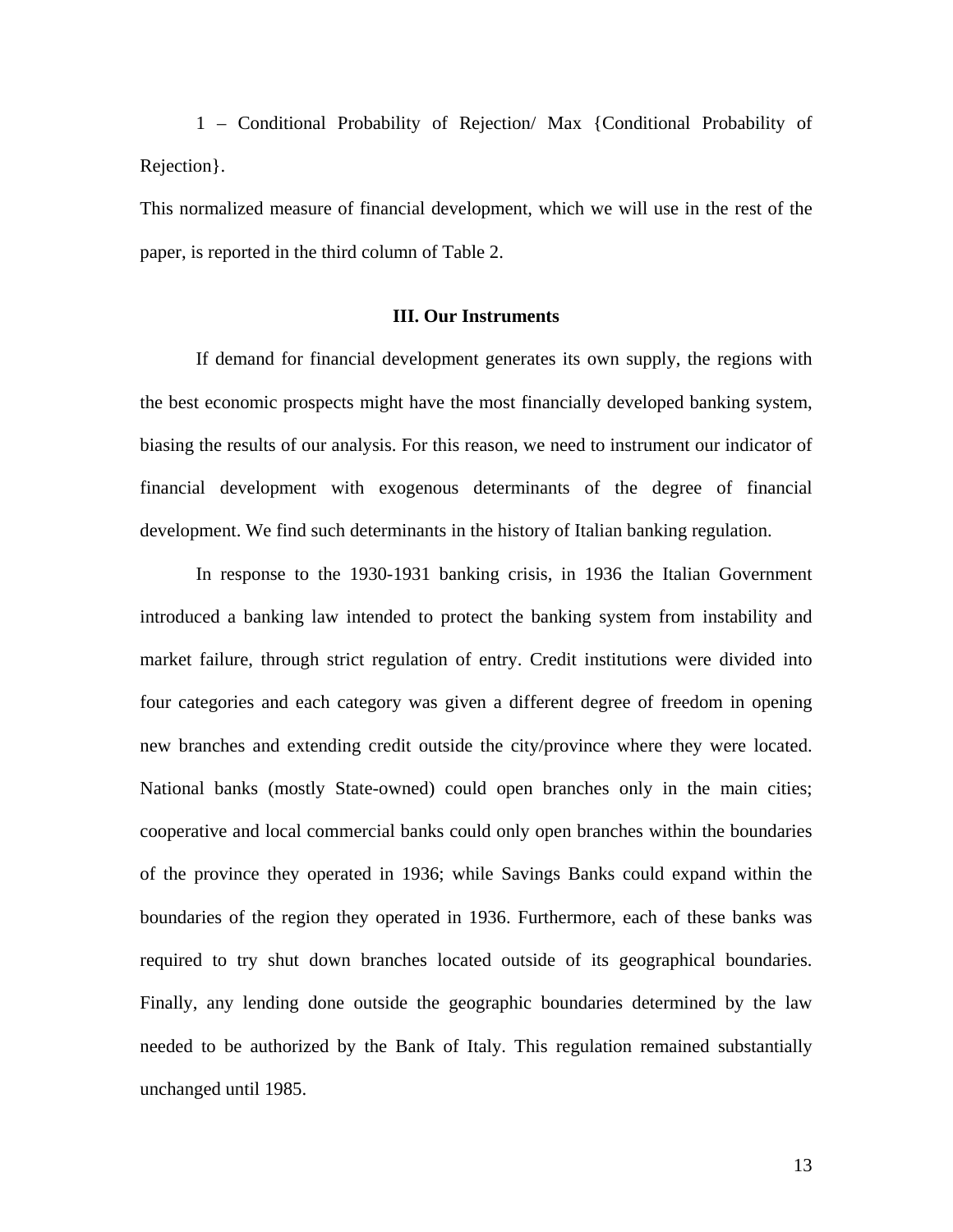This regulation severely constrained the growth of the banking system: between 1936 and 1985 the total number of bank branches in Italy grew 87 percent versus 1,228 percent in the United States.<sup>10</sup> The effect of these restrictions was not homogenous: local banks' branches grew on average 138 percent versus the 70 percent of big national banks. Among local banks Savings Banks had more latitude to grow and so they did: 152 percent versus the 120 percent of the cooperatives and the mere 37 percent of the other banks (although this category is a mix of local and national banks). Can these differences explain the regional variation in the availability of credit 60 years later?

To test this hypothesis we estimate how much access to credit in the 1990s can be explained by the level and composition of the supply of credit in 1936. As dependent variable we use our measure of financial development and as explanatory variables we use the number of total branches (per million inhabitants) present in a region in 1936, the fraction of branches owned by local versus national banks, the number of savings banks, and the number of cooperative banks per million inhabitants. As Table 3 shows, all the variables have the expected sign and this simple specification explains 72 percent of the cross sectional variation in the availability of credit in the  $1990s$ .<sup>11</sup>

These results suggest that our instruments are correlated with the variable of interest (local access to credit); can we also argue that they are uncorrelated with the error in our regressions relating economic performance to financial development? To do so we need to show that the number and composition of banks in 1936 is not linked to some characteristics of the region that affect the ability to do banking in that region and of

<span id="page-13-1"></span><span id="page-13-0"></span>

<sup>&</sup>lt;sup>10</sup> See http://www2.fdic.gov/hsob/<br><sup>11</sup> In the 1990s there were no restrictions to lending across regions, nor restrictions to entry. Hence, this result implies that entry takes time to occur and that distance lending is not a perfect substitute for local lending.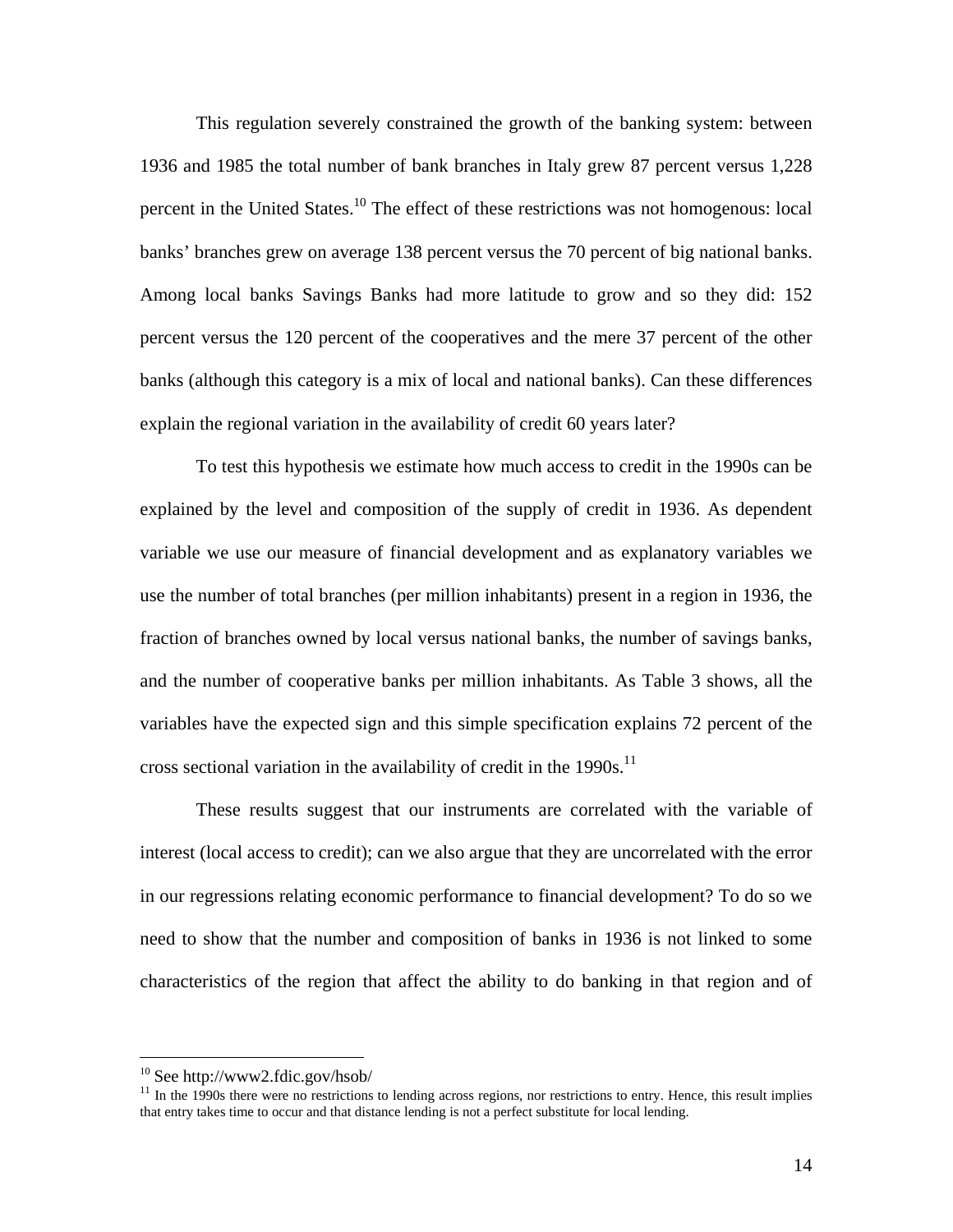firms to exist and grow and that this regulation was not designed with the needs of different regions in mind, but it was "random".

## *III.A. Why Regions Differ in their Banking Structure in 1936?*

There are two reasons -- unrelated to economic development -- that explains why regions differ in their banking structure in 1936.

First, the regional diffusion of different types of banks reflects the interaction between the different waves of bank creation and the history of Italian unification. Savings banks were the first to be established in the first half of the 19th century [Polsi, 1996]. They started first in the regions that were under the domination of the Austrian Empire (Lombardia and the North East) as an attempt to transplant the experience of Austrian and German charitable institutions. Only later did they expand to nearby states, especially Tuscany and the Papal States, and only very gradually. The 1936 distribution of Savings Banks deeply reflects this history, with high concentration in the North East and in the Center.

Second, the number of bank branches in 1936 was deeply affected by the consolidation in the banking sector that took place between 1927 and 1936. In 1927 there were 4,055 banks with 11,837 branches located in roughly 5,000 different towns. In 1936 the total number of branches was only 7,656 covering just  $3,920$  towns.<sup>12</sup> This consolidation was orchestrated by the Government who, during the 1930-1933 crisis, bailed out the major national banks and the Savings Banks, but chose to let smaller commercial banks and cooperative ones fail. Hence, between 1931-1933 stock-company

<u>.</u>

<span id="page-14-0"></span> $12$  Bank of Italy [1977], p XXIV.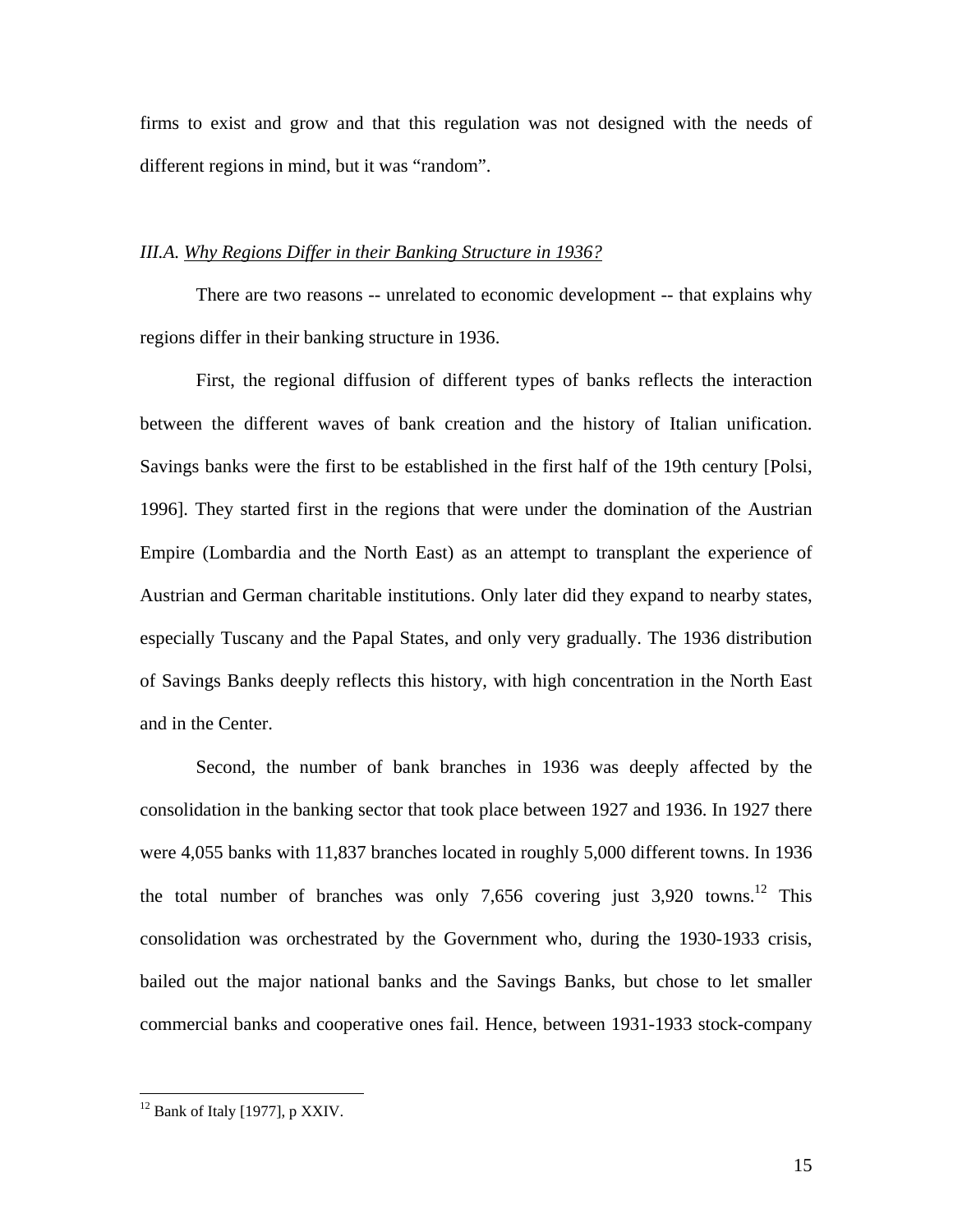banks went from 737 to 484 and cooperative banks from 625 to 473, while Savings Banks went from 100 to 91.

As a result, the number of bank branches per inhabitants in 1936 is not very highly correlated with the level of economic development of the region. The highest concentration was in Veneto, a region at the time very underdeveloped. Unfortunately, data on GDP per capita by province are not available in 1936, so we use the number of cars per capita in a province as a proxy for the degree of economic development. Table 4, Panel A, shows the correlation between number of bank branches per inhabitants in 1936 and the number of cars per capita in the same year. If we do not control for a North-South divide, the number of cars per capita is positively and statistically significantly correlated with number of bank branches, but the R-squared is only 0.116. When we control for South, however, the correlation between number of bank branches and the proxy for economic development of the area becomes very small and statistically insignificant. Thus, if we control for South we can say that the number of bank branches per inhabitants in 1936 is not positively correlated with unobserved factors that drive economic development.

The same can be said for the other characteristics of the 1936 banking system that we use in our analysis. The diffusion of local banks versus national banks tends to be negatively correlated with economic development at that time. As shown in Table 4, the fraction of local branches that are controlled by local banks is positively but not significantly correlated with the number of cars per capita, but when we control for the North-South divide, the correlation becomes *negative* and statistically significant. The correlation between number of Savings Banks and 1951 GDP per capita is positive, but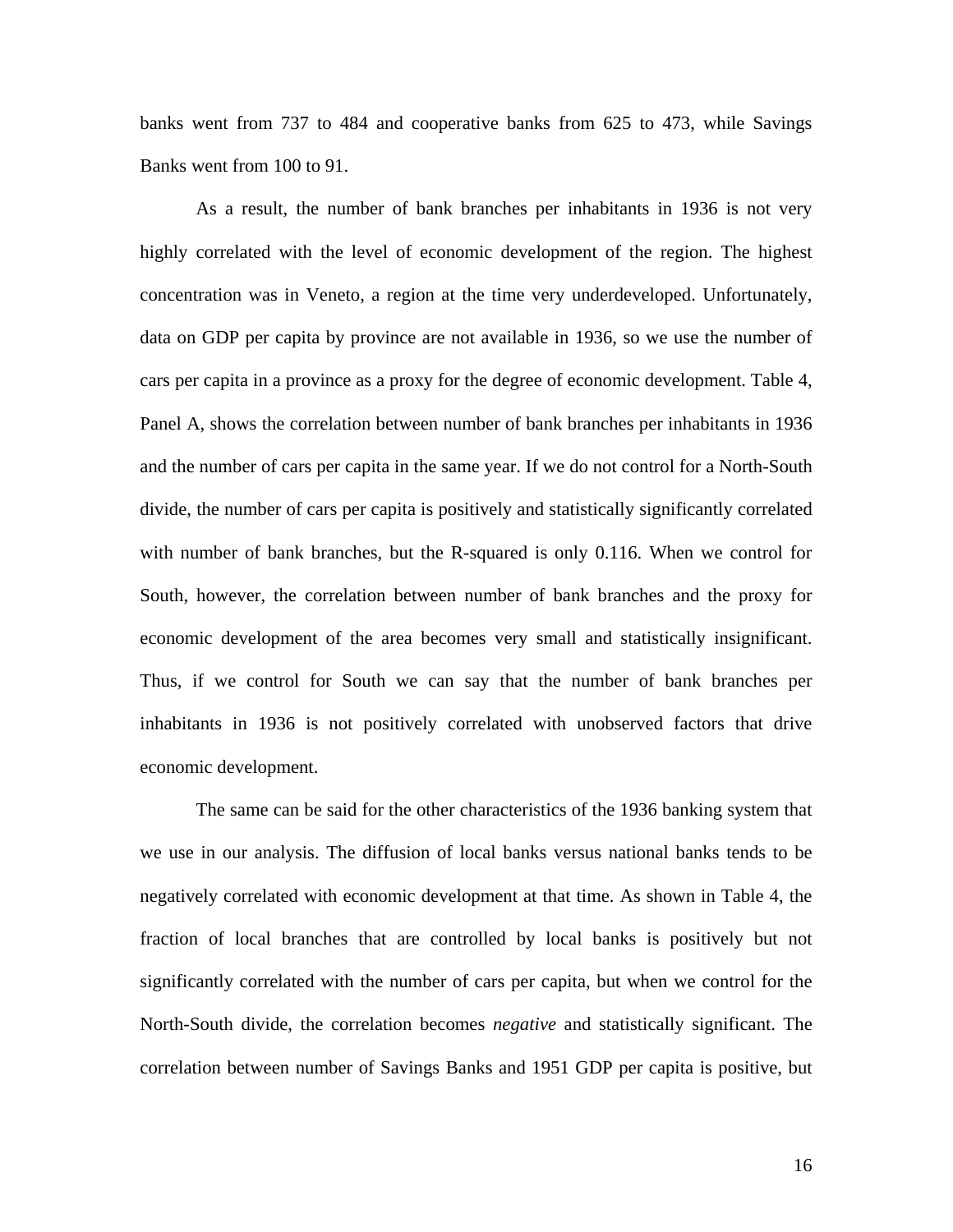after we control for South this positive correlation disappears. Similarly, the number of cooperative banks per inhabitants is negatively and statistically significantly correlated with the measure of economic development but if we controls for the North-South divide the correlation is no longer statistically significant. In Panel C and D we check these results using as a proxy for economic development at the time of the banking law the level of GDP per capita in a province in 1951, the earliest available date. Essentially the same conclusions hold when we use GDP per capita to measure economic development in 1936.

In sum, the 1936 law froze the Italian banking system at a very peculiar time. If we exclude the South, the structure of the banking industry in 1936 was the result of historical accidents and forced consolidation, with no connection to the level of economic development at that time.

#### *III.B. Why Did the 1936 Law Favor Savings Banks?*

Establishing that the initial conditions were "random" is not sufficient to qualify the 1936 law as the perfect instrument. We also need to make sure that the differential treatment imposed by the law is not driven by different regional needs. Why did the 1936 banking law favor Savings Banks and penalize the National Banks?

Savings Banks were created and controlled by the local aristocracy. In 1933, for instance, 16 percent of the Savings Banks' directors were noble [Polsi, 2003]. Traditionally, nobles were big land owners, who strongly supported the Fascist regime. This political connection is also demonstrated by the fact that 65 percent of Savings Banks' directors had the honorific title of "Cavaliere" (knight). This title was granted by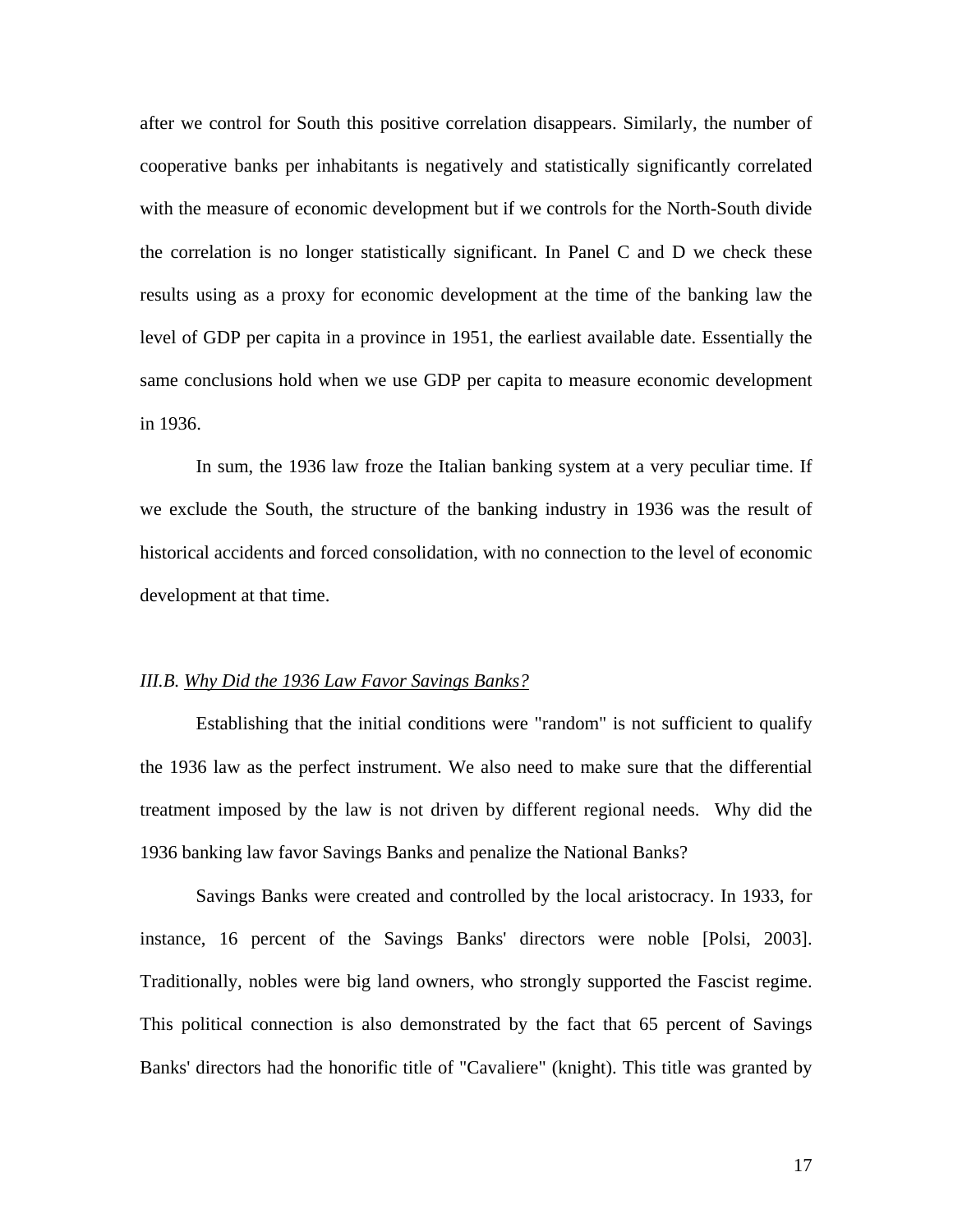the King and was awarded to local notables who were well politically connected. Hence, the first reason why the Fascism regime heavily supported Savings Banks both during the crisis and in the drafting of the 1936 law is that Savings Banks were controlled by strong allies of the regime.

This alliance, and possibly the main reason for the regime's support, is also shown in the destination of its profits. By statute, Savings Banks were non-profit organizations, which had to distribute a substantial fraction of their net income to "charitable activities". Until 1931 these donations were spread among a large number of beneficiaries. Subsequently, however, the donations became more concentrated toward political organizations created by the Fascists, such as the Youth Fascist Organization (Opera Balilla) and the Women Fascist Organization (OMNI), [Polsi, 2003]. Not surprisingly, the Fascist regime found convenient to protect its financial supporters!

Only apparently more complex is the position of the regime towards the large commercial banks. During the 1931-1932 crises, the regime was forced to bail them out (an example of the too-big-to–fail rule). Having experienced first hand the threat posed by big banks to the stability of the entire financial system, the Regime chose to balance the system by limiting the growth of the largest players. To these restrictions, however, might have contributed the lack of sympathy between the Fascist regime and Banca Commerciale (the biggest one), which remained a hot bed of political opposition even after being nationalized. In fact, its research department became the breeding ground of what will become the Italian anti-Fascist intelligentsia after WWII.

In sum, we think that the level and composition of bank branches in 1936 is a valid instrument to capture the exogenous variation in the supply of credit at the regional.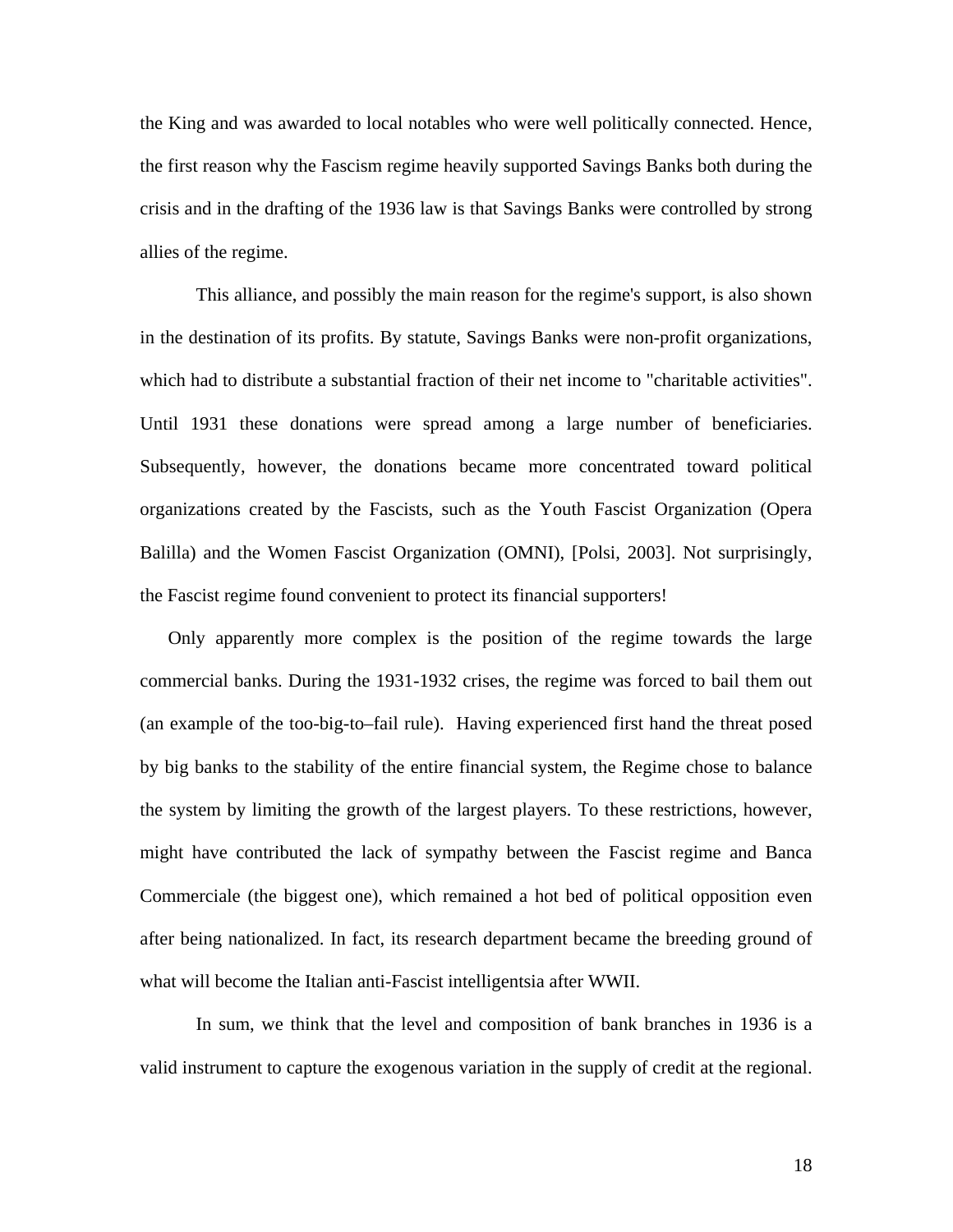Since the above analysis suggests this is particularly true when we exclude the South, we will test the robustness of all our results to the omissions of Southern regions.

### **IV. Effects of financial development on firms' creations**

Our first interest is the impact of financial development on economic mobility. We start from a very micro level: how does the degree of financial development affect the probability an individual start his own business? We then complement this evidence with more aggregate data on the rate of firms' creation in a province. Finally, we look at whether differences in the ease of entry induced by differences in financial development have also impact on the degree of competition. Since in all these regressions our main variable of interest (financial development) varies only at the regional level, we correct the standard errors for the possible dependence of the residuals within regional clusters.

## *IV.A. Effects on the Probability of Starting a Business*

The SHIW contains information about people's occupation. In particular, it identifies individuals who are self-employed. This is a broad category that includes bona fide entrepreneurs, both in the industrial and the retail sectors, professionals (doctors and lawyers), artisans, plumbers, electricians, etc. While the financing needs of these different occupations differ wildly, it is safe to say that all of them require access to financing more than working as an employee. For this reason we start our analysis focusing on the broader category. We exclude from the population "at risk" to become self-employed students, pre-school children, retirees (people older than 60), people unable to work because invalid, and military.

Besides calendar year dummies, as control variables we use a combination of both individuals' characteristics and regional characteristics. As individual characteristics we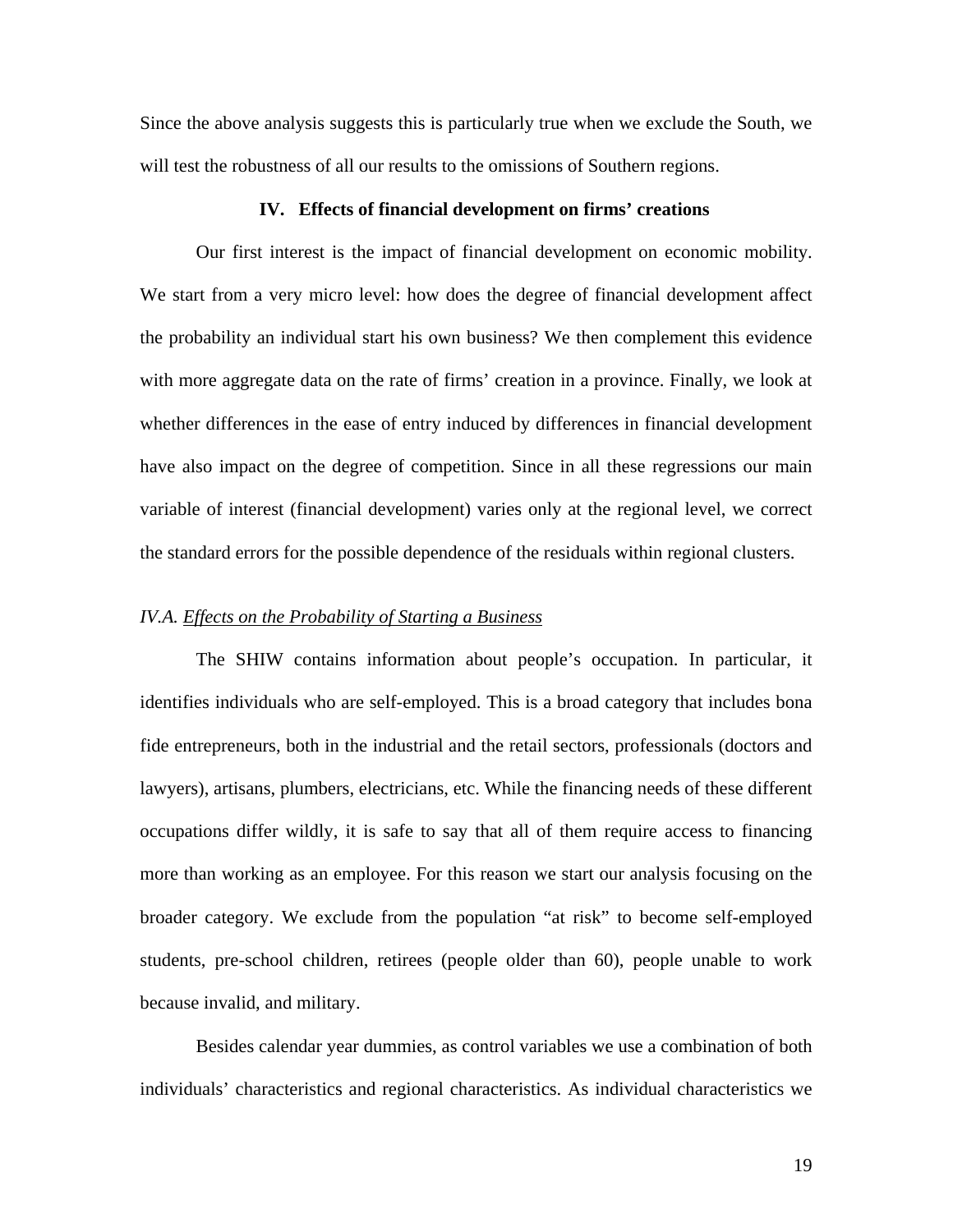use a person's age, his level of education, his sex, and a dummy variable equal to 1 if a household received an intergenerational transfer.<sup>13</sup> We also insert three local characteristics, both measured at the provincial level.

First, we use the level of per capita GDP, as a measure of economic development of the area. Since higher level of per capita income is also associated with higher level of per capita capital, this latter variable can also be interpreted in the context of Lucas' [1978] model of occupational choice and size of firms. Higher level of per capita capital boosts the productivity of employees, making it relatively more attractive for an individual to be employed. Thus, we expect the sign of per capital GDP to be negative.

Second, we try to control for the efficiency of the local court system by inserting the average number of years it takes to have a first-degree judgment in the province.<sup>14</sup>

Third, we control for the level of "social capital" in the province. As Putnam [1993] has shown, Italian regions differ widely in their level of trust, mutual cooperation, and civicness. Higher levels of trust and mutual cooperation foster both financial development (since Guiso, Sapienza, and Zingales [2004]) and economic activity. The first effect is already captured by our indicator of financial development, but the direct effect not. Hence, we insert a measure of social capital in the regression. Following Putnam [1993] and Guiso, Sapienza, and Zingales [2004], as a measure of social capital we use electoral participation in referenda.<sup>15</sup>

 $\overline{a}$ 

<span id="page-19-0"></span><sup>&</sup>lt;sup>13</sup> We do not control for the level of wealth because this is endogenous. In spite of this objection, we tried inserting it and the results were very similar.<br><sup>14</sup>In Italy judicial decisions are routinely appealed and a case is not considered closed until all the appeals

<span id="page-19-1"></span>have been decided upon. This takes much longer. The number we report here is the average amount of time to the end of the first-level trial.<br><sup>15</sup> We also experimented with voluntary blood donation, the alternative measure of social capital used in

<span id="page-19-2"></span>Guiso et al. [2004], and obtained similar results.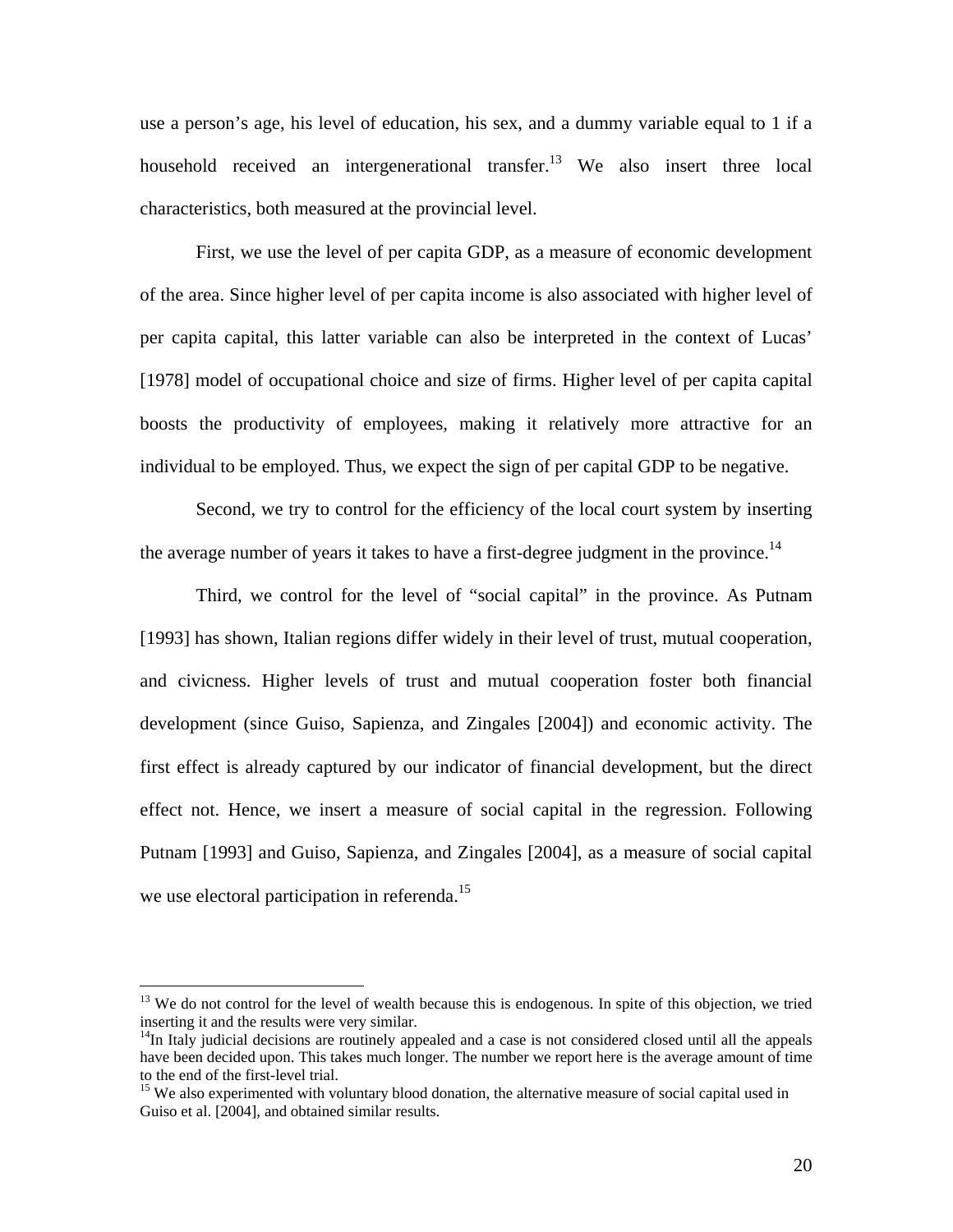Table 5 presents the results. Column I reports the probit estimates of the impact of these variables on the probability an individual is self-employed. In more financially developed regions the probability a person becomes self-employed is indeed higher, and this effect is statistically different from zero at the 1 percent level. The effect is also economically significant. Moving from Calabria (the most financially underdeveloped region according to our indicator) to Marche (the most financially developed) increases a person's probability to start his own business by 5.6 percentage points, equal to 40 percent of the sample mean. This result is also consistent with the literature on liquidity constraints and entrepreneurship.<sup>16</sup> By contrast, social capital does not appear to have an independent effect.

The individual characteristics have mostly the expected effect. Older people and males are more likely to start their own business. Not surprisingly, a transfer also significantly raises the probability of starting a business. More surprising it is the negative and statistically significant impact of education. This result, however, is coherent with what Evans and Jovanovic [1989] find for the United States.

Column II re-estimates the same specification inserting a dummy variable equal to one for regions located in the South of Italy. While this is over controlling (part of what is different about the South is the lower level of financial development), it is important to ascertain the effect we found is not simply a North-South difference. And column II shows it is not. Individuals located in the South are significantly less likely to start their own business, but only marginally so (a 0.1 percent drop in the probability,

 $\overline{a}$ 

<span id="page-20-0"></span><sup>&</sup>lt;sup>16</sup> For example, Evans and Jovanovic [1989] find that individuals with more assets are more likely to become self-employed. Holtz, Eakin, Joulfaian and Rosen [1994a, 1994b] find that individuals that receive intergenerational transfers from their parents are more likely to succeed in running small businesses.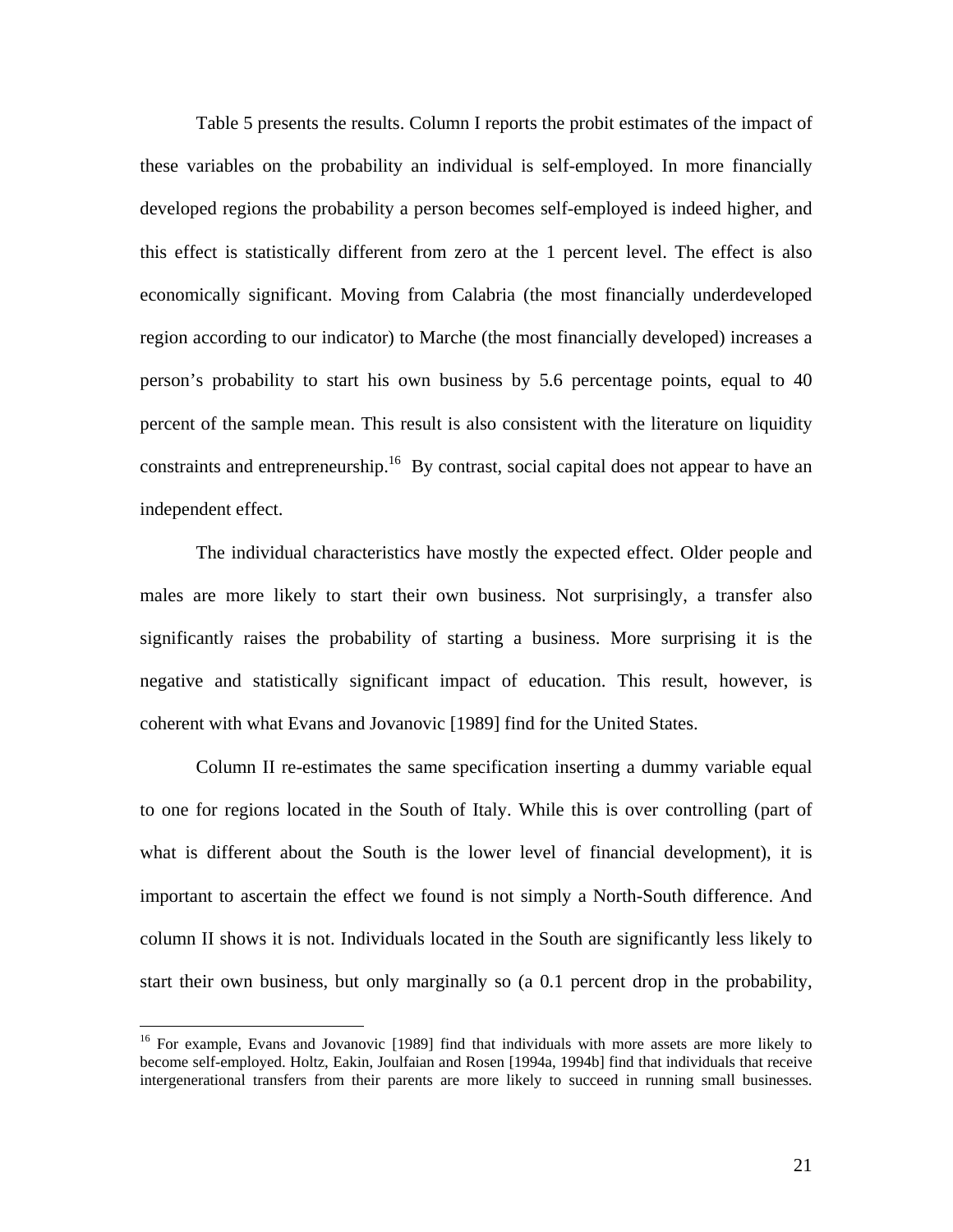equal to 1 percent of the sample mean). Introducing a Southern region dummy only minimally impacts the size of the coefficient of financial development.

One possible objection is that our indicator of financial development is measured with noise or, alternatively, is correlated with some unobserved determinant of entrepreneurship. To address this problem in Columns IV we estimate a linear probability model and instrument our indicator with a set of instruments describing the provincial banking structure in 1936: number of branches per million inhabitants in the region, share of branches of local banks, number of savings banks per million inhabitants, and number of cooperative banks per million inhabitants. For ease of comparison, column III reports the corresponding OLS estimates.

The IV coefficient is almost identical to the OLS counterpart and remains statistically different from zero. One problem with using the 1936 data as instruments is that there might be some omitted factor that is correlated with the level and the composition of the local banking industry and with the ability of a certain region to grow. One possible way to address this concern is to insert a proxy for the potentially omitted factor. This is what we do in the last column. If the instruments are only picking up the level of economic development at the time, then we should find no effect after inserting the level of per capita GDP in 1936. Since the first date for which provincial GDP numbers are available is 1951, we use GDP at this date. The results are virtually unchanged, suggesting that our instruments are valid instruments. Since we have seen that our instruments are uncorrelated with GDP per capita if we exclude the South, in the

Bonaccorsi di Patti and Dell'Ariccia [2001] find that firm creation is higher in local markets with more bank competition, a result consistent with competition among intermediaries easing liquidity constraints.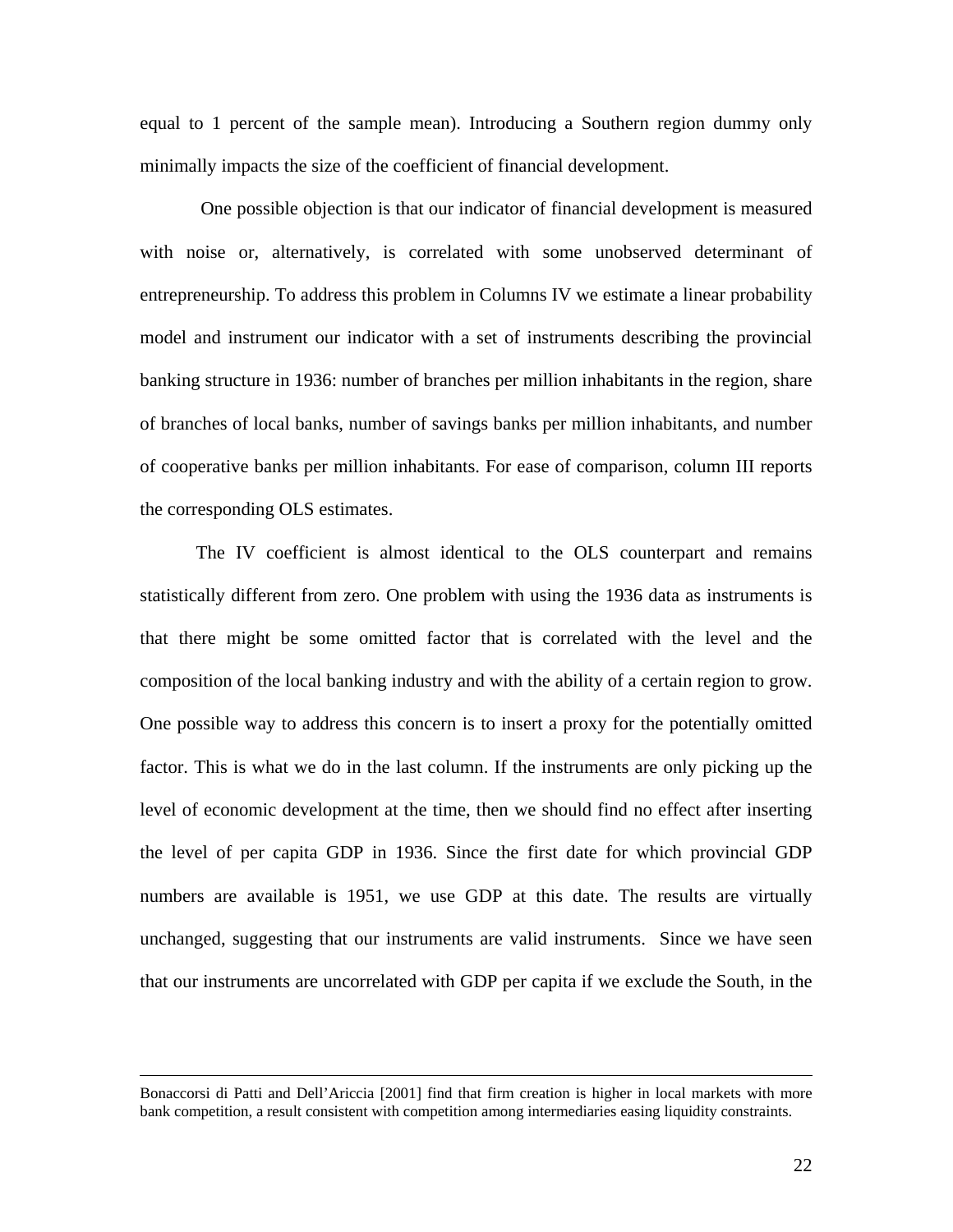last column we re-estimate the IV coefficient excluding observations from the South. The coefficient is virtually unchanged and remains significant at the 10 percent level.

In all these estimates we used standard errors that are clustered at the regional level. While this procedure is efficient in large sample, there are some questions on its finite sample properties [Bertrand, Duflo, and Mullainathan, [2004]. An alternative technique suggested in this paper is to collapse the data at the regional level, after partialling out the individual effects. We report the p-values obtained using this technique in the last row of Table 5 (and of all subsequent tables). The OLS estimate is significant at the 2 percent level, the IV one at the 15 percent and the IV without South at the 2 percent. As Bertrand, Duflo, and Mullainathan [2004] recognize, this technique lacks power, thus that the results are significant or close to significant at conventional levels is extremely encouraging.

### *IV.B. Effects on the Age at which People Become Entrepreneurs*

Another way to test whether the improved access to funds brought by financial development affects the opportunity to become an entrepreneur is to look at the average age of entrepreneurs in different areas. Better access to funds should allow people to become entrepreneurs at a younger age; hence in more financially developed regions the average age of existing entrepreneurs should be lower

In Table 6 we test this proposition. We restrict our attention to a more narrow definition of entrepreneur: we exclude from the sample all professionals (doctors and lawyers), artisans, plumbers, electricians, etc. Therefore, this definition includes only pure entrepreneurs. This category is the least distorted by subsidies. For instance, there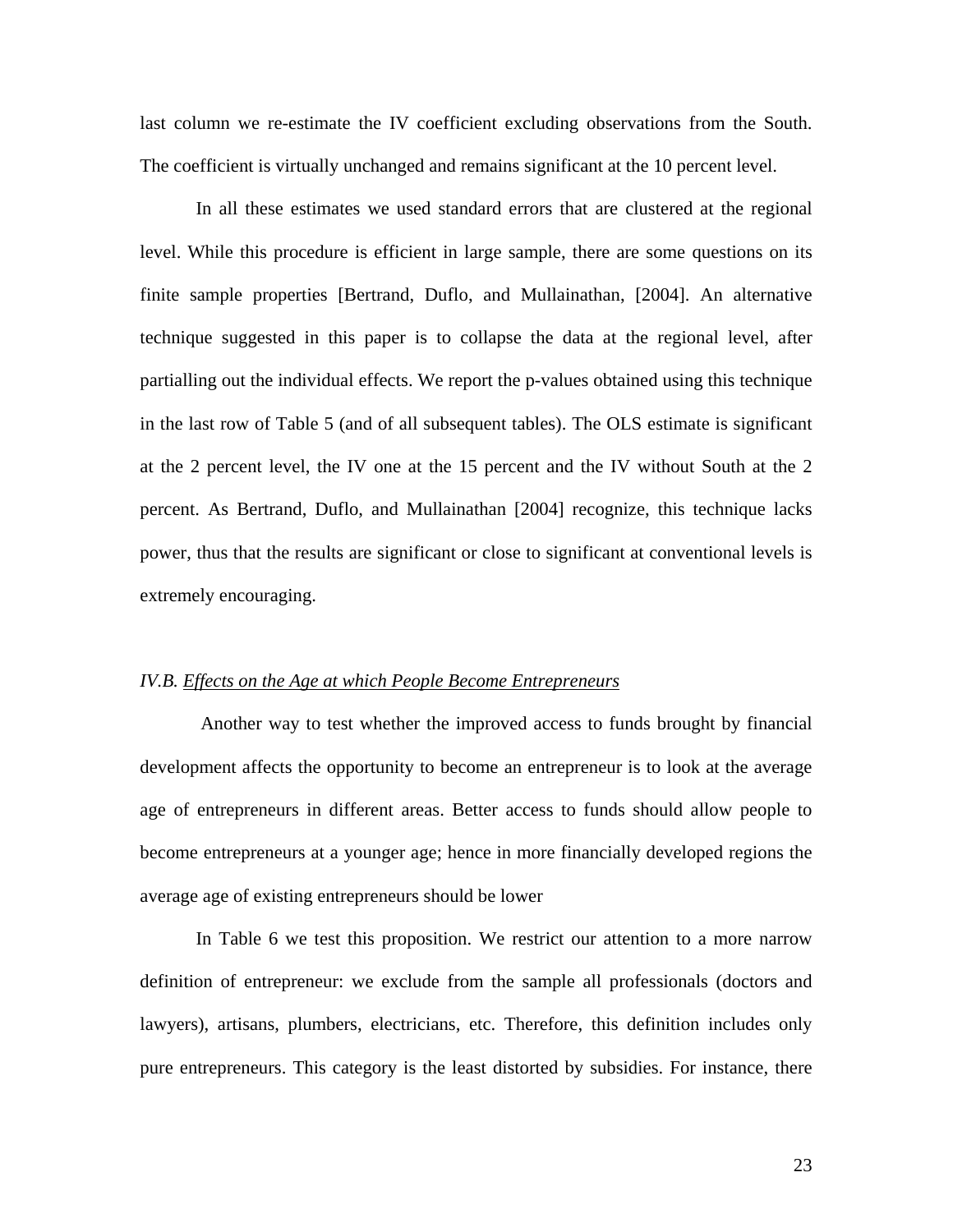are a lot of subsidies to encourage younger generations to become artisans and these subsidies are not homogenous across different regions. By using this definition, we compute the average age of entrepreneurs in each province and then we regress this average on the level of economic and financial development of each province. As column I shows, more financially developed regions have younger entrepreneurs on average, and this effect is statistically significant. Moving from the least financially developed region to the most financially developed one decreases the average age of entrepreneurs by 5 years. This effect is robust to controlling for Southern regions (column II), but it becomes smaller (3 years) and marginally insignificant when we use instrumental variables (columns III and IV). However, when we exclude the South the IV estimate becomes bigger than the OLS one and returns to be statistically significant. It is also significant when we collapse the data at thye regional level.

### *IV.C. Effects on the Entry on New Firms*

If financial development increases the likelihood an individual starts a business, it should also increase the aggregate rate of firms' formation and, overall, the number of existing firms. Table 7 tests these predictions.

Table 7A analyzes the creation of new firms. The dependent variable is the fraction of new firms registered in a province during a year scaled by the number of inhabitants. It is an average for the period 1992-1998. The explanatory variables are: our indicator of financial development in the region, the per capita GDP in the province, the level of economic delinquency, and our measure of social capital. As column 1 shows, financial development favors the formation of new firms and this effect is statistically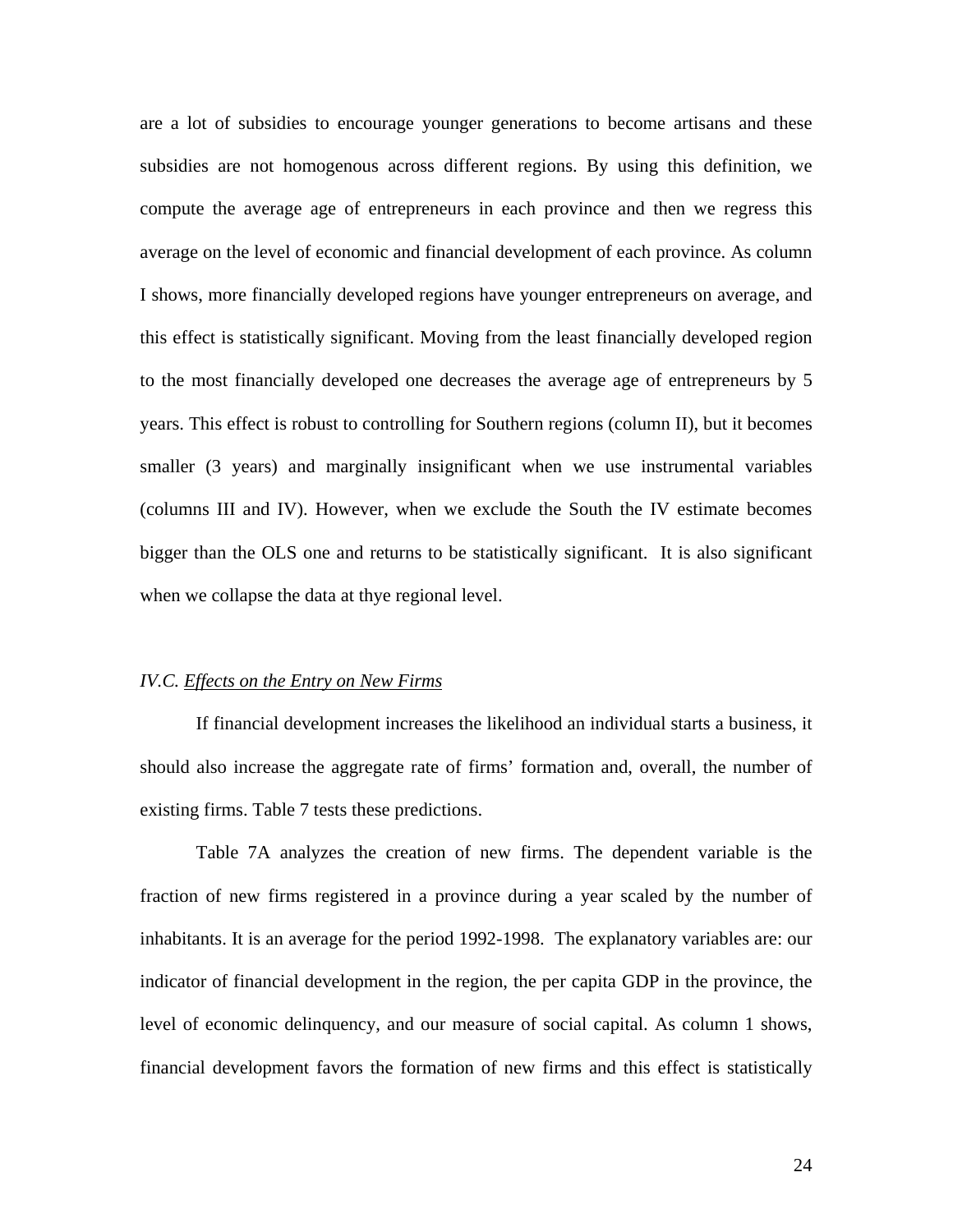significant at the 1 percent level (even when collapse the data at the regional level). Moving from the least financially developed region to the most financially developed one increases the ratio of new firms to population by 25 percent, roughly one firm every 400 inhabitants. This result is consistent with Black and Strahan [2003] that find that in the U.S. competition in the banking market is associated with higher level of new incorporations because banking competition leads to more credit availability. Our result provides evidence of the direct link between credit availability and firms' creation.

 Interestingly, unlike the result of the micro regression the effect of per capita GDP is negative and statistically significant, as predicted by Lucas's [1978] model. Judicial inefficiency has a negative effect on firm creation, but this is not statistically different from zero.

Inserting the South dummy (column II) does not alter the results. The dummy itself has a negative coefficient, but statistically insignificant. Finally, in columns III we instrument our indicator of financial development with a set of variables that describes the structure of the local banking market as of 1936. The magnitude of the coefficient of financial development remains similar in level and retains statistical significance at the 1 percent level. The same is true if we drop observation from the Southern regions (column V).

Table 7B analyzes the number of firms present in a province per 100 people living in the same area. Our dependent variable is an average of this indicator for the period 1996-1998. As column I shows, more financially developed areas have more firms. The difference between the most and the least financially developed region can explain a difference of 2.8 firms per 100 people, equal to almost two standard deviations in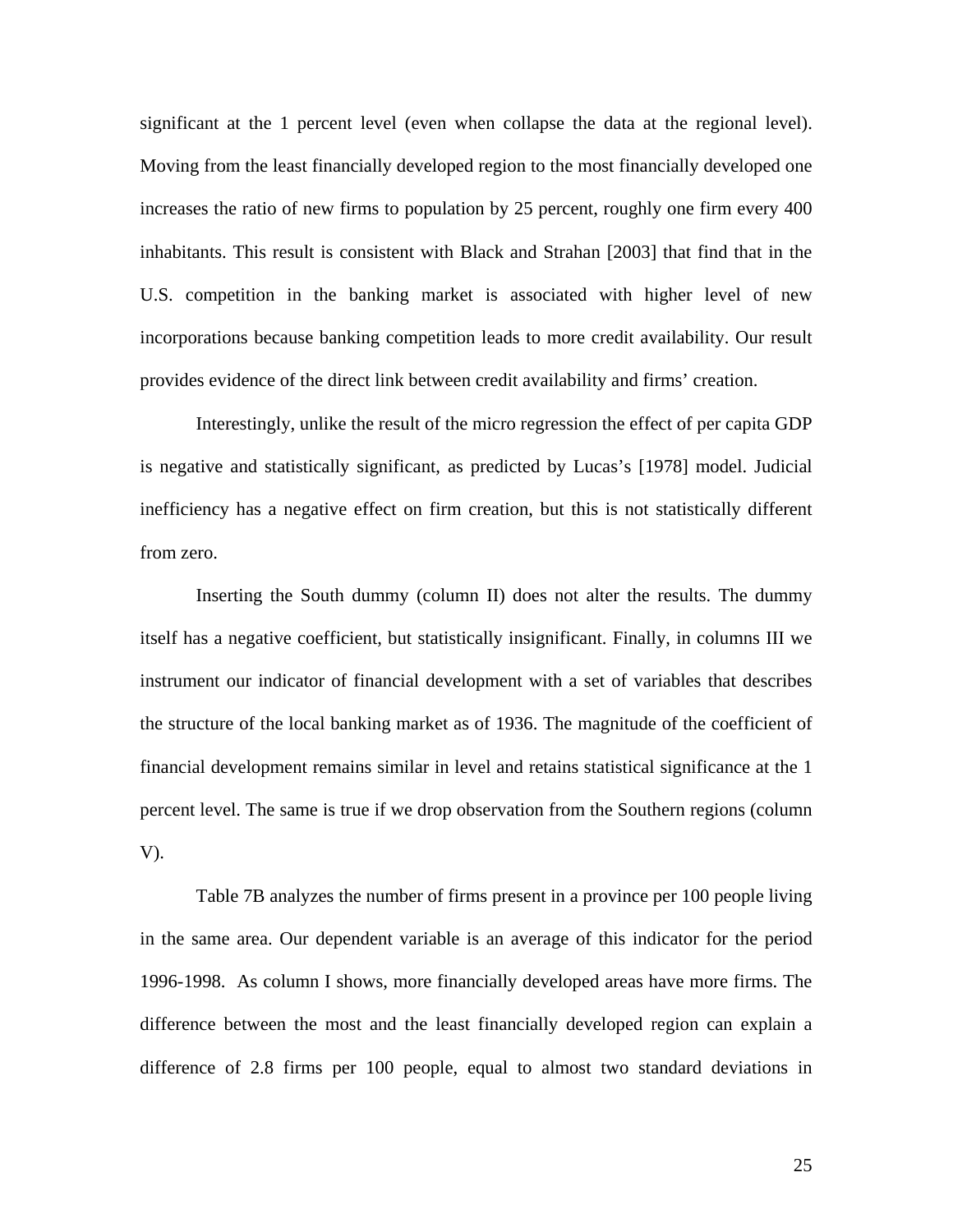numbers of registered firms. Interestingly, here the level of social capital is statistically and economically significant. One standard deviation in social capital leads to a 0.44 standard deviation increase in the number of firms per inhabitant.

Column II inserts a dummy for the Southern regions. This dummy has a negative and statistically significant impact on the level of firms. Once we account for Southern regions, the magnitude of the impact of financial development drops by 30 percent but it remains statistically significant. The estimates obtained using instrumental variables are similar (Column III), even when we drop the South (column V).

### *IV.D. Effects on the Degree of Competition in the Local market*

Thus far, we have shown that in financially developed regions people can more easily start a business and this leads to a higher rate of entry of new firms and also a higher number of firms overall. Does this have any major economic consequence? The obvious place to look at is profit margins. Does this higher rate of entry lead to lower profit margins?

To answer this question we use our third dataset, containing firms' balance sheets information. Since we have information only where a firm is located and not where it sells its product, we need to assume that there is some degree of correlation between its location and the market it operates in. This assumption is fairly realistic given we are mostly talking about small firms.

We measure the mark up as earnings before interest, taxes, depreciation and amortization divided by sales. We regress this measure on our indicator of financial development and a series of control variables. To control for industry specific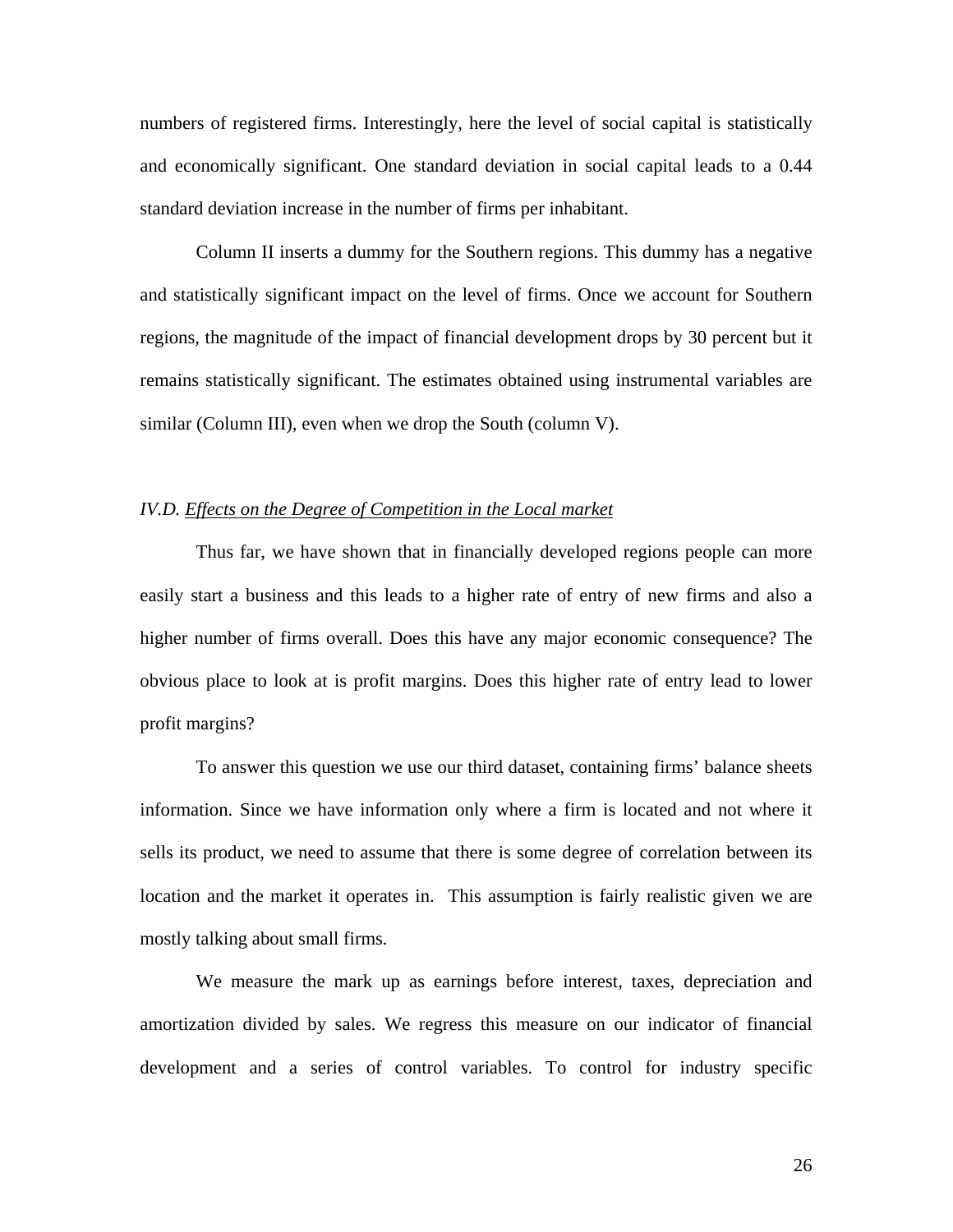characteristics we insert eighteen industry dummies. Then, we control for firm size, calendar year dummies, per capita GDP, and level of economic delinquency. The results are contained in Table 8.

As column I shows, firms in more financially developed regions have, *ceteris paribus*, a smaller mark up. According to this estimate, firms in the most financially developed region have a mark up 1.3 percentage points lower than in the least financially developed region, i.e., 23 percent below the sample mean. Thus, the effect is both statistically significant and economically relevant. This effect is robust to inserting a dummy for Southern regions (column II), and to instrumenting financial development (columns III) and also to instrumenting and dropping Southern regions at the same time (column V).

In principles, these differences in the entry of new firms and the degree of competition could also be attributed to geographical clustering in industry specialization. Suppose that certain areas of the country are specialized in industries or segment of industries where the optimal firm size is small. Then, in these areas we would observe more firms, more competition, and also more entry, since barriers to entry are smaller when the optimal size of a firm is smaller. This could explain why these characteristics are positively correlated in the data, but why are they positively correlated with financial development? If this is the direction of causation we should find a strong negative correlation between financial development and firm's size.

To test this we regress the logarithm of firms' sales on our indicator of financial development, eighteen industry dummies, calendar year dummies, per capita GDP, and level of judicial inefficiency, and firms' profitability. This latter variable is obviously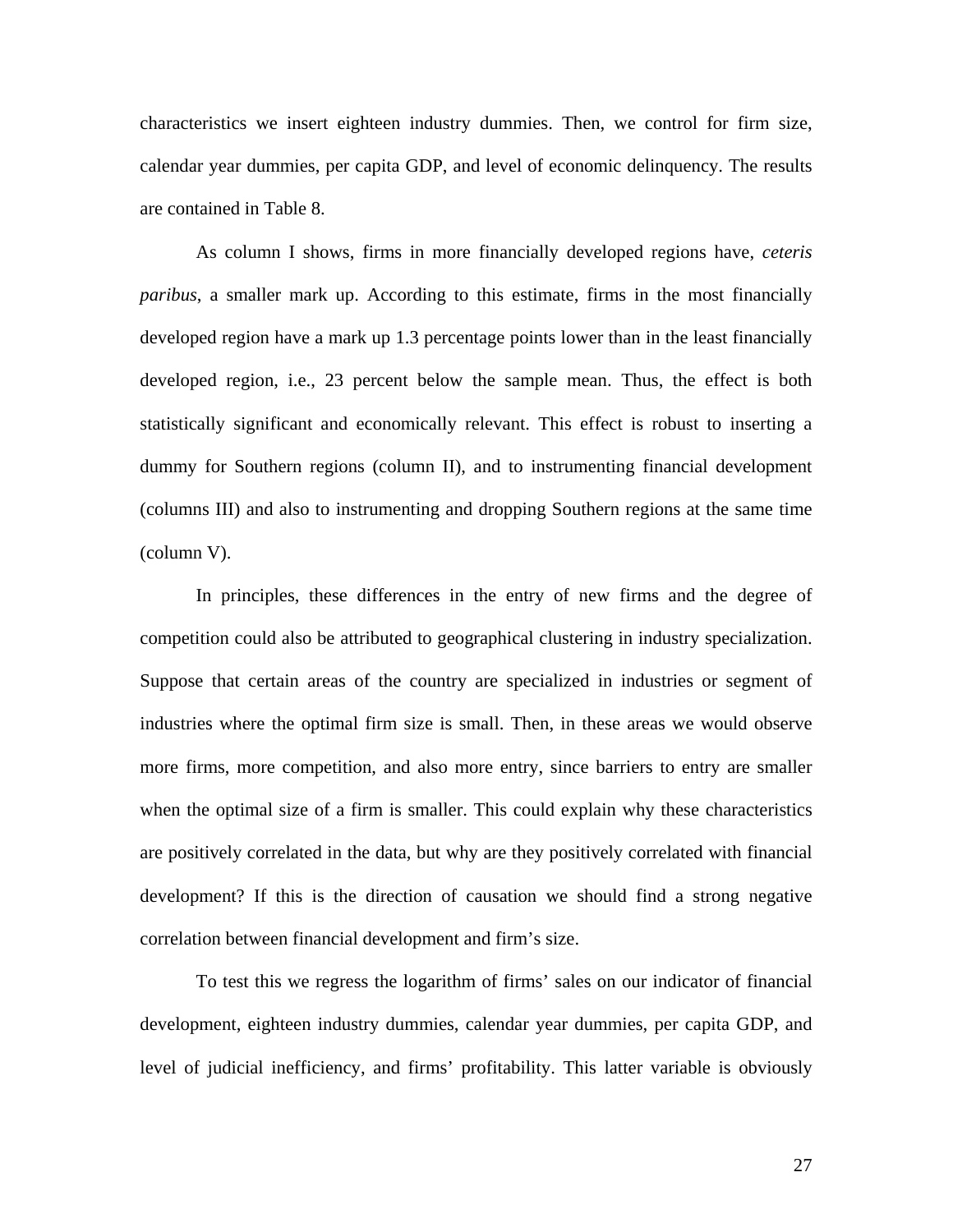endogenous. Removing it, however, does not change our results. In all specifications (not reported) the estimated coefficient of financial development is negative, but is statistically insignificant. Thus, geographical clustering in optimal firm size is unlikely to be the driving force behind our results.

In sum, we have looked at the effect of financial development on entry from very different points of views: from the micro point of view -- the occupational choice; from the macro point of view -- the number of new and existing firms; and from the industrial organization point of view -- lower profits margins. From all these different angles a consistent picture emerges: financial development facilitates entry.

## **V. Effects of financial development on firms' growth**

Finally, we explore whether the local level of financial development affects firms' rate of growth. Existing firms can, at least in part, finance growth via internally generated cash. Thus, we expect financial development to have an impact only on the growth in excess of the one that could be internally financed. Following Demirgüç-Kunt and Maksimovic [1998], we compute the maximum rate of internally financed growth and then use it as a control variable in the regression. This rate is obtained following the "percentage of sales" approach to financial planning [Higgins, 1977]. Under reasonable assumptions, the maximum rate of growth internally financed is:

$$
Max g = ROA/(1 - ROA)
$$

where ROA is the return on assets. $17$ 

<span id="page-27-0"></span>The dependent variable is the annual nominal rate of growth in sales. Besides the maximum rate of growth that could be internally financed, our explanatory variables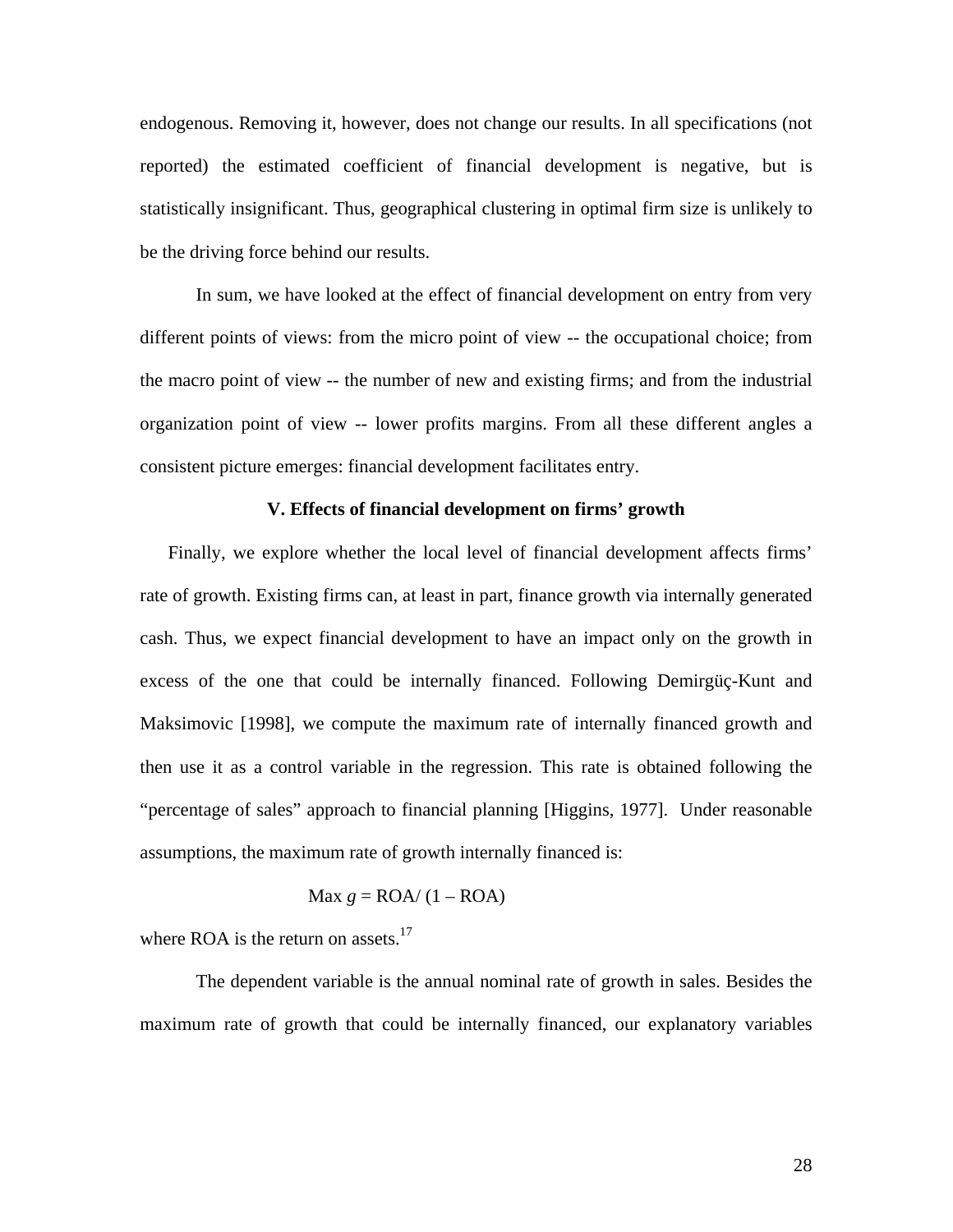include: firm's size, a dummy for the industry a firm belongs to, GDP per capita in the province, our measure of courts inefficiency, our measure of social capital and, of course, our regional indicator of financial development. A full set of calendar year dummies account for any aggregate shock to nominal sales growth, including inflation.

As Table 9 shows, local financial development has a positive and statistically significant effect on firm's growth (which remains significant even when we collapse the data at the regional level). Ceteris paribus, a firm located in the most financially developed region grows 5.7 percentage points faster than a firm located in the least financially developed region, i.e. 77 percent faster than the average firm. Thus, the effect is very sizeable also from an economic point of view. When we insert a dummy for Southern regions (column II) the economic magnitude of this effect is unchanged. When we instrument the indicator of financial development (column III), the magnitude of the coefficient slightly decreases, but remains highly statistically significant. If we control for 1951 per capita GDP or exclude Southern regions, the IV estimates returns to be almost the same as the OLS one and retains its statistical significance.

## *V.A. Effects on Aggregate Growth*

Since we have seen that financial development fosters the entry of new firms and the growth of the existing ones, it should also have an impact on the aggregate rate of growth. We test this prediction in Table 10. We measure growth as the rate of growth of per capita GDP in a province between 1989 and 1997. In the tradition of the growth regressions [see Barro 1991], we control for several factors: the beginning of the period [1989] GDP per capita; the quality of infrastructure present in a province at the beginning

 $17$  The assumptions are: i) the ratio of assets used in production to sales is constant; ii) the firm's profit rate for unit of sales is constant; iii) the economic deprecation of assets equals that reported in the financial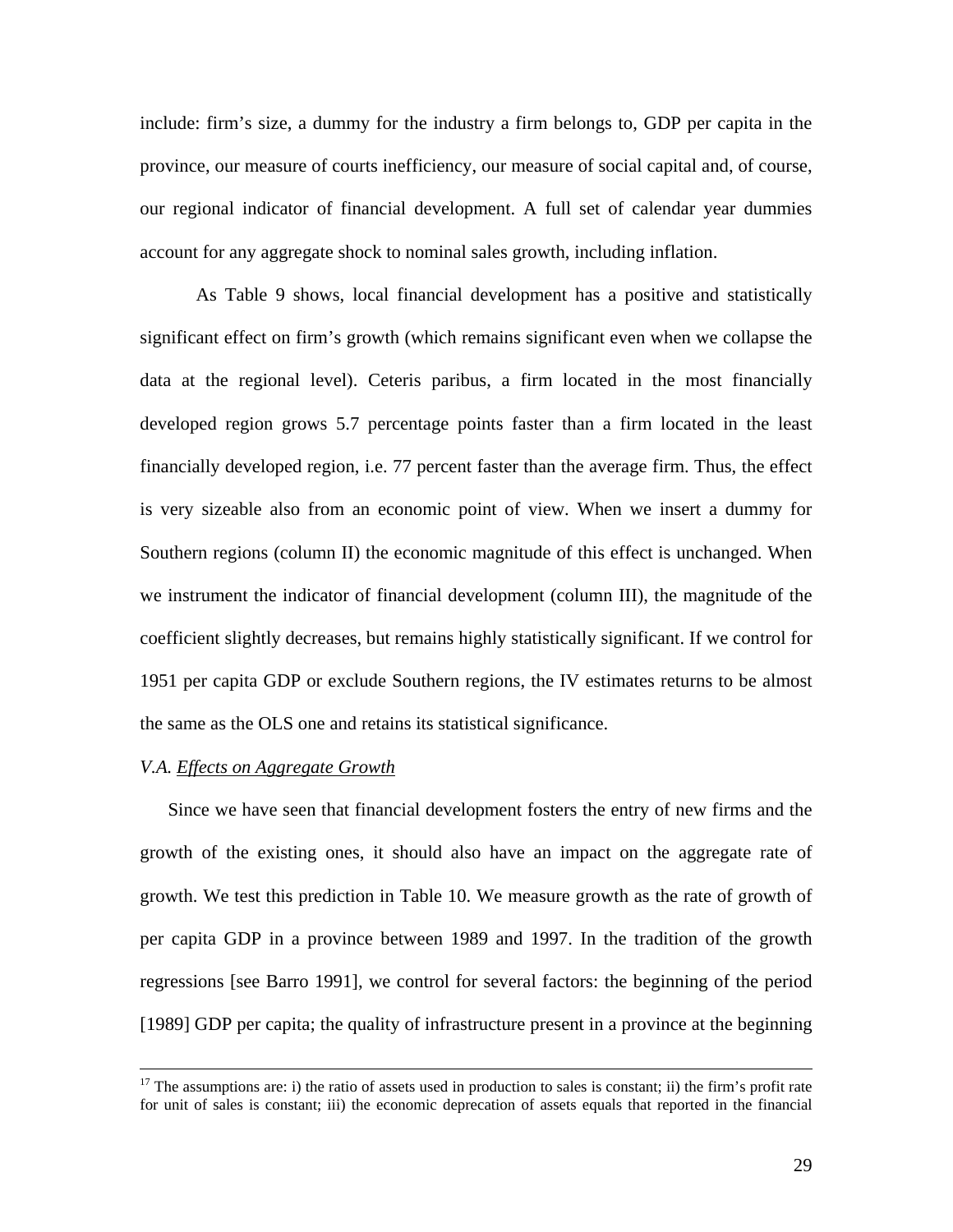of the period (measured as the availability of infrastructure in the province as of 1987); the level of human capital, measured as the average years of schooling in the province in 1981; the population growth between 1989 and 1997; our measure of courts inefficiency and our measure of social capital.

After controlling for all these variables, the level of financial development has a positive and statistically significant impact on growth (column I). The effect is also economically sizeable. Moving from the least to the most financially developed region boosts the growth rate by 1.2 percentage point a year. When we insert a control for Southern regions (column II) the effect remains substantially unchanged.

Interestingly, when we instrument our indicator of financial development, the effect increases by 30 percent (column III). This seems to suggest that the noisiness of our indicator of financial development tends to bias downward our estimate of the impact of financial development on growth. If we instrument and exclude the South at the same time (column V), the coefficient returns to be similar to the OLS one, but remains statistically significant at the 5 percent level.

In sum, the data seems to confirm that the micro effects we have documented have also an impact at the macro level. An interesting and unexplored question is how much these differences in financial development can explain regional differences in economic development. To assess the potential important of this factor in an unreported regression we relate the level of per capita GDP in a province to the local level of financial development, instrumented with the 1936 banking structure variables. Not only local financial development has a positive and statistically significant effect, its magnitude is also economically very relevant: 60 percent of the difference in per capita income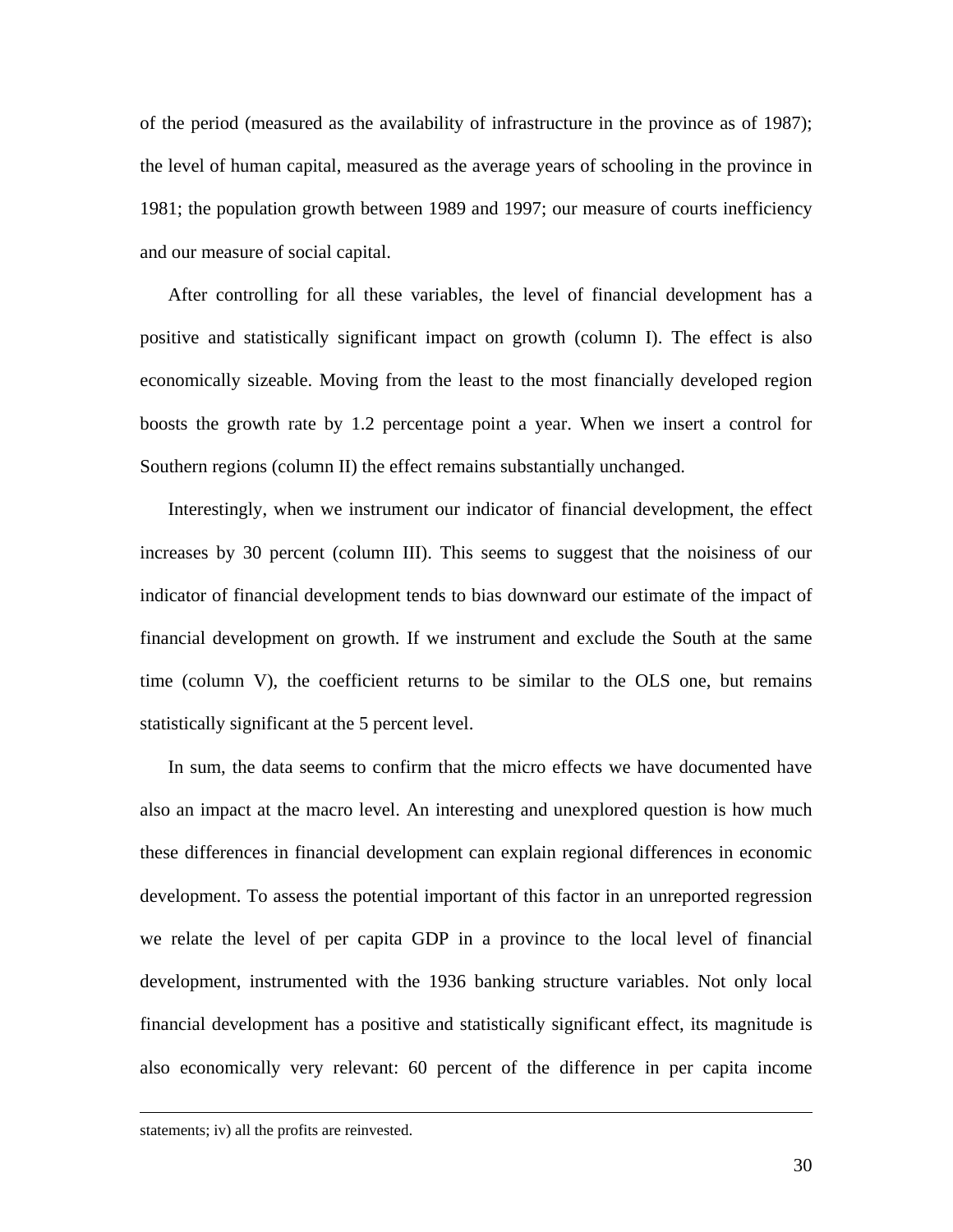between Milan and Rome – about 50 percent - could be explained by the difference in their local levels of financial development. Of course, many other factors play a role. Nevertheless, this is further evidence that local financial development matters.

### **VI. Testing the Differential Effect of Local Financial Development**

Since our measure of financial development is regional, there is always the fear that some other local factors, correlated with financial development, could drive the results. To overcome this problem we use a technique similar to the one introduced by Rajan and Zingales [1998] in the cross country context. If we make an assumption on which firms rely more heavily on the local sources of finance, then we can test whether firms that depend more heavily on local sources benefit more of being located in more financially developed regions, while controlling for fixed local characteristics. Hence, we can separate whether the effect is really driven by financial development or by some other local characteristics.

From a theoretical point of view, we do not expect all firms to be equally affected by local financial development. Both Berger et al. [2001] and Petersen and Rajan [2003] find that small firms are less likely to borrow at a distance making them more dependent from the level of local financial development. Reliance on local finance, thus, should be inversely related to size. Hence, the effect of local financial development should be stronger for smaller firms. We test this proposition in Table 11, with the two firm-level variables we have: firms' growth and firms' mark-up. In these regressions we can control for regional fixed effects, which absorb the effect of any local characteristic.

In the first two columns the dependent variable is growth in firms' sales. Besides all the variables present in the basic specification used in Table 9, here we insert regional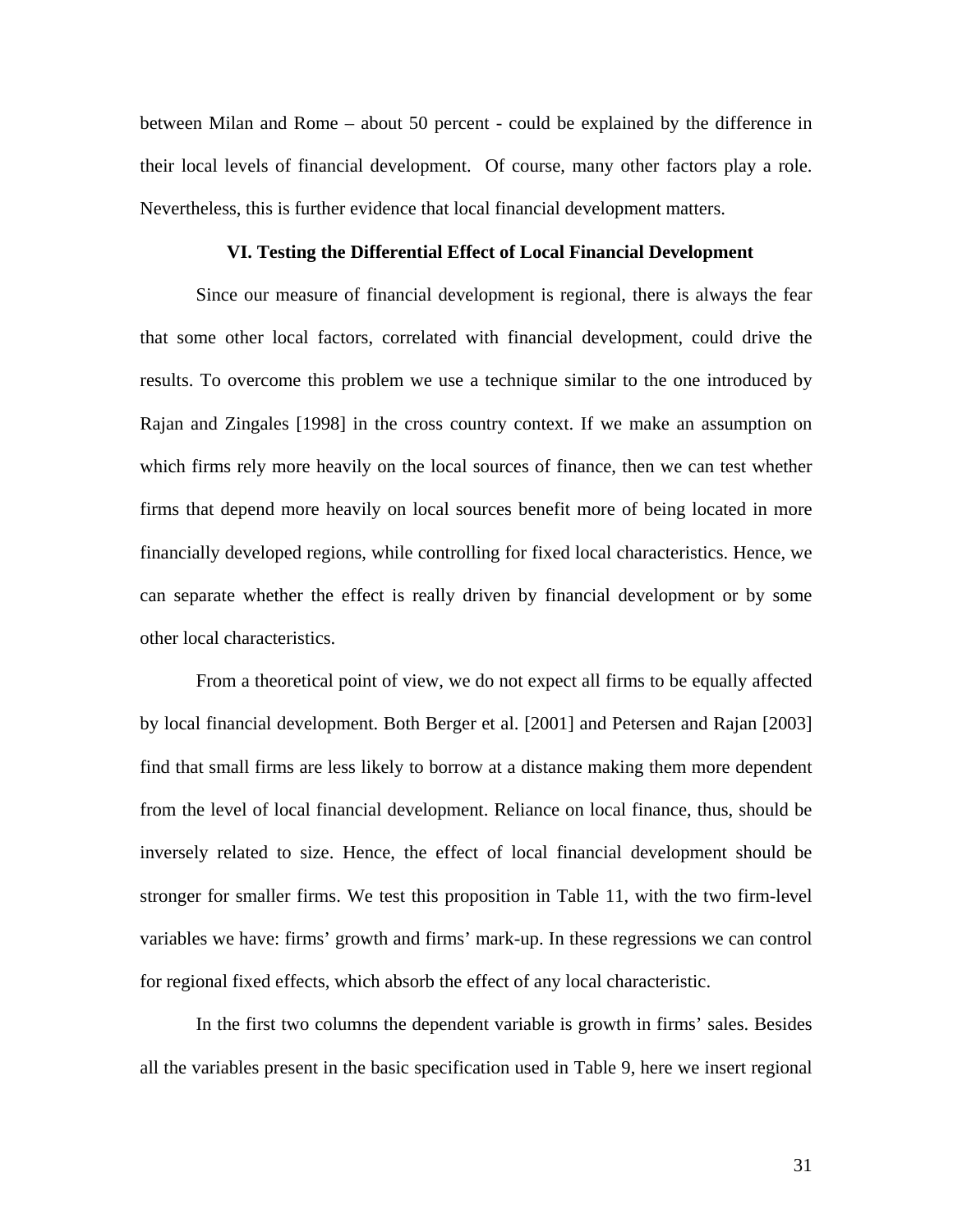fixed effects and the product of financial development and firm size.<sup>18</sup> If the previously estimated effect of financial development is not spurious, we expect that the product of local financial development and firm size has a negative coefficient: bigger firms benefit proportionately less of it. This is indeed what we find, and the coefficient is statistically significant at the 1 percent level (5 percent level when we collapse the data at the regional level). The same is true when we instrument financial development with the 1936 banking structure variables.

This methodology also allows us to separate better the effects of financial development by those of social capital. To this purpose in column III we insert the interaction between social capital and firm size. This interaction is negative and significant, suggesting that in areas with more social capital small firms grow relatively faster. The effect of financial development is reduced by a third, but it is still significant at the 1 percent level.

In columns IV, V, and VI of Table 11 we repeat the same experiment using markup as a dependent variable. Since the average effect of financial development on mark-up (which is captured by the regional fixed effect) is negative and bigger firms should be less affected by it, we expect the coefficient of the product of regional financial development and firm size to be positive. In fact, in the OLS regression the coefficient is negative, albeit not statistically different from zero. When we instrument with the 1936 banking structure variables, however, the coefficient of the interaction between regional financial development and firm size becomes positive and statistically significant. The same is true when we insert the interaction between social capital and size. Thus, using

<span id="page-31-0"></span> $18$  The level of financial development is obviously absorbed by the regional fixed effects. We are still able to estimate the coefficient of judicial inefficiency because these data vary at the provincial level.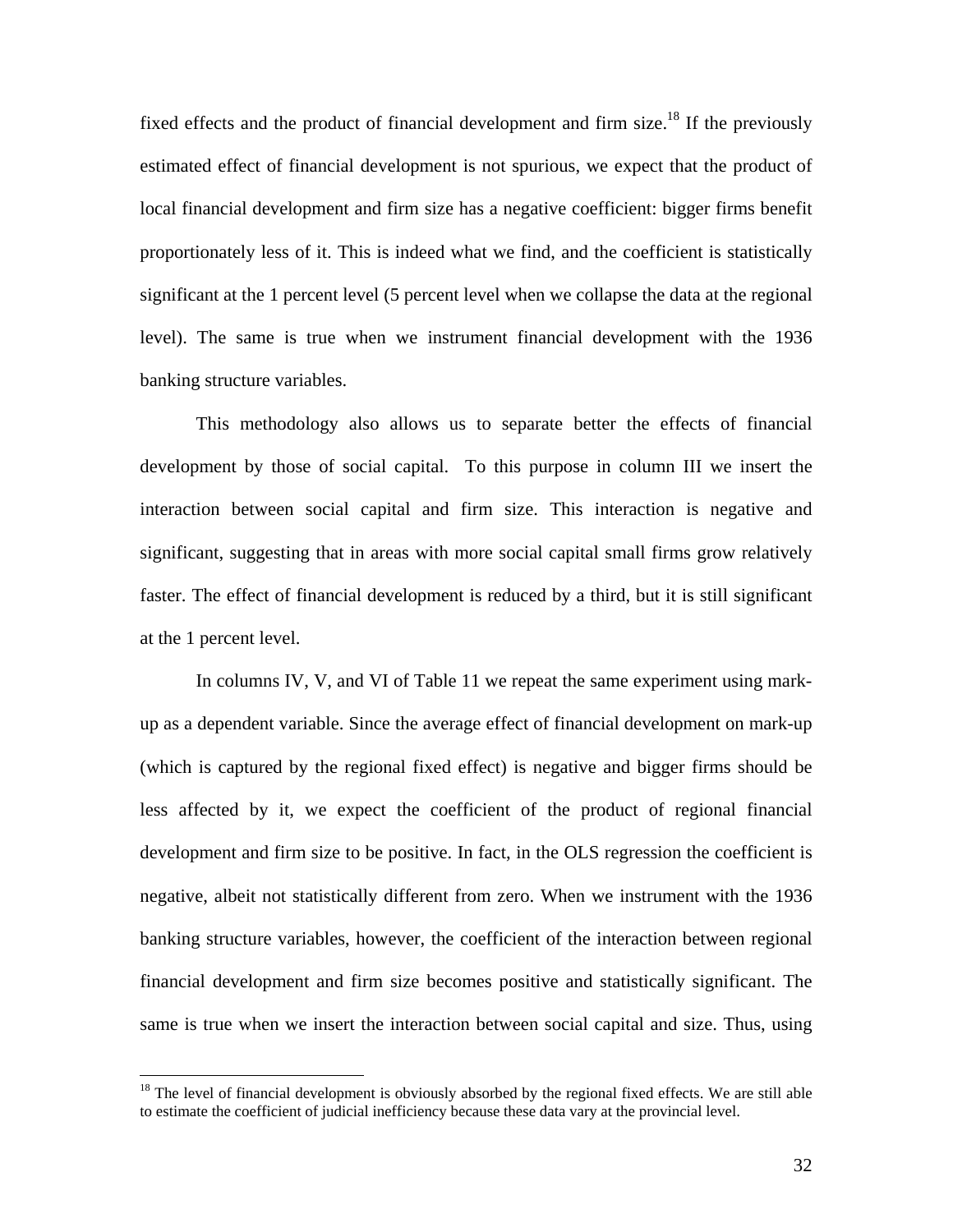both dependent variables, the effect of local financial development is robust to the insertion of regional fixed effects.

To have a better sense of the quantitative importance of local finance for firms of different sizes, in Table 12 we split the sample in four. The first group is composed of small firms, with less than 67 employees. We chose this cut off because it represents the seventy-fifth percentile of firm's distribution. The second group is composed of what in Italy we would call medium firms, with a number of employees between 67 and 275 (the ninety-fifth percentile of the distribution). Large firms, those with more than 275 employees, form the third group. Finally, we isolate a group of really large firms, more than 500 employees.

Table 12a reports the mark-up regressions. As expected, the effect of financial development on mark up seems to be present only among small and medium firms. The effect is quantitatively much smaller (only one third) and not statistically significant for large and very large firms.

Table 12b reports the sample splits for the growth regressions. Not surprisingly, small firms, which represent 75 percent of the sample, behave as the sample as a whole (column I). The impact on medium firms is similar (column II). More interestingly, the impact of financial development on growth in large firms is one third of that in medium firms. As to be expected, the impact of financial development on very large firms is zero, both economically and statistically.

That the effects of *local* financial development are limited to small firms is important from a political economy point of view [see Rajan and Zingales, 2003]. Large and established firms do not get any benefit from local financial development; in fact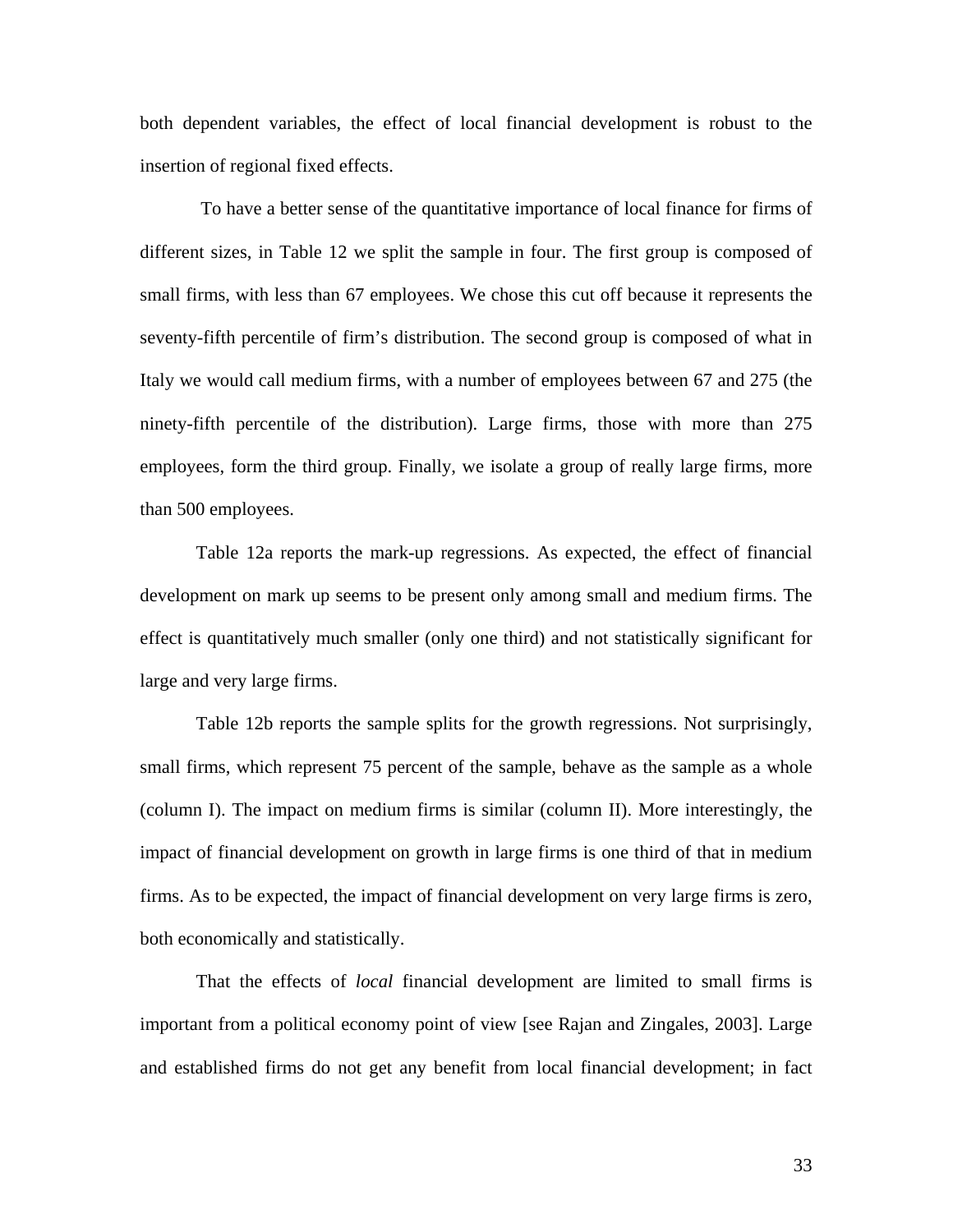they are hurt, because it increases the competition at the local level. Thus, they are not very likely to push for it. The real beneficiaries are small firms and would be entrepreneurs, a group who is hardly very influential at the political level.

## **VII. Financial Integration**

We started our analysis on the premise that Italy represented a market perfectly integrated from a legal and regulatory point of view, i.e., Italy had no regulatory barriers that prevented capital to move freely across regions.<sup>19</sup> Nevertheless, our evidence points to some type of frictions. Firms in Naples are more starved for funds than firms in Milan. How can this be an integrated market?

To confirm this impression, in Table 13 we compute the correlation between savings and investments across Italian regions. Since Feldstein and Horioka [1980], this is the traditional way to measure market segmentation. As Table 13 shows, there exists a positive and statistical significant relation between savings and investment even across Italian regions (albeit this correlation is smaller in magnitude than the one found across countries). This correlation persists unchanged even after all the restrictions to banking are lifted (column II). How can we explain this? Doesn't this make Italy a de facto nonintegrated market, non suitable to analyze the effects of an integrated international market?

To explain this apparent contradiction it is useful to distinguish between two types of mobility. There is mobility of a dollar (actually a lira) between two financial intermediaries located in different regions/countries and the mobility from a local intermediary to a local borrower. If any of these two types of mobility is impaired, local

<u>.</u>

<span id="page-33-0"></span> $19$  In fact, during our sample period even the restrictions to bank location and bank lending were removed.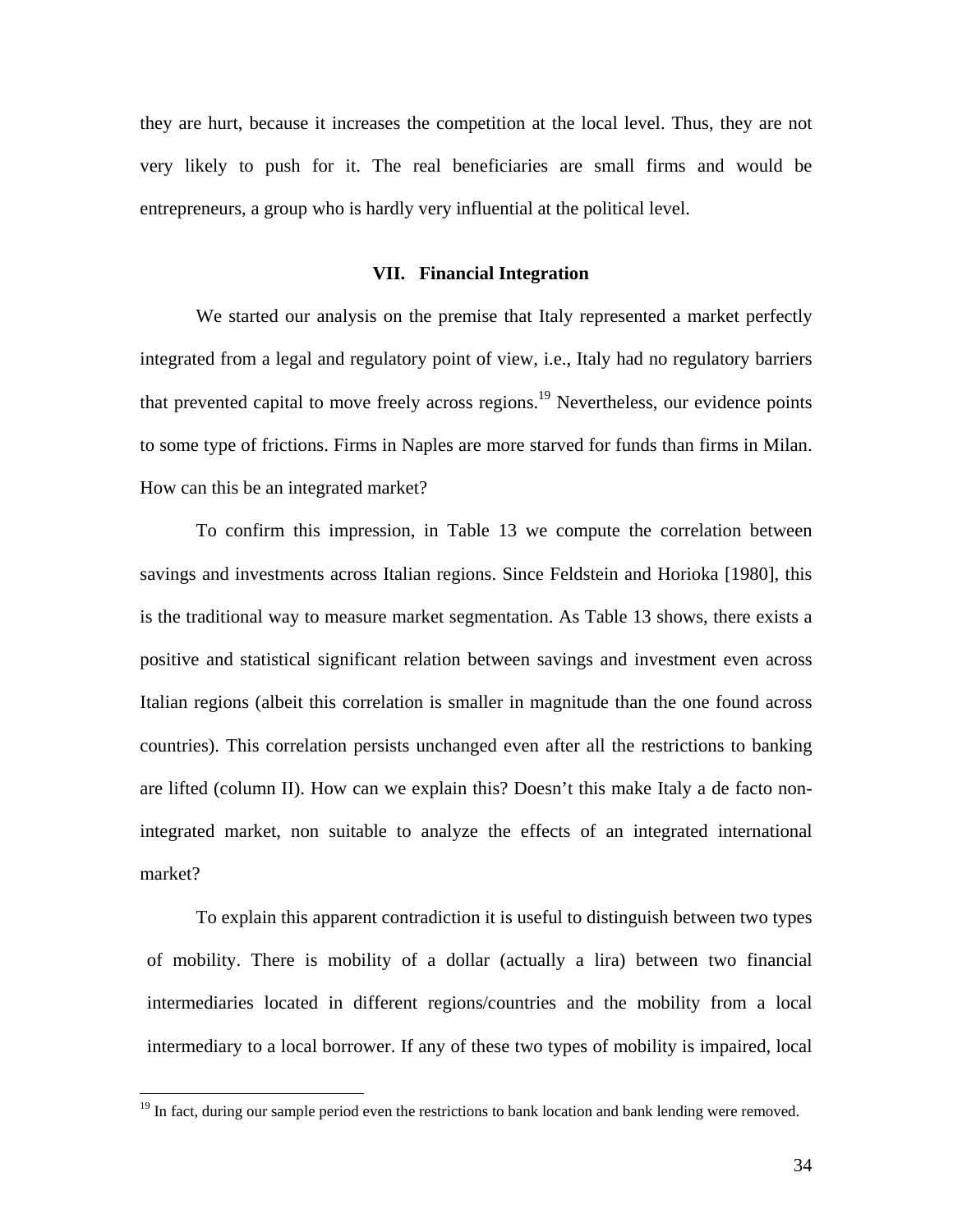investments will be correlated with local savings. In particular, even if a lira can be easily moved from a bank in Milan to a bank in Naples, it cannot go to finance an investment project in Naples without the help of a local intermediary who screens the good from the bad projects. If that local expertise is missing, it would appear as if there are no profitable investment opportunities in Naples, even when firms are starved for cash. The truth is that there are no *investable* profit opportunities, i.e., investment opportunities that can be profitably exploited.

Hence, even in a world where funds can freely flow from place to place, the quality of *local* financial intermediaries will continue to matter. Since international financial market integration has reduced regulatory barriers and made it easier to move money from country to country, but it does not have changed the importance of this "last mile" in the money network, our paper can legitimately be interpreted as concluding that local financial development will continue to matter for the foreseeable future.

### **VIII. Conclusions**

Financial markets are becoming increasingly integrated throughout the world. Does this mean that domestic financial institutions become irrelevant? Our paper suggests not. We show that even in a country (Italy) that has been fully integrated for the last 140 years, local financial development still matters. Therefore, domestic financial institutions are likely to remain important in a financially integrated Europe and, more broadly, in a financially integrated world for time to come.

Our evidence also suggests that, as predicted by theory, local financial development is differentially important for large and small firms. Not only does this result support the existence of a causal link between local financial development and real economic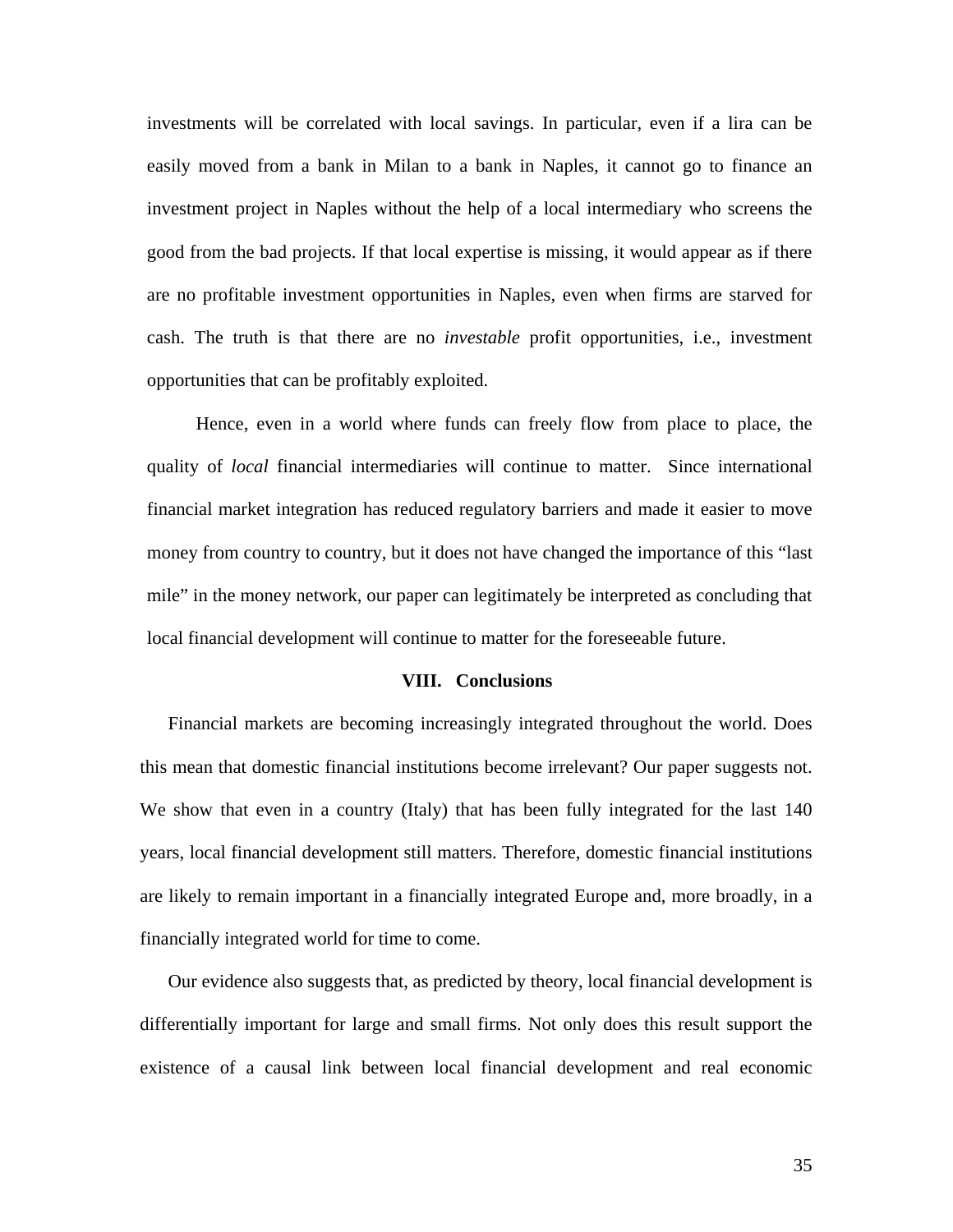variables, but it also raises some questions on the economic effects of financial integration. As Europe and the world are becoming more integrated, large firms will become increasingly uninterested of the conditions of the local financial system, while small firms will continue to rely on it. Hence, depending on the initial size distribution of firms and the minimum threshold to access foreign capital markets, the political support in favor of domestic financial markets might vanish or strengthen as the world becomes more financially integrated. Policy makers working at the European integration should seriously consider this effect, which might explain the persistent underdevelopment of vast areas in Italy 140 years after unification.

UNIVERSITY OF SASSARI, ENTE "LUIGI EINAUDI", AND CENTRE FOR ECONOMIC POLICY **RESEARCH** 

KELLOGG SCHOOL OF MANAGEMENT, NORTHWESTERN UNIVERSITY, AND CENTRE FOR ECONOMIC POLICY RESEARCH

GRADUATE SCHOOL OF BUSINESS, UNIVERSITY OF CHICAGO, NATIONAL BUREAU OF ECONOMIC RESEARCH, AND CENTRE FOR ECONOMIC POLICY RESEARCH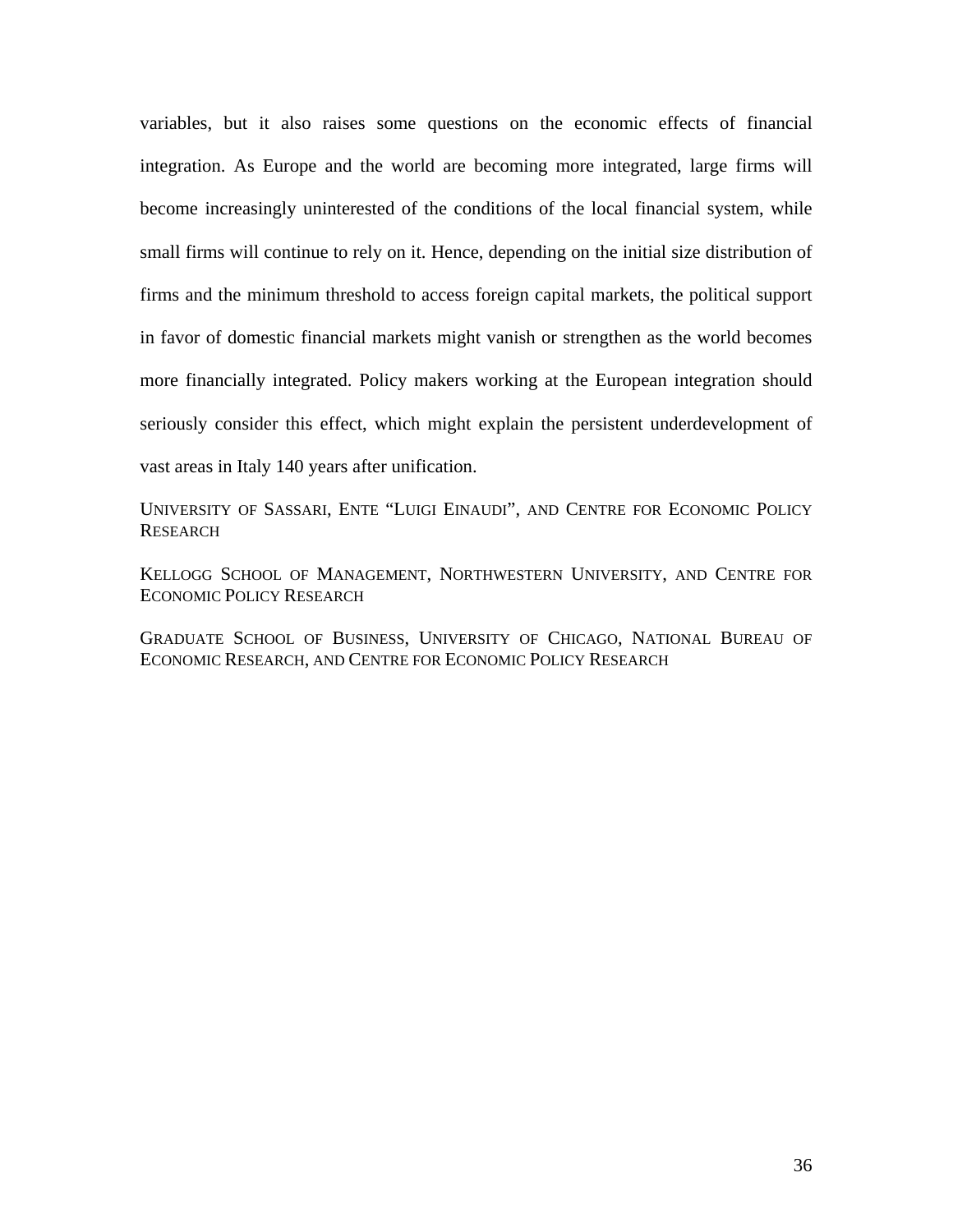# **References**

Allen, Franklin and Douglas Gale, 2000, Comparing Financial Systems*,* MIT. Press (Cambridge MA, 2000).

Beck, Thorsten, Norman Loayza, and Ross Levine, "Finance and the Sources of Growth," Journal of Financial Economics, III (2000), 261-300.

Bekaert, Geert, C. Harvey, and Christian Lundblad, "Does Financial Liberalization Spur Growth," Duke University, Working Paper, 2001.

Bencivenga, Valerie and Bruce Smith, "Financial Intermediation and Endogenous Growth," Review of Economic Studies, LVIII (1991), 195-209.

Allen N. Berger, Nathan H. Miller, Mitchell Petersen, Raghuram G. Rajan, and Jeremy C. Stein, "Does Function Follow Organizational Form? Evidence From the Lending Practices of Large and Small Banks," manuscript, 2001.

Bernanke, Ben, "Non Monetary Effects of the Financial Crisis in the Propagation of the Great Depression," American Economic Review*,* LXXIII (1983), 257-276.

Bertrand, Marianne, Esther Duflo, and Sendhil Mullainathan, "How Much Should We Trust Differences-in-Differences Estimates?" Quarterly Journal of Economics, CXIX (2004), 249-276*.*

Black Sandra, and Philip Strahan, "Entrepreneurship and Bank Credit Availability," Journal of Finance, LVII (2002), 2807-2833.

Bofondi, Marcello and Giorgio Gobbi, "Bad Loans and Entry in Local Credit Markets," Bank of Italy, 2003.

Bonaccorsi di Patti, Emilia, and Giovanni Dell'Ariccia, "Bank Competition and Firm Creation," IMF, Working Paper /01/21, 2001.

Costi, Renzo, L'ordinamento bancario, Il Mulino, (Bologna 2001).

Dehejia, Rajeev and Adriana Lleras-Muney, "Why does financial development matter? The United States from 1900 to 1940," NBER Working Paper no. 9551, 2003.

Demirgüç-Kunt, Asli and Vojislav Maksimovic, "Law, Finance, and Firm Growth," Journal of Finance, LIII (1998), 2107-2138.

Evans, David S. and Boyan Jovanovic, "An Estimated Model of Entrepreneurial Choice under Liquidity Constraints," Journal of Political Economy, XCVII (1989), 808-827.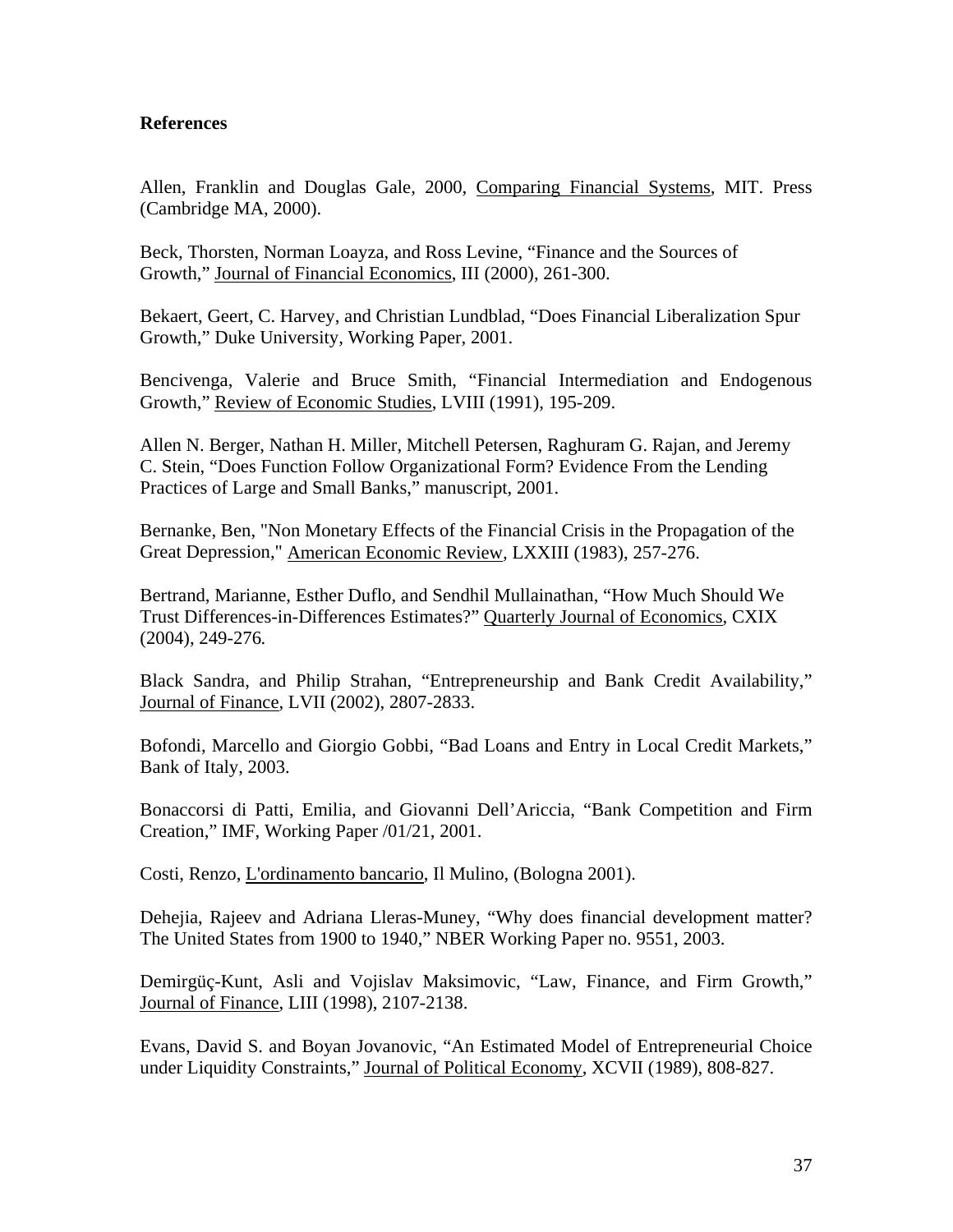Friedman, Thomas L., The Lexus and the Olive Tree: Understanding Globalization, New York: Farrar, Straus & Giroux, (1999).

Guiso, Luigi, Paola Sapienza, and Luigi Zingales, "The Role of Social Capital in Financial Development," American Economic Review, XCIV (2004), 526-556.

Goldsmith, Raymond W., Financial Structure and Development, Yale University Press, (New Haven, 1969).

Gropp Reint, John Karl Scholz, and Michell J. White, "Personal Bankruptcy and Credit Supply and Demand," Quarterly Journal of Economics, CXII (1997), 217-251.

Holtz-Eakin, Douglas, David Joulfaian, and Harvey S. Rosen, "Entrepreneurial Decisions and Liquidity Constraints," RAND Journal of Economics*,* XXIII (1994a), 334-347.

Holtz-Eakin, Douglas, David Joulfaian, and Harvey S. Rosen, "Sticking it Out: Entrepreneurial Survival and Liquidity Constraints," Journal of Political Economy*,* CII (1994b), 53-75.

Higgins, Robert C. "How much growth can a firm afford?," Financial Management, VI (1977), 3-16.

Jayaratne, Jith and Philip E. Strahan, "The Finance-Growth Nexus: Evidence from Bank Branch Deregulation," Quarterly Journal of Economics, CXI (1996), 639-671.

Levine, Ross, "Financial Development and Economic Growth: Views and Agenda," Journal of Economic Literature*,* XXXV (1997), 688-726*.* 

Levine, Ross and Sara Zervos, "Stock Markets, Banks, and Economic Growth," American Economic Review, LXXXVIII (1998), 537-558.

Lucas, Robert J., "On the Size Distribution of Business Firms," Bell Journal of Economics, IX (1978), 508-602.

Petersen, Mitchell and Raghuram Rajan, "Does Distance Still Matter: The Information Revolution in Small Business Lending," Journal of Finance, LVII (2002), 2533-2570.

Rajan, Raghuram and Luigi Zingales, 1998a, "Financial Dependence and Growth," The American Economic Review*,* LXXXVIII (1998), 559-586.

Rajan, Raghuram and Luigi Zingales, "Which Capitalism? Lessons From the East Asia Crisis," Journal of Applied Corporate Finance, XI (1998), 40-48.

Rajan, Raghuram and L. Zingales, "The Great Reversals: The Politics of Financial Development in the 20<sup>th</sup> Century," Journal of Financial Economics, LXIX (2003), 5-50.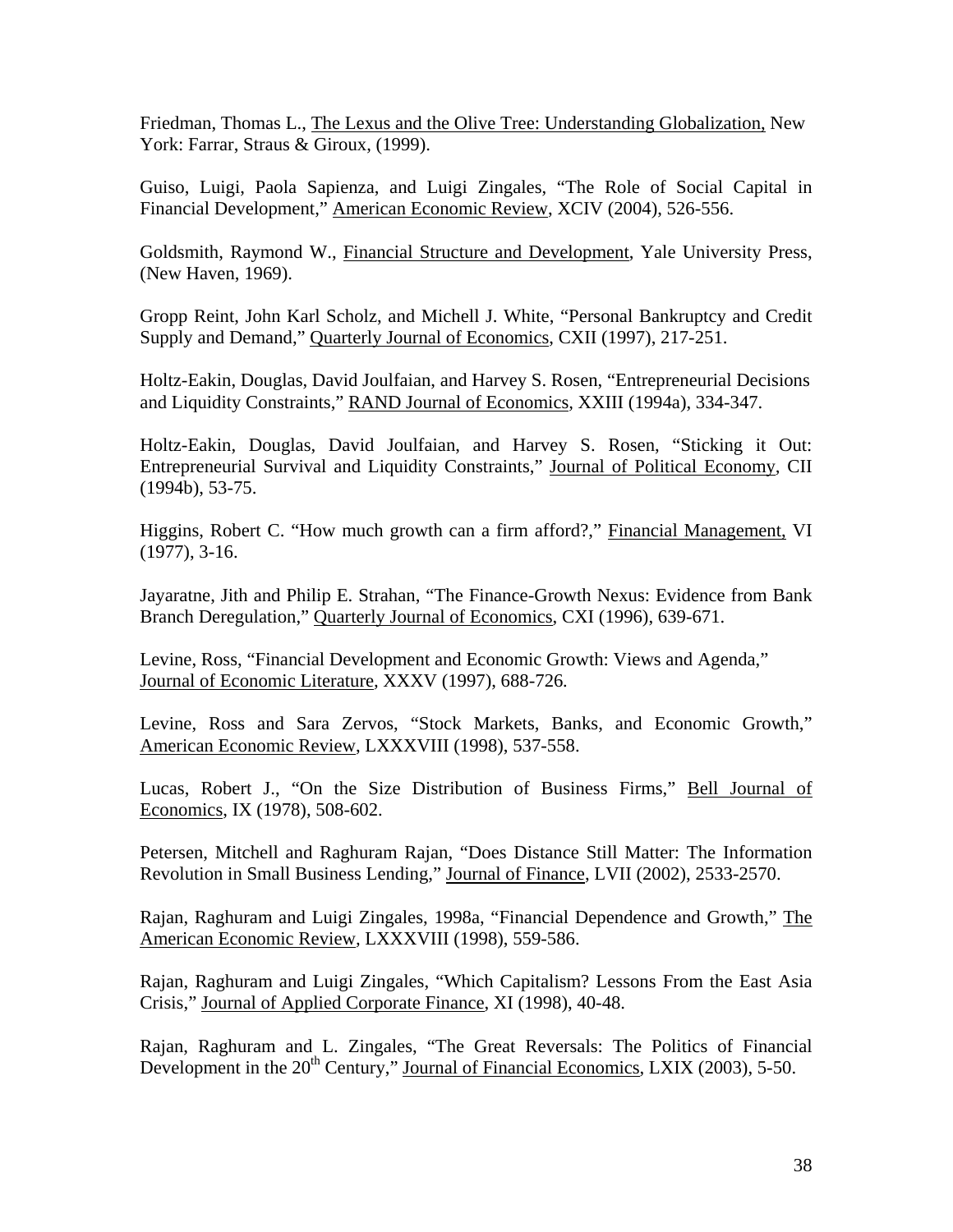**Figure I Financial Development by Region**

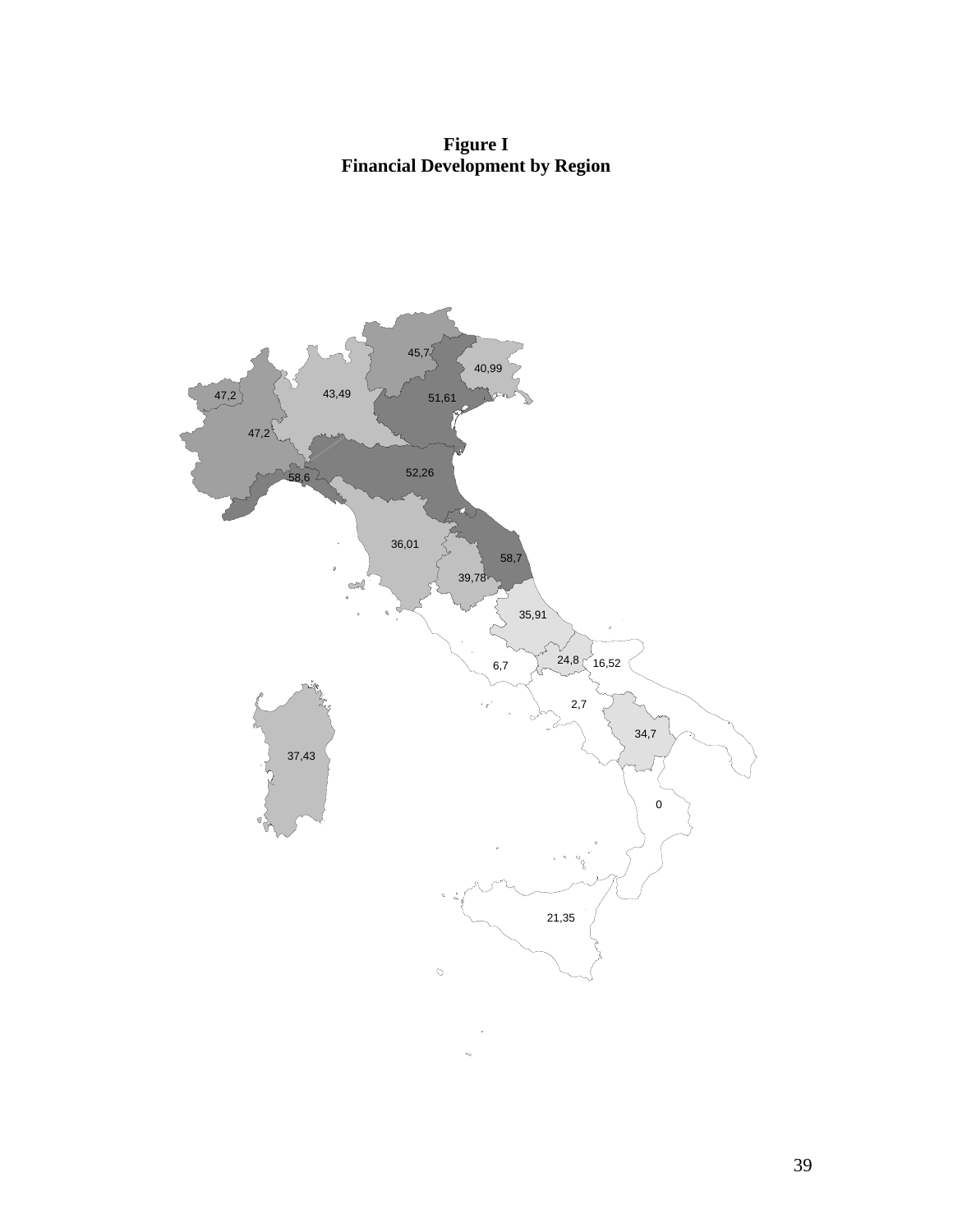### **Table I Summary Statistics for the Samples Used in Estimation**

Panel A reports summary statistics for the households at risk of being rationed in the SHIW. This includes all the households that have received loans and households that have been denied a loan or discouraged from borrowing, Panel B reports summary statistics for the individuals in the SHIW (most households have more than one individual). Panel C reports summary statistics for the controls and instrumental variables used at provincial level. Panel D reports summary statistics for the firms' balance sheet database, Panel E for the Survey of Manufacturing Firms. Credit rationed is a dummy variable equal to one if an household responds positively to at least one of the following questions: ``During the year did you or a member of the household think of applying for a loan or a mortgage to a bank or other financial intermediary, but then changed your mind on the expectation that the application would have been turned down?;" "During the year did you or a member of the household apply for a loan or a mortgage to a bank or other financial intermediary and your application was turned down?." Age is the age of the household head in the household sample and the age of the individual in the individual sample. Male is a dummy variable equal to one if the household head or the individual is a male. "Years of education" is the number of years a person attended school. Net disposable income is in millions liras. Wealth is financial and real wealth net of household debt in millions liras. South is a dummy equal to one if the household lives in a region south of Rome. Entrepreneurs 1 includes entrepreneurs, both in the industrial and retail sectors, professionals (doctors and lawyers), and artisans. Entrepreneurs 2 includes only entrepreneurs, both in the industrial and retail sectors. Intergenerational transfer is a dummy variable equal to 1 if a household received transfers from their parents. Financial development is our indicator of access to credit (see Table 2). Per capita GDP is the per capita net disposable income in the province in millions of liras in 1990. GDP per capita in 1951is the 1951 per capita value added in the province expressed in 1990 liras. Judicial inefficiency is the number of years it takes to have a first-degree judgment in the province. Firms' creation is the fraction of the new firms registered in a province during a year over the total number of registered firms (average1992-98, source ISTAT). Number of firms present per 100 people living in the same area (average of 1996-98, source ISTAT). Number of employees is the number of employees measured at the firm level (average across years). Sales growth is the growth in nominal sales. Mark-up is profit on sales. South is a dummy equal to one if the firm is located in a region south of Rome. Ownership is a dummy variable equal to one if the firm has a single owner/shareholder. Age is the firm's age.

| A: Households sample $(N=8,119)$ |       |        |           |            |            |  |  |
|----------------------------------|-------|--------|-----------|------------|------------|--|--|
|                                  | Mean  | Median | Standard  | 1st        | 99th       |  |  |
|                                  |       |        | deviation | percentile | percentile |  |  |
| Credit rationed                  | 0.137 | 0.00   | 0.344     | $\theta$   |            |  |  |
| Age                              | 45.00 | 46.27  | 11.82     | 25         | 76         |  |  |
| Male                             | 0.85  | 1.00   | 0.352     | $\theta$   |            |  |  |
| Years of education               | 9.69  | 8.00   | 4.34      | $\theta$   | 18         |  |  |
| Net disposable income            | 47    | 41     | 33        | 6          | 155        |  |  |
| Wealth                           | 243   | 149    | 367       | -19        | 1,634      |  |  |
| South                            | 0.359 | 0.00   | 0.480     | $\theta$   |            |  |  |

| B: Individuals in the Household sample $(N = 50,590)$ |      |        |           |            |                  |  |  |  |
|-------------------------------------------------------|------|--------|-----------|------------|------------------|--|--|--|
|                                                       | Mean | Median | Standard  | 1st        | 99 <sup>th</sup> |  |  |  |
|                                                       |      |        | deviation | percentile | percentile       |  |  |  |
| Entrepreneurs 1                                       | 0.14 | 0.00   | 0.35      | 0          |                  |  |  |  |
| Entrepreneurs 2                                       | 0.03 | 0.00   | 0.16      | $\Omega$   |                  |  |  |  |
| Age                                                   | 39   | 39.00  | 11.90     | 16         | 59               |  |  |  |
| Male                                                  | 0.49 | 0.00   | 0.50      | $\Omega$   |                  |  |  |  |
| Years of education                                    | 9.70 | 8.00   | 4.18      | $\Omega$   | 18               |  |  |  |
| Wealth                                                | 272  | 158    | 559       | -6         | 1,893            |  |  |  |
| Have received transfers                               | 0.12 | 0.00   | 0.33      | $\theta$   |                  |  |  |  |
| from their parents? $Yes=1$                           |      |        |           |            |                  |  |  |  |
| Resident in the South                                 | 0.39 | 0.00   | 0.49      |            |                  |  |  |  |

### **B: Individuals in the Household sample (N= 50,590)**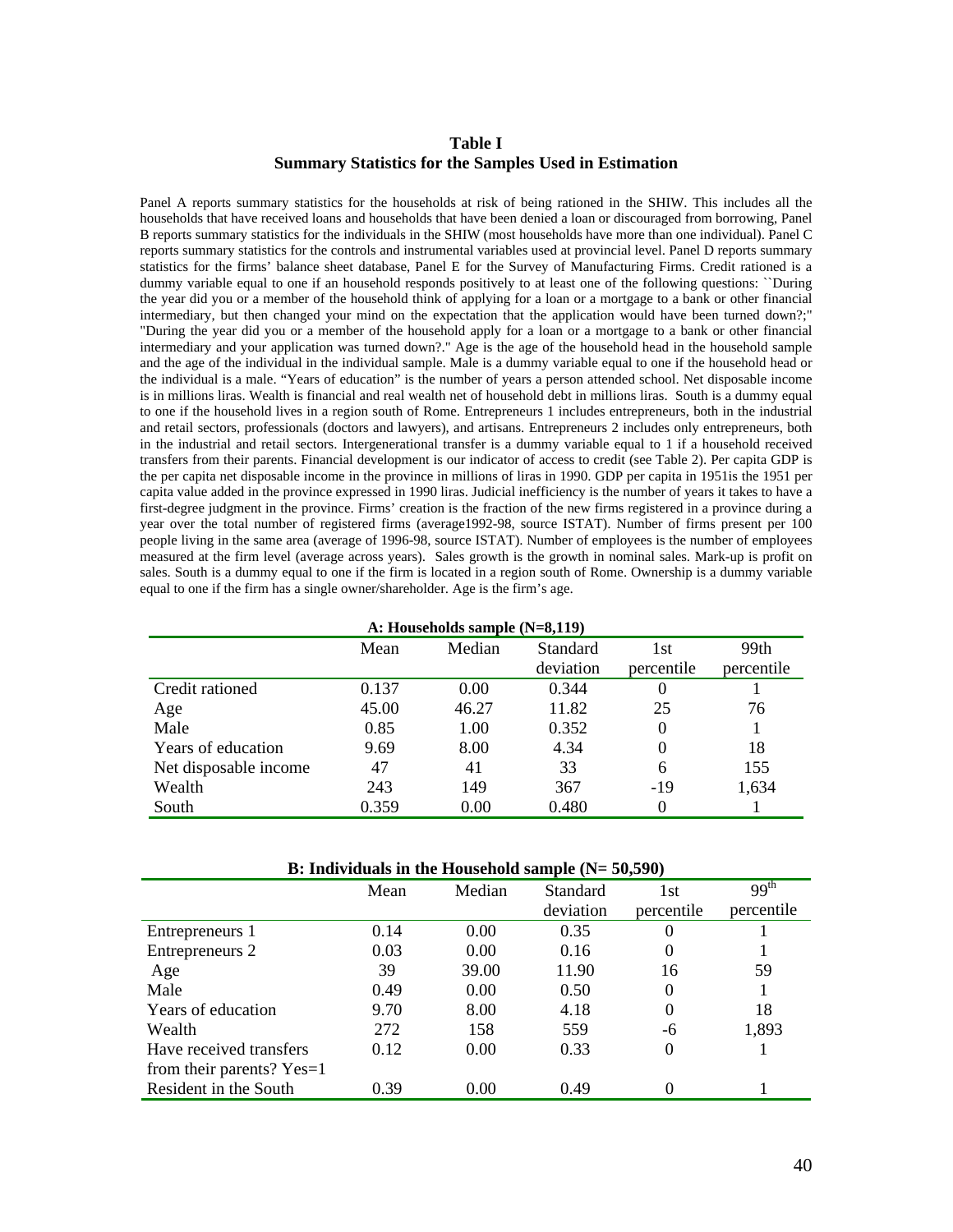|                           | C. I TOVINCIAI VALIADIES (19–100) |        |           |            |                  |  |  |
|---------------------------|-----------------------------------|--------|-----------|------------|------------------|--|--|
|                           | Mean                              | Median | Standard  | 1st        | 99 <sup>th</sup> |  |  |
|                           |                                   |        | deviation | percentile | percentile       |  |  |
| GDP per capita (millions) | 25.35                             | 24.16  | 10.62     | 12.17      | 54.76            |  |  |
| liras)                    |                                   |        |           |            |                  |  |  |
| GDP per capita in 1951    | 3.8                               | 3.7    | 1.3       | 2.1        | 8.4              |  |  |
| (millions liras)          |                                   |        |           |            |                  |  |  |
| Judicial inefficiency     | 3.78                              | 3.52   | 1.37      | 1.44       | 8.32             |  |  |
| Firms creation per 100    | 1.14                              | 1.12   | 0.34      | 0.53       | 1.95             |  |  |
| inhabitants in 1995       |                                   |        |           |            |                  |  |  |
| Infrastructure in 1987    | 102.20                            | 102.95 | 29.94     | 48.5       | 197.20           |  |  |
| Average schooling in      | 7.36                              | 7.44   | .85       | 5.75       | 10.29            |  |  |
| 1981                      |                                   |        |           |            |                  |  |  |
| Population growth 89-97   | 0.41                              | 0.00   | 2.64      | $-0.96$    | 24.60            |  |  |
| Number of firms per 100   | 9.18                              | 9.02   | 1.55      | 6.17       | 12.77            |  |  |
| inhabitants in 1995       |                                   |        |           |            |                  |  |  |
| Social capital            | 80.31                             | 83.33  | 8.27      | 62.10      | 91.53            |  |  |

**C: Provincial variables (N=100)** 

# **D: Regional variables (N=19)**

| Mean    | Median  |           |            |                  |
|---------|---------|-----------|------------|------------------|
|         |         | Standard  | 1st        | 99 <sup>th</sup> |
|         |         | deviation | percentile | percentile       |
| 0.28    | 0.32    | 0.13      | 0          | 0.50             |
|         |         |           |            |                  |
| 193.732 | 190.992 | 110.499   | 57.049     | 530.548          |
|         |         |           |            |                  |
| 0.745   | 0.741   | 0.167     | 0.463      | 0.972            |
|         |         |           |            |                  |
| 2.692   | 1.883   | 3.194     | 0.000      | 10.172           |
|         |         |           |            |                  |
| 8.207   | 7.574   | 6.118     | 0.000      | 21.655           |
|         |         |           |            |                  |

| E: Firm level data: Firms Balance Sheet Database (N=326,950) |        |        |           |            |                  |  |  |
|--------------------------------------------------------------|--------|--------|-----------|------------|------------------|--|--|
|                                                              | Mean   | Median | Standard  | 1st        | 99 <sup>th</sup> |  |  |
|                                                              |        |        | deviation | percentile | percentile       |  |  |
| Number of employees                                          | 103.33 | 32.00  | 1,167     | ာ          | 970              |  |  |
| Sales growth                                                 | 0.074  | 0.073  | 0.25      | 0.706      | $-0.685$         |  |  |
| Assets/sales                                                 | 1.086  | 0.768  | 1.43      | 0.164      | 15.40            |  |  |
| Mark-up                                                      | 0.058  | 0.055  | 0.095     | $-0.296$   | 0.335            |  |  |
| South                                                        | 0.134  | 0.00   | 0.34      |            |                  |  |  |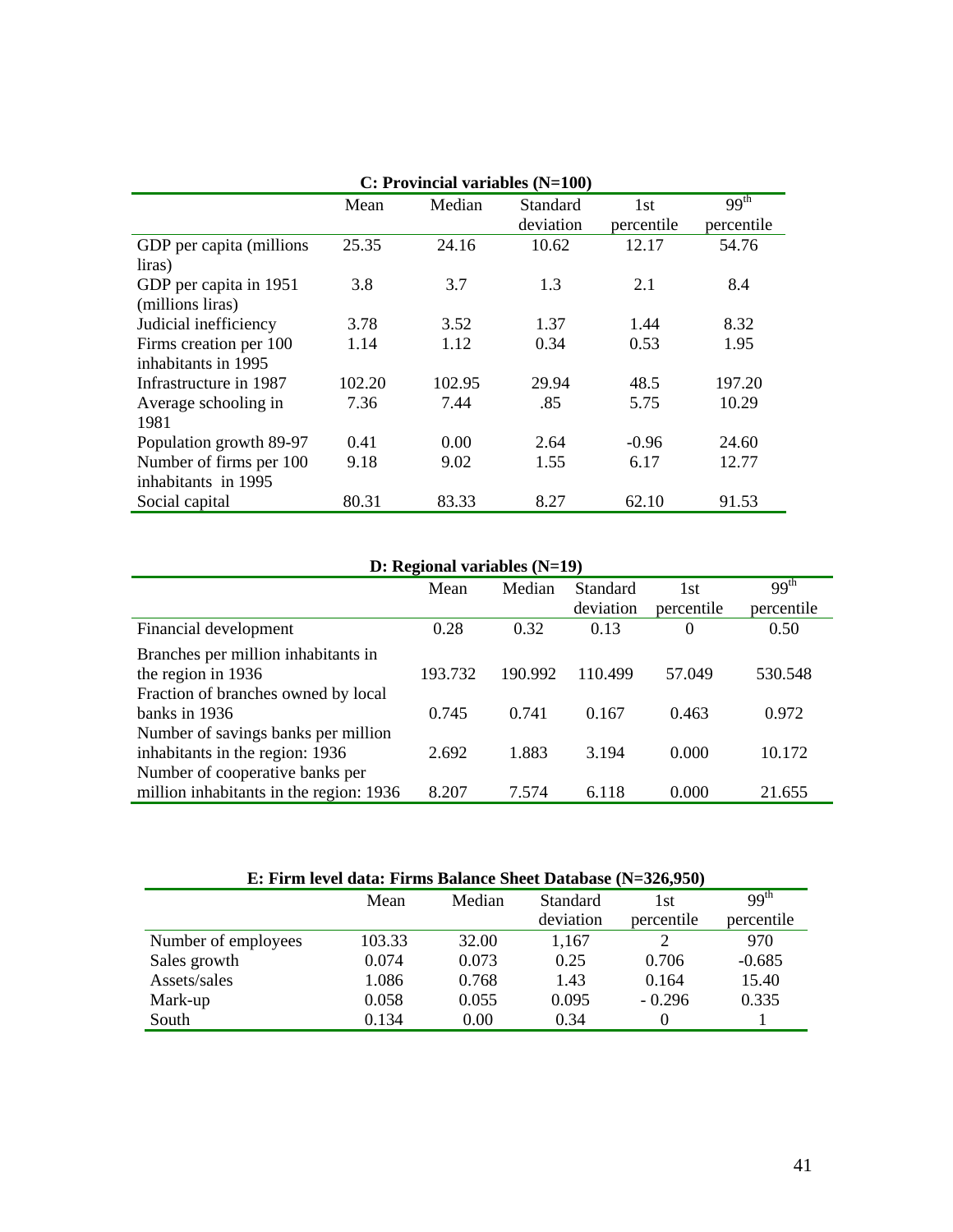## **Table II The Indicator of Financial Development**

The table illustrates our indicator of financial development. The coefficient on the regional dummies is obtained from an OLS regression estimated using a subset of the household in SHIW. This subset includes (a) households that have received a loan, (b) households that have been turned down for a loan and, (c) households that are discouraged from borrowing. The left hand side variable is a dummy equal to 1 if a household is credit constrained (i.e., declares it has been turned down for a loan or discouraged from applying) and zero otherwise. Besides including a full set of regional dummies, the regression, includes a number of demographic characteristics to controls for individual effects that affect access to the credit market (age, gender, type of job, income, family size, number of income recipients in the household), a control for the percentage of bankruptcies in the province, and a control for the percentage of non performing loans in the province. North is north of Florence, Center between Florence and Rome, and South is south of Rome. The normalized measure is defined as  $1 -$  Regional effect / Max {Regional effect} and is thus equal to zero in the region with the maximum value of the coefficient on the regional dummy – i.e. the region less financially developed, and varies between zero and one.

| Region                                                     | Coefficient on regional | Normalized measure of |
|------------------------------------------------------------|-------------------------|-----------------------|
|                                                            | dummy                   | financial development |
| Marche (Center)                                            | 0.118                   | 0.587                 |
| Liguria (North)                                            | 0.118                   | 0.586                 |
| Emilia (North)                                             | 0.136                   | 0.523                 |
| Veneto (North)                                             | 0.138                   | 0.516                 |
| Piemonte (North)                                           | 0.151                   | 0.472                 |
| Trentino (North)                                           | 0.155                   | 0.457                 |
| Lombardia (North)                                          | 0.161                   | 0.435                 |
| Friuli ven. (North)                                        | 0.168                   | 0.410                 |
| Umbria (Center)                                            | 0.172                   | 0.398                 |
| Sardegna (South)                                           | 0.179                   | 0.374                 |
| Toscana (Center)                                           | 0.183                   | 0.360                 |
| Abruzzo (South)                                            | 0.183                   | 0.359                 |
| Basilicata (South)                                         | 0.187                   | 0.347                 |
| Molise (South)                                             | 0.215                   | 0.248                 |
| Sicilia (South)                                            | 0.225                   | 0.214                 |
| Puglia (South)                                             | 0.238                   | 0.165                 |
| Lazio (South)                                              | 0.266                   | 0.067                 |
| Campania (South)                                           | 0.278                   | 0.027                 |
| Calabria (South)                                           | 0.286                   | 0.000                 |
|                                                            |                         |                       |
| F test for regional effects $=0$<br>(p-value): F(19, 8060) | 4.95                    |                       |
| Prob > F                                                   | 0.0000                  |                       |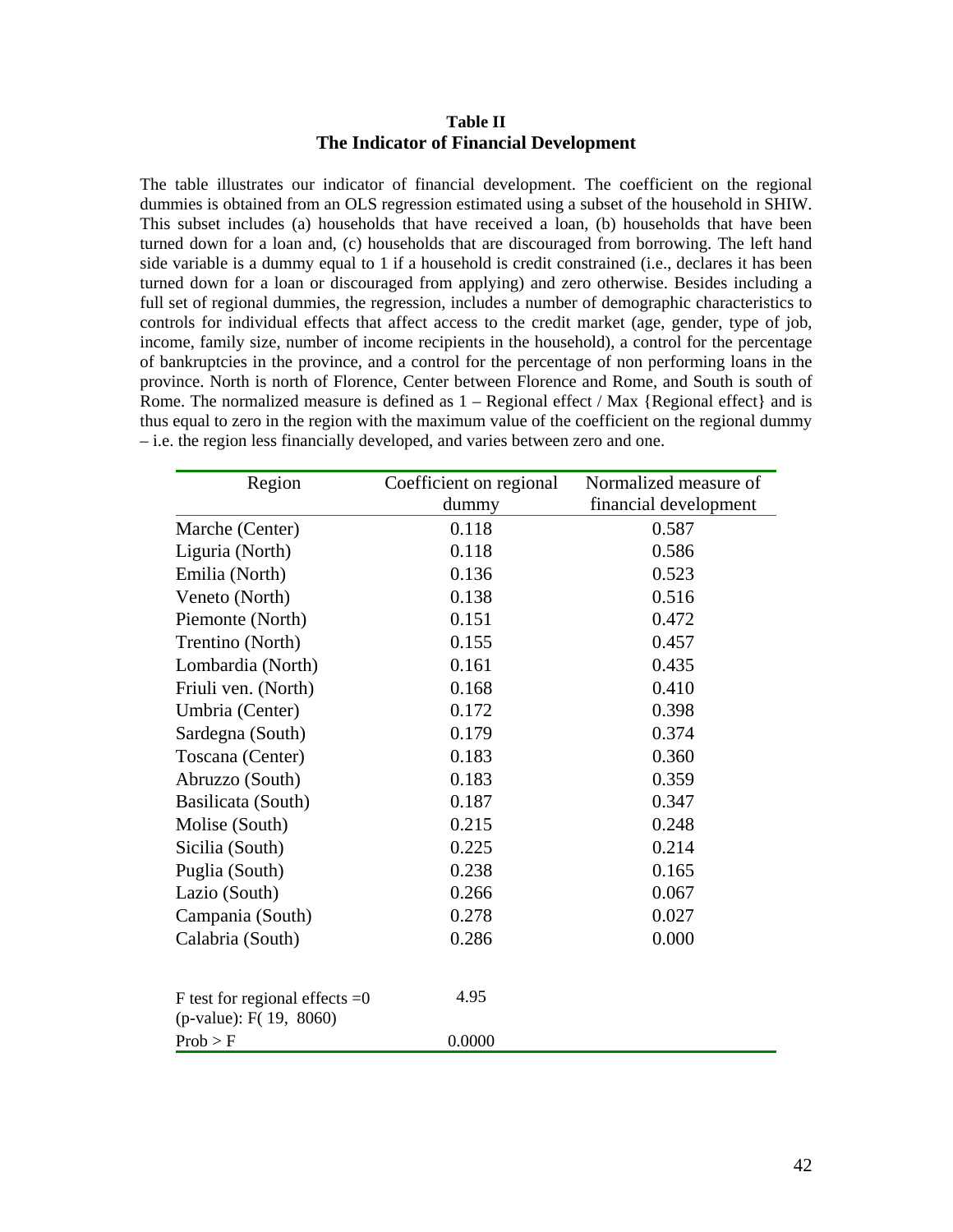# **Table III Determinants of Financial Development**

The table illustrates the determinants of financial development. The regression is an OLS. All the RHS variables describe the local structure of the banking system (at the regional level) as of 1936. (\*\*\*): coefficient significant at less than 1 percent; (\*\*): coefficient significant at the 5 percent; (\*): coefficient significant at the 10 percent.

|                                                                         | Financial    |
|-------------------------------------------------------------------------|--------------|
|                                                                         | development  |
|                                                                         |              |
| Branches per million inhabitants in the region in 1936                  | $0.0006*$    |
|                                                                         | (0.0003)     |
| Fraction of branches owned by local banks in 1936                       | $0.6121***$  |
|                                                                         | (0.1758)     |
| Number of savings banks per million inhabitants in the region: 1936     | $0.0182*$    |
|                                                                         | (0.0088)     |
| Number of cooperative banks per million inhabitants in the region: 1936 | $-0.0186***$ |
|                                                                         | (0.0049)     |
| Constant                                                                | $-0.1230$    |
|                                                                         | (0.1172)     |
| <b>Observations</b>                                                     | 19           |
| $R^2$                                                                   |              |
|                                                                         | 0.720        |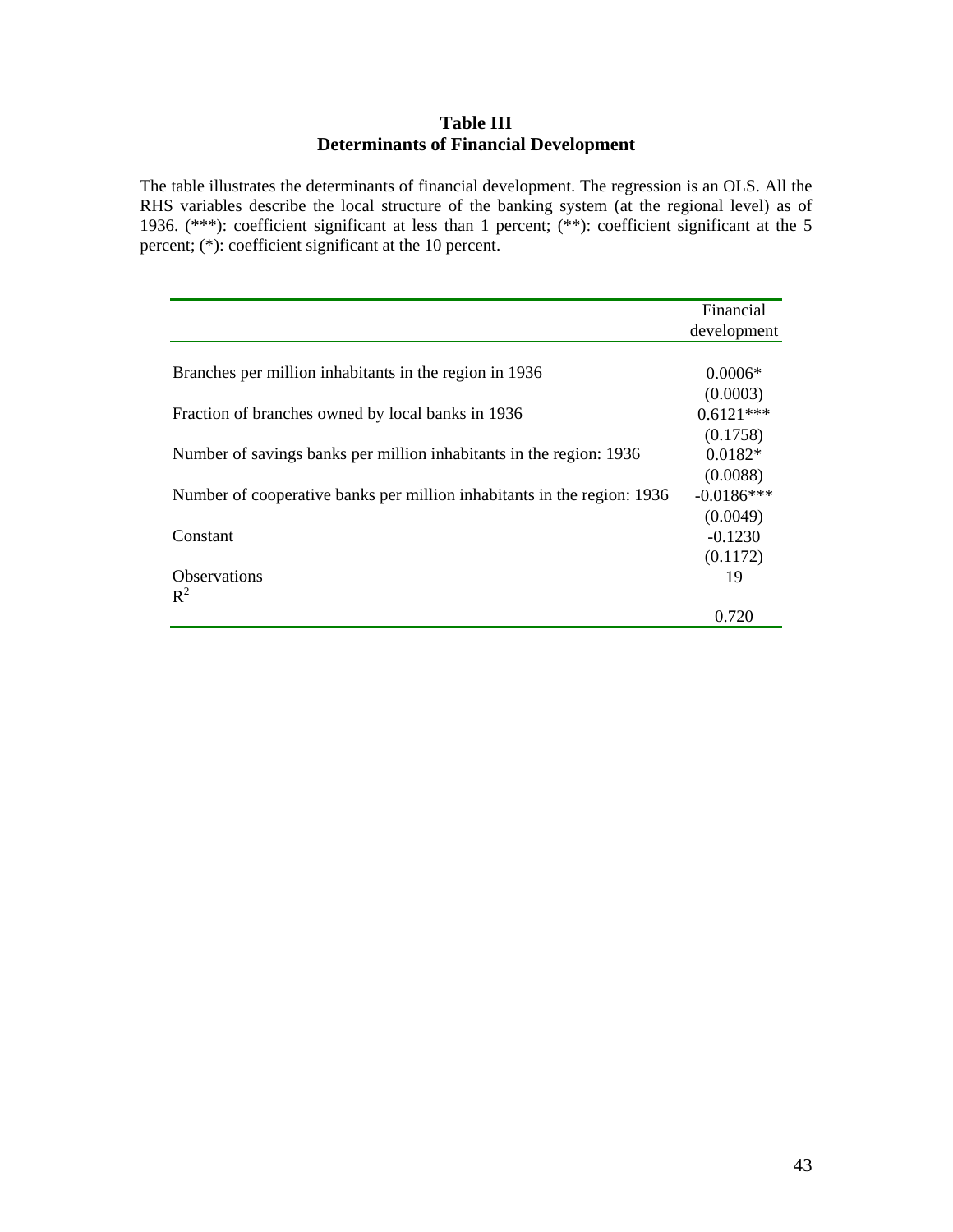## **Table IV 1936 Banking Structure and Economic Development**

The dependent variables describe the regional banking structure in 1936. In Panel A and B economic development as of 1936 is measured with the number of vehicles per capita in a province; in panels C and D with the level of GDP per capita in 1951. Standard errors, which are reported in brackets, are adjusted for clustering at the regional level. (\*\*\*): coefficient significant at less than 1 percent; (\*\*): coefficient significant at the 5 percent; (\*): coefficient significant at the 10 percent. **A** 

|                                |            | Bank branches per 1000<br>inhabitants in the region in 1936 |          | Fraction of bank branches<br>owned by local banks in 1936 |
|--------------------------------|------------|-------------------------------------------------------------|----------|-----------------------------------------------------------|
|                                |            |                                                             |          |                                                           |
| Number of cars per capita in a | $.0119***$ | 0.0050                                                      | 0.0031   | $-0.0135**$                                               |
| province in 1936               | (0.003)    | (0.0037)                                                    | (0.0059) | (0.048)                                                   |
| South dummy                    |            | $-0.0904***$                                                |          | $-0.2156***$                                              |
|                                |            | (0.0264)                                                    |          | (0.0442)                                                  |
| <b>Observations</b>            | 95         | 95                                                          | 95       | 95                                                        |
| $R^2$                          | 0.116      | 0.211                                                       | 0.003    | 0.197                                                     |

**B** 

|                                | N. of savings banks per 1000<br>Inhabitants in the region in 1936 |                         |               | N. of cooperative banks per 1000<br>inhabitants in the region in 1936 |
|--------------------------------|-------------------------------------------------------------------|-------------------------|---------------|-----------------------------------------------------------------------|
| Number of cars per capita in a | 0.0002                                                            | $2.0e-5$                | $-0.0006$ *** | $-0.0003$                                                             |
| province in 1936               | (0.0001)                                                          | $(1.36e-5)$             | (0.0002)      | (0.0025)                                                              |
| South dummy                    |                                                                   | $-0.0026***$<br>(0.001) |               | $0.0033*$<br>(0.0017)                                                 |
| <b>Observations</b>            | 95                                                                | 95                      | 95            | 95                                                                    |
| $R^2$                          | 0.028                                                             | 0.095                   | 0.067         | 0.094                                                                 |

**C** 

|                               |            | Bank branches per 1000<br>inhabitants in the region in 1936 |         | Fraction of bank branches<br>owned by local banks in 1936 |
|-------------------------------|------------|-------------------------------------------------------------|---------|-----------------------------------------------------------|
|                               |            |                                                             |         |                                                           |
| Log of provincial value added | $0.1110**$ | $-9.16e-06***$                                              | 0.076   | $-0.135***$                                               |
| pro capita in 1951            | (0.045)    | $(1.48e-06)$                                                | (0.047) | (0.048)                                                   |
| South dummy                   |            | $-0.174**$                                                  |         | $-0.238***$                                               |
|                               |            | (0.066)                                                     |         | (0.033)                                                   |
| <b>Observations</b>           | 95         | 95                                                          | 95      | 95                                                        |
| $R^2$                         | 0.095      | 0.407                                                       | 0.027   | 0.381                                                     |

**D** 

|                               |            | N. of savings banks per 1000<br>Inhabitants in the region in 1936 |            | N. of cooperative banks per 1000<br>inhabitants in the region in 1936 |  |  |
|-------------------------------|------------|-------------------------------------------------------------------|------------|-----------------------------------------------------------------------|--|--|
| Log of provincial value added | $0.003***$ | 0.0010                                                            | $-0.004**$ | $-0.006***$                                                           |  |  |
| pro capita in 1951            | (0.001)    | (0.001)                                                           | (0.002)    | (0.002)                                                               |  |  |
| South dummy                   |            | $-0.003***$<br>(0.001)                                            |            | $-0.002*$<br>(0.001)                                                  |  |  |
| <b>Observations</b>           | 95         | 95                                                                | 95         | 95                                                                    |  |  |
| $R^2$                         | 0.126      | 0.271                                                             | 0.050      | 0.079                                                                 |  |  |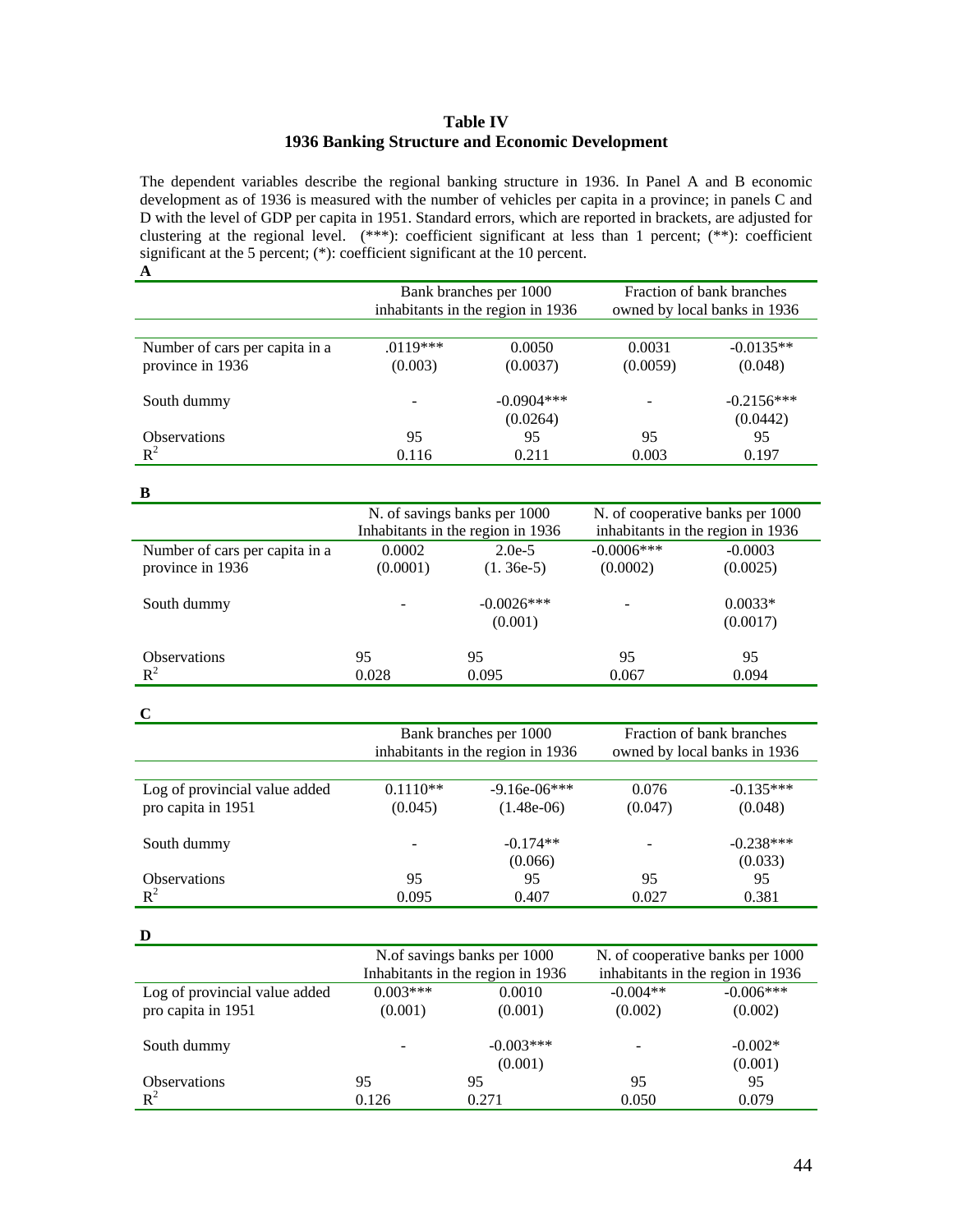### **Table V Entrepreneurship and Financial Development**

The left hand-side variable is a dummy equal to 1 if the individual is self-employed. This category includes entrepreneurs, both in the industrial and retail sectors, professionals (doctors and lawyers), and artisans. IV uses as instrument a set of variables that describes the banking market as of 1936 (see Table 3). Financial development is our indicator of access to credit (see Table 2). Per capita GDP is the per capita net disposable income in the province in million liras. Intergenerational transfer is a dummy variable equal to 1 if a household received transfers from their parents. Male is a dummy equal to one if the individual is a male. Years of education are the number of years a person attended school. Judicial inefficiency is the number of years it takes to have a first-degree judgment in the province. Age is the age of the individual. Social capital is measured by average voter turnout at the province level for all the referenda on the period between 1946 and 1987. South is a dummy equal to one for regions south of Rome. GDP per capita in 1951 is the 1951 per capita value added in the province expressed in 1990 liras. Standard errors, which are reported in brackets, are adjusted for clustering at the regional level. (\*\*\*): coefficient significant at less than 1 percent; (\*\*): coefficient significant at the 5 percent; (\*): coefficient significant at the 10 percent.

|                             | Probit       | Probit       | <b>OLS</b>   | IV           | IV           | IV-no south  |
|-----------------------------|--------------|--------------|--------------|--------------|--------------|--------------|
| Financial development       | $0.0957***$  | $0.0947***$  | $0.0977***$  | $0.0879**$   | $0.0904**$   | $0.1072*$    |
|                             | (0.0342)     | (0.0356)     | (0.0337)     | (0.0382)     | (0.0412)     | (0.0542)     |
| Per capita GDP/1000         | $-0.1608$    | $-0.2107$    | $-0.2321$    | $-0.2346$    | $-0.0272$    | 0.0739       |
|                             | (0.2389)     | (0.2519)     | (0.2542)     | (0.2487)     | (0.3860)     | (0.4278)     |
| Judicial inefficiency       | $0.0072**$   | $0.0077**$   | $0.0081**$   | $0.0079**$   | $0.0064**$   | $-0.0009$    |
|                             | (0.0033)     | (0.0033)     | (0.0034)     | (0.0032)     | (0.0030)     | (0.0071)     |
| Social capital              | 0.0007       | 0.0004       | 0.0004       | 0.0005       | 0.0001       | 0.0003       |
|                             | (0.0007)     | (0.0012)     | (0.0012)     | (0.0011)     | (0.0011)     | (0.0020)     |
| Intergenerational transfers | $0.0797***$  | $0.0800***$  | $0.0879***$  | $0.0879***$  | $0.0873***$  | $0.0684***$  |
|                             | (0.0115)     | (0.0115)     | (0.0119)     | (0.0116)     | (0.0118)     | (0.0161)     |
| Male                        | $0.1000***$  | $0.1000***$  | $0.1015***$  | $0.1015***$  | $0.1015***$  | $0.0876***$  |
|                             | (0.0099)     | (0.0100)     | (0.0095)     | (0.0092)     | (0.0092)     | (0.0058)     |
| Years of education          | $-0.0072***$ | $-0.0072***$ | $-0.0073***$ | $-0.0073***$ | $-0.0072***$ | $-0.0069***$ |
|                             | (0.0010)     | (0.0010)     | (0.0010)     | (0.0010)     | (0.0010)     | (0.0011)     |
| Age                         | $0.0015***$  | $0.0015***$  | $0.0015***$  | $0.0016***$  | $0.0016***$  | $0.0015***$  |
|                             | (0.0003)     | (0.0003)     | (0.0003)     | (0.0003)     | (0.0003)     | (0.0005)     |
| South                       |              | $-0.0085$    | $-0.0050$    | $-0.0051$    | $-0.0168$    |              |
|                             |              | (0.0200)     | (0.0198)     | (0.0197)     | (0.0204)     |              |
| Per capita GDP/1000 in      |              |              |              |              |              |              |
| 1951                        |              |              |              |              | $-0.0049$    | $-0.0059$    |
|                             |              |              |              |              | (0.0037)     | (0.0041)     |
| Observations                | 13,908       | 13,908       | 13,908       | 13,908       | 13,908       | 8,134        |
| Pseudo $R^2/R^2$            | 0.0646       | 0.0646       | 0.049        | 0.0490       | 0.0490       | 0.035        |
| $p$ -values of financial    |              |              | [0.019]      | [0.234]      | [0.146]      | [0.017]      |
| development                 |              |              |              |              |              |              |
| after collapsing the data   |              |              |              |              |              |              |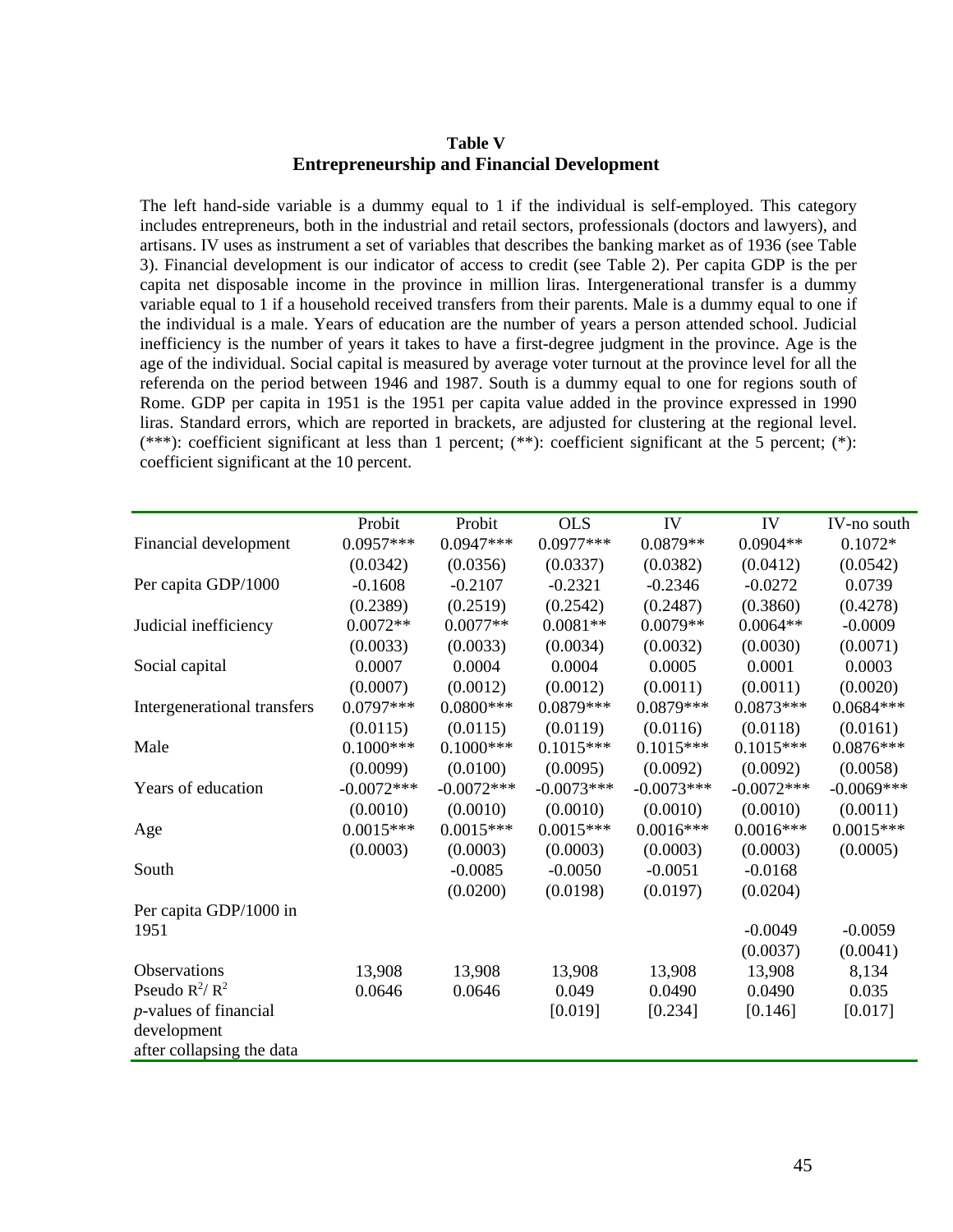### **Table VI Self Employed Age and Local Financial Development**

The dependent variable is the average age of the self employed in the province, calculated only including the entrepreneurs, both in the industrial and retail sectors. Financial development is our indicator of access to credit (see Table 2). Per capita GDP is the per capita net disposable income in the province in million liras. Judicial inefficiency is the number of years it takes to have a first-degree judgment in the province. Social capital is measured by average voter turnout at the province level for all the referenda on the period between 1946 and 1987. South is a dummy equal to one for regions south of Rome. IV uses as instrument a set of variables that describes the banking market as of 1936. GDP per capita in 1951 is the 1951 per capita value added in the province expressed in 1990 liras. Standard errors are reported in brackets. (\*\*\*): coefficient significant at less than 1 percent; (\*\*): coefficient significant at the 5 percent; (\*): coefficient significant at the 10 percent.

|                                           | <b>OLS</b>  | <b>OLS</b>  | IV          | IV          | IV-no south  |
|-------------------------------------------|-------------|-------------|-------------|-------------|--------------|
| Financial development                     | $-8.3117**$ | $-8.2923**$ | $-5.8957$   | $-6.0256$   | $-11.4730**$ |
|                                           | (3.2015)    | (3.2449)    | (4.8297)    | (4.5803)    | (4.6583)     |
| Per capita GDP/1000                       | 124.1770**  | 136.3543**  | 132.2601*** | 148.2946*** | 134.6580**   |
|                                           | (44.1353)   | (47.9748)   | (45.9894)   | (43.2360)   | (56.4051)    |
| Judicial inefficiency                     | $-0.4637$   | $-0.5191$   | $-0.4921$   | $-0.6157*$  | $-0.9670$    |
|                                           | (0.3471)    | (0.3411)    | (0.3095)    | (0.3271)    | (0.7122)     |
| Social capital                            | $-0.0744$   | 0.0144      | $-0.0144$   | $-0.0147$   | 0.1343       |
|                                           | (0.0961)    | (0.1518)    | (0.1415)    | (0.1386)    | (0.1957)     |
| South                                     |             | 2.0242      | 2.0302      | 1.3773      |              |
|                                           |             | (2.5451)    | (2.5146)    | (2.6273)    |              |
| Per capita GDP/1000 in 1951               |             |             |             | $-0.6965$   | $-0.4765$    |
|                                           |             |             |             | (0.4509)    | (0.5142)     |
| <b>Observations</b>                       | 92          | 92          | 92          | 92          | 59           |
| $R^2$                                     | 0.093       | 0.102       | 0.0987      | 0.123       | 0.145        |
| <i>p</i> -values of financial development | [0.022]     | [0.019]     | [0.234]     | [0.146]     | [0.017]      |
| after collapsing the data                 |             |             |             |             |              |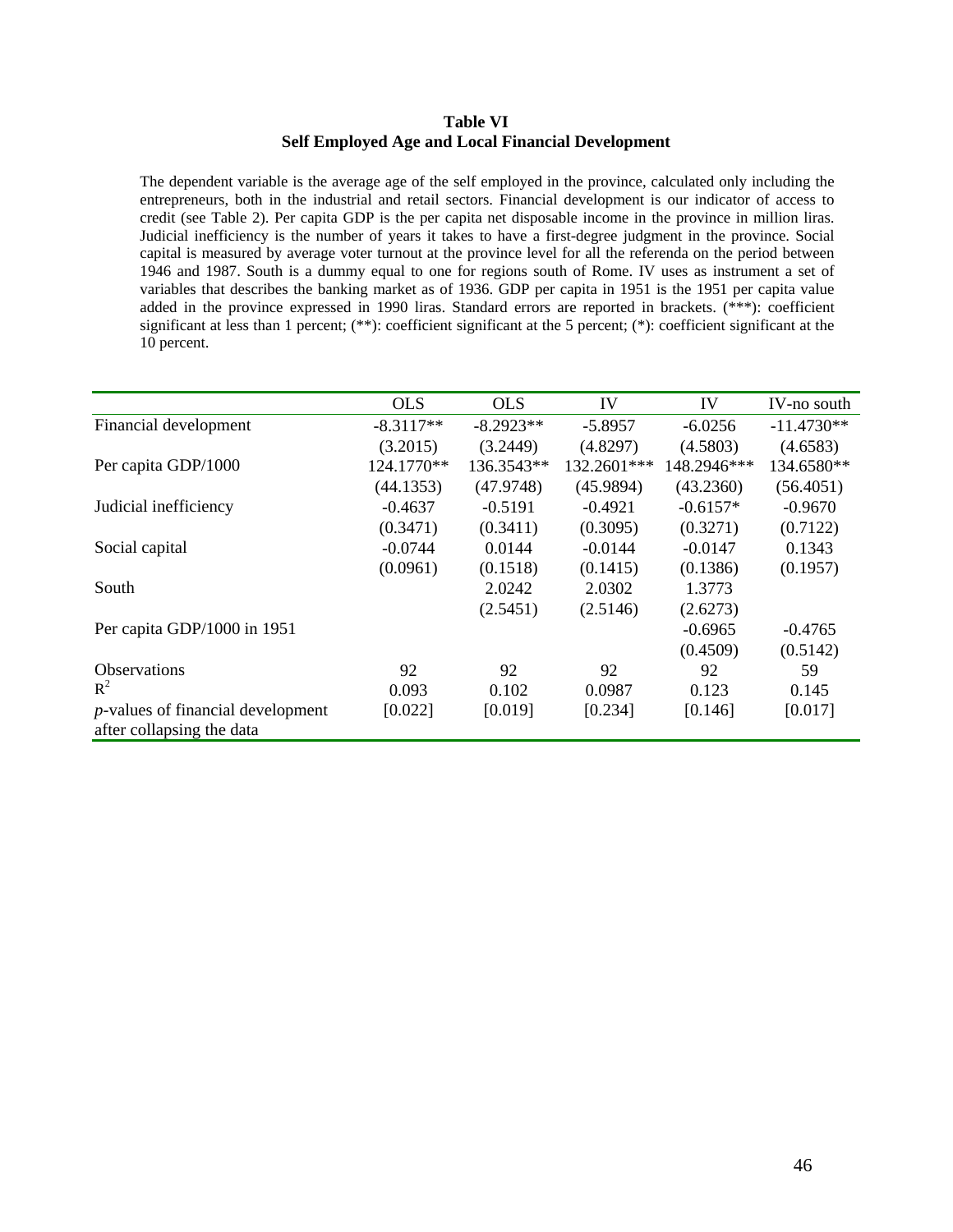### **Table VII Firms' Creation and Local Financial Development**

In Panel A the dependent variable is the fraction of the new firms registered in a province during a year scaled by population. It is an average for the period 1992-98. In Panel B the dependent variable is the number of firms located in a province per 100 people living in the same area. It is an average for the period 1996-98. Per capita GDP is the per capita net disposable income in the province in million liras. Judicial inefficiency is the number of years it takes to have a first-degree judgment in the province. Social capital is measured by average voter turnout at the province level for all the referenda on the period between 1946 and 1987. South is a dummy equal to one for regions south of Rome. IV uses as instrument a set of variables that describes the structure of the local banking markets as of 1936 (see Table 3). Standard errors, reported in brackets, are adjusted for regional clustering. (\*\*\*): coefficient significant at less than 1 percent; (\*\*): coefficient significant at the 1 percent; (\*): coefficient significant at the 5 percent. A constant is also included in the regressions (coefficient not reported).

| A: Entry of new firms                     |             |             |             |             |              |
|-------------------------------------------|-------------|-------------|-------------|-------------|--------------|
|                                           | <b>OLS</b>  | <b>OLS</b>  | IV          | IV          | IV- no south |
| Financial development                     | 49.057**    | 49.084**    | 44.149***   | 44.481***   | 42.048**     |
|                                           | (17.83)     | (20.61)     | (16.79)     | (16.25)     | (19.92)      |
| Per capita GDP/1000                       | $-1.221***$ | $-1.155***$ | $-1.150***$ | $-1.036***$ | $-1.245***$  |
|                                           | (0.31)      | (0.34)      | (0.32)      | (0.27)      | (0.23)       |
| Judicial inefficiency                     | $-2.424$    | $-2.648$    | $-2.716$    | $-3.475$    | $-4.757$     |
|                                           | (2.71)      | (2.53)      | (2.40)      | (2.49)      | (4.44)       |
| Social capital                            | 0.788       | 1.165       | 1.229       | 1.203       | 1.816*       |
|                                           | (0.54)      | (0.86)      | (0.75)      | (0.76)      | (1.10)       |
| South                                     |             | 8.803       | 8.799       | 5.395       |              |
|                                           |             | (11.50)     | (11.07)     | (12.10)     |              |
| Per capita GDP/1000 in 1951               |             |             |             | $-0.004**$  | $-0.003*$    |
|                                           |             |             |             | (0.00)      | (0.00)       |
| <b>Observations</b>                       | 100         | 100         | 100         | 100         | 65           |
| $R^2$                                     | 0.187       | 0.190       | 0.1894      | 0.203       | 0.222        |
| <i>p</i> -values of financial development |             |             |             |             |              |
| after collapsing the data                 | [0.007]     | [0.014]     | [0.048]     | [0.103]     | [0.090]      |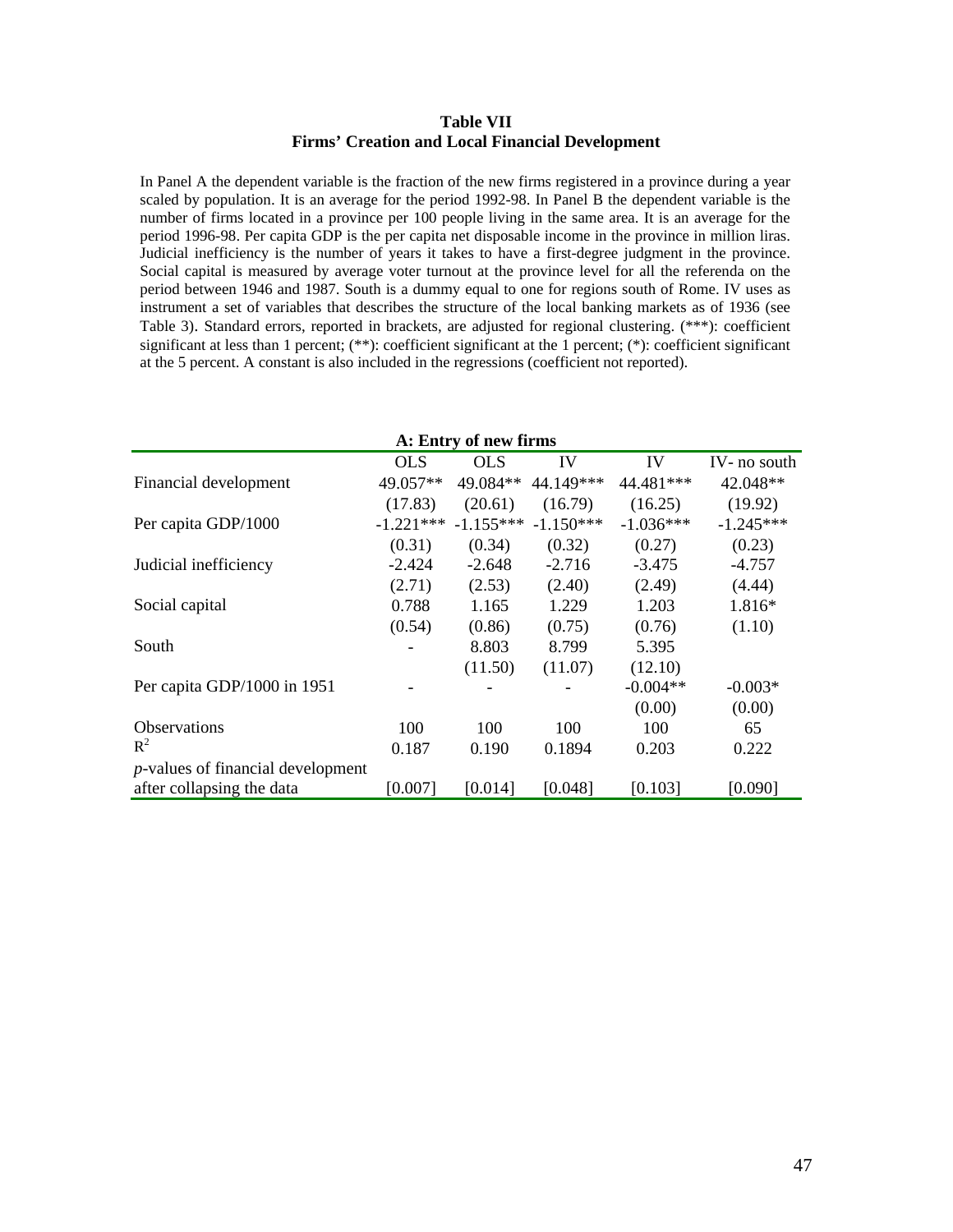| B: Number of firms per capita in the region |            |            |            |           |              |
|---------------------------------------------|------------|------------|------------|-----------|--------------|
|                                             | <b>OLS</b> | <b>OLS</b> | IV         | IV        | IV- no south |
| Financial development                       | $2.595**$  | $2.595**$  | 2.926*     | 2.960**   | 2.037        |
|                                             | (1.09)     | (1.05)     | (1.51)     | (1.42)    | (1.25)       |
| Per capita GDP/1000                         | $-0.012$   | $-0.013$   | $-0.013$   | $-0.008$  | $-0.006$     |
|                                             | (0.02)     | (0.02)     | (0.02)     | (0.02)    | (0.02)       |
| Judicial inefficiency                       | 0.042      | 0.047      | 0.052      | 0.018     | 0.06         |
|                                             | (0.11)     | (0.11)     | (0.11)     | (0.11)    | (0.19)       |
| Social capital                              | $0.082***$ | $0.073**$  | $0.069***$ | $0.068**$ | 0.058        |
|                                             | (0.02)     | (0.03)     | (0.03)     | (0.03)    | (0.04)       |
| South                                       |            | $-0.198$   | $-0.198$   | $-0.352$  |              |
|                                             |            | (0.51)     | (0.48)     | (0.48)    |              |
| Per capita GDP/1000 in 1951                 | $2.595**$  | $2.595**$  | $2.926*$   | $2.960**$ | 2.037        |
|                                             | (1.09)     | (1.05)     | (1.51)     | (1.42)    | (1.25)       |
| <b>Observations</b>                         | 100        | 100        | 100        | 100       | 65           |
| C                                           | 0.377      | 0.378      | 0.377      | 0.392     | 0.100        |
| <i>p</i> -values of financial development   |            |            |            |           |              |
| after collapsing the data                   | [0.011]    | [0.008]    | [0.011]    | [0.013]   | [0.074]      |

### **B: Number of firms per capita in the region**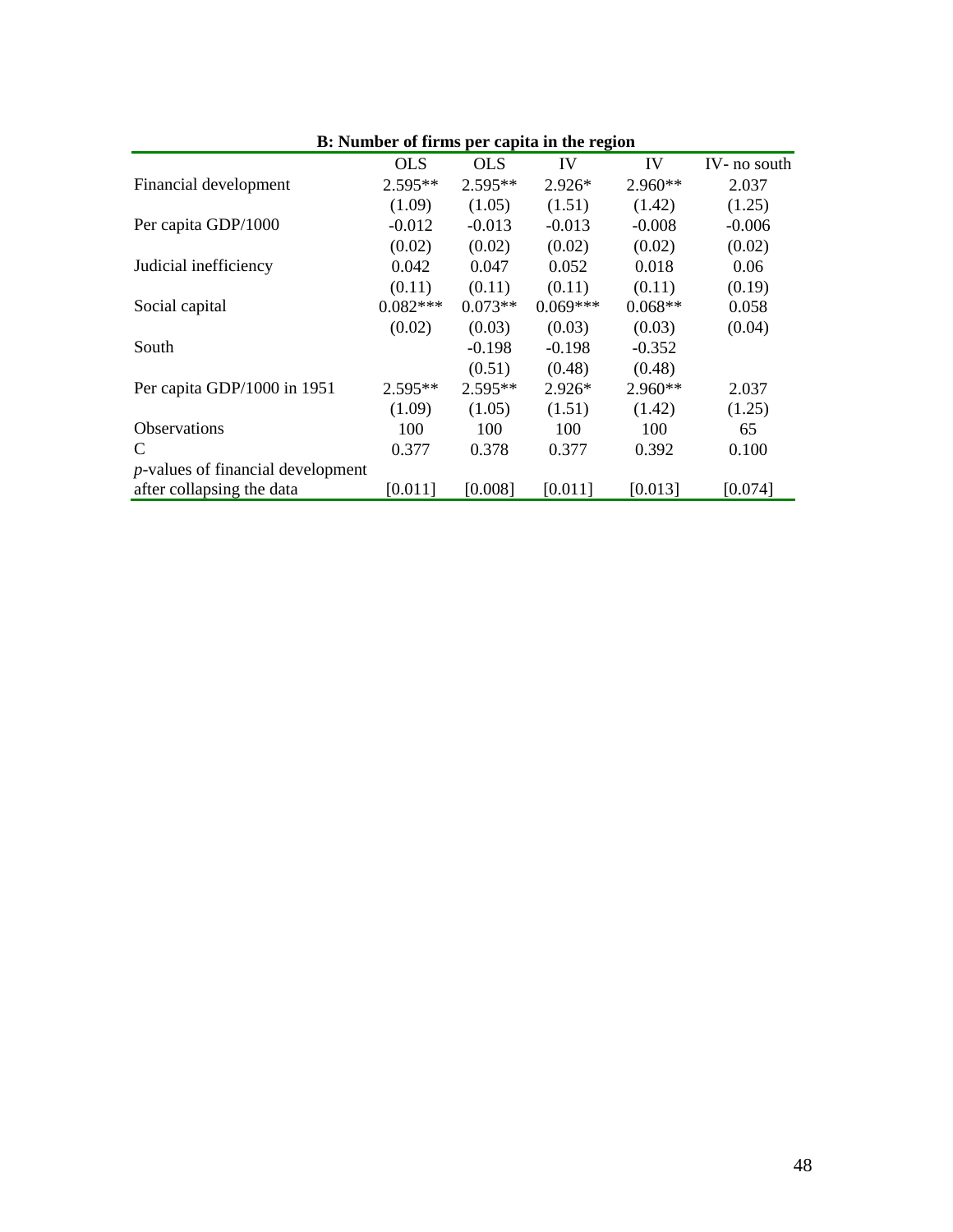#### **Table VIII Firms Market Power and Financial Development**

The left hand-side variable is a measure of the market power of the firm. Following Domowitz, Hubbard and Petersen [1986] we compute the firm's profit margin on unit price as (value added labor costs)/(total income + change in stocks); for a price-setting firm with constant returns to scale, the lower the elasticity of demand the higher the margin and thus its market power. Per capita GDP is the per capita net disposable income in the province in million liras. Judicial inefficiency is the number of years it takes to have a first-degree judgment in the province. Firm size is measured with the number of employees. Social capital is measured by average voter turnout at the province level for all the referenda on the period between 1946 and 1987. South is a dummy equal to one for regions south of Rome. All regressions include a full set of time and industry dummies. IV uses as instrument a set of variables that describes the structure of the local banking markets as of 1936. GDP per capita in 1951 is the 1951 per capita value added in the province expressed in 1990 liras. Standard errors, reported in brackets, are adjusted for regional clustering. (\*\*\*): coefficient significant at less than 1 percent; (\*\*): coefficient significant at the 5 percent; (\*): coefficient significant at the 10 percent.

| <b>OLS</b>   | <b>OLS</b>                                                               | IV                                                                                             | IV                                                                                             | IV-no-South                                                                                                                |
|--------------|--------------------------------------------------------------------------|------------------------------------------------------------------------------------------------|------------------------------------------------------------------------------------------------|----------------------------------------------------------------------------------------------------------------------------|
|              |                                                                          |                                                                                                |                                                                                                |                                                                                                                            |
| $-0.0228**$  | $-0.0230**$                                                              | $-0.0201**$                                                                                    | $-0.0207**$                                                                                    | $-0.0300$ ***                                                                                                              |
| (0.0091)     | (0.0096)                                                                 | (0.0092)                                                                                       | (0.0091)                                                                                       | (0.0090)                                                                                                                   |
|              |                                                                          |                                                                                                |                                                                                                |                                                                                                                            |
|              |                                                                          |                                                                                                |                                                                                                | 0.0069                                                                                                                     |
|              |                                                                          |                                                                                                |                                                                                                | (0.0046)                                                                                                                   |
|              |                                                                          |                                                                                                |                                                                                                | 0.0004                                                                                                                     |
|              |                                                                          |                                                                                                |                                                                                                | (0.0010)                                                                                                                   |
|              |                                                                          |                                                                                                |                                                                                                |                                                                                                                            |
| $-0.0021***$ | $-0.0021***$                                                             | $-0.0021***$                                                                                   | $-0.0021***$                                                                                   | $-0.0021***$                                                                                                               |
| (0.0003)     | (0.0003)                                                                 | (0.0003)                                                                                       | (0.0003)                                                                                       | (0.0003)                                                                                                                   |
|              |                                                                          |                                                                                                |                                                                                                |                                                                                                                            |
| $-0.0003*$   | $-0.0002$                                                                | $-0.0003$                                                                                      | $-0.0003$                                                                                      | $-0.0002$                                                                                                                  |
| (0.0001)     | (0.0002)                                                                 | (0.0002)                                                                                       | (0.0002)                                                                                       | (0.0002)                                                                                                                   |
|              |                                                                          |                                                                                                |                                                                                                |                                                                                                                            |
|              |                                                                          |                                                                                                |                                                                                                | 0.0014                                                                                                                     |
|              |                                                                          |                                                                                                |                                                                                                | (0.0037)                                                                                                                   |
|              |                                                                          |                                                                                                |                                                                                                | 1.79e-07                                                                                                                   |
|              |                                                                          |                                                                                                |                                                                                                | 3.67e-07                                                                                                                   |
|              |                                                                          |                                                                                                |                                                                                                |                                                                                                                            |
|              |                                                                          |                                                                                                |                                                                                                | 258,016                                                                                                                    |
|              |                                                                          |                                                                                                |                                                                                                | 0.0248                                                                                                                     |
|              |                                                                          |                                                                                                |                                                                                                | [0.029]                                                                                                                    |
|              |                                                                          |                                                                                                |                                                                                                |                                                                                                                            |
|              |                                                                          |                                                                                                |                                                                                                |                                                                                                                            |
|              | 0.0055<br>(0.0049)<br>0.0004<br>(0.0005)<br>296,846<br>0.0224<br>[0.014] | 0.0060<br>(0.0044)<br>0.0002<br>(0.0005)<br>0.0014<br>(0.0037)<br>296,846<br>0.0224<br>[0.038] | 0.0060<br>(0.0044)<br>0.0003<br>(0.0005)<br>0.0013<br>(0.0040)<br>296,846<br>0.0224<br>[0.104] | 0.0061<br>(0.0050)<br>0.0003<br>(0.0005)<br>0.0013<br>(0.0041)<br>1.32e-08<br>$(4.14e-07)$<br>296,846<br>0.0224<br>[0.078] |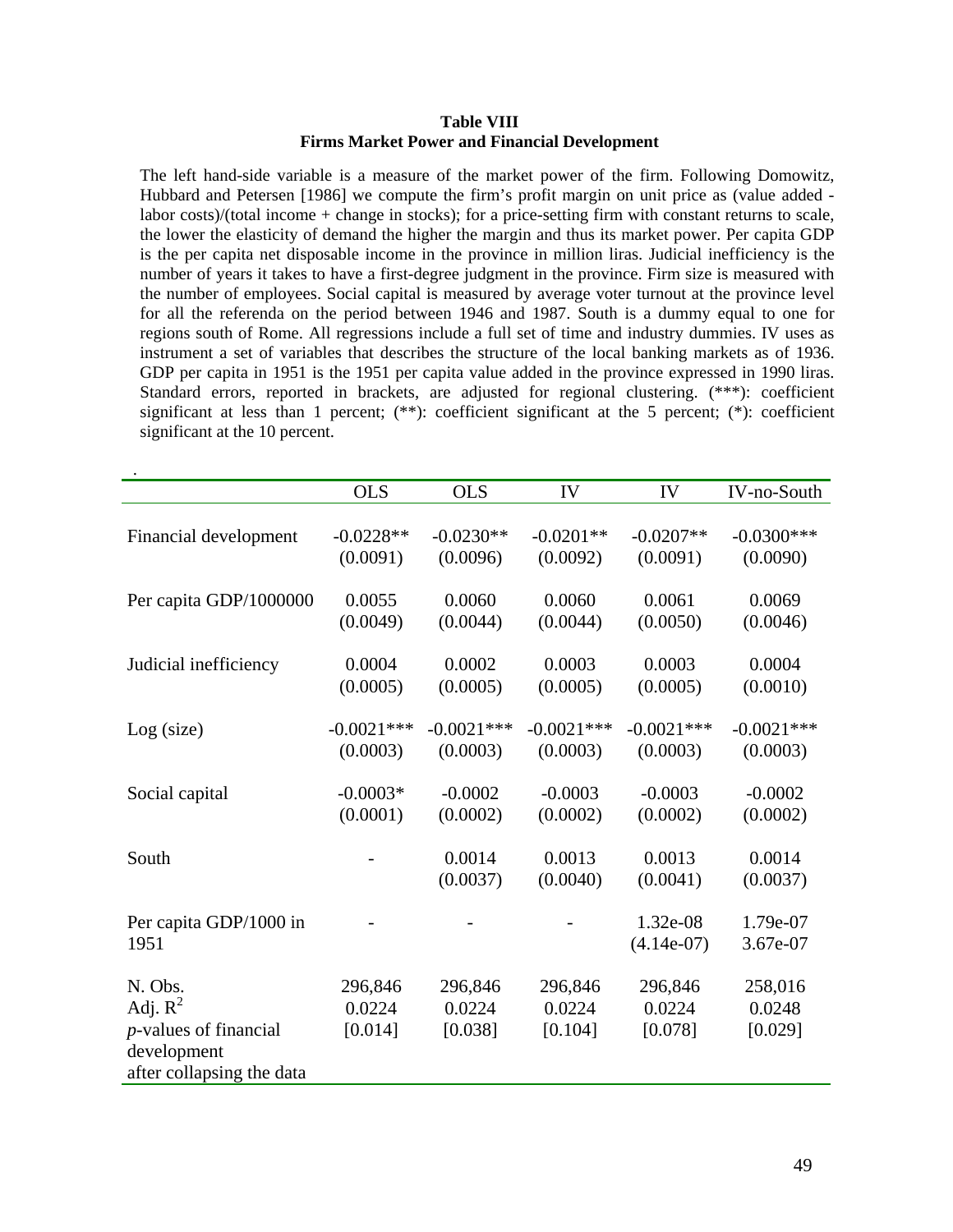### **Table IX The Effect of Financial Development on Firms' Growth**

The left hand-side variable is the annual rate of growth in sales. The maximum rate of growth internally financed is Max  $g = ROA/(1 - ROA)$ , where ROA is the return on assets. Per capita GDP is the per capita net disposable income in the province in million liras. Judicial inefficiency is the number of years it takes to have a first-degree judgment in the province. Firm size is measured with the number of employees. Social capital is measured by average voter turnout at the province level for all the referenda on the period between 1946 and 1987. South is a dummy equal to one for regions south of Rome. All regressions include industry and time dummies. IV uses as instrument a set of variables that describes the structure of the local banking markets as of 1936. GDP per capita in 1951 is the 1951 per capita value added in the province expressed in 1990 liras. Standard errors, reported in brackets, are adjusted for regional clustering. (\*\*\*): coefficient significant at less than 1 percent; (\*\*): coefficient significant at the 5 percent; (\*): coefficient significant at the 10 percent.

|                                                                                                   | <b>OLS</b>                   | <b>OLS</b>                   | IV                           | IV                           | IV-no-South                  |
|---------------------------------------------------------------------------------------------------|------------------------------|------------------------------|------------------------------|------------------------------|------------------------------|
| Financial development                                                                             | $0.0754***$                  | $0.0762***$                  | $0.0703***$                  | $0.0768***$                  | $0.0710**$                   |
|                                                                                                   | (0.0168)                     | (0.0191)                     | (0.0216)                     | (0.0209)                     | (0.0240)                     |
| Internally financed growth                                                                        | $0.0971***$                  | $0.0969***$                  | $0.0971***$                  | $0.0970***$                  | $0.0985***$                  |
|                                                                                                   | (0.0085)                     | (0.0086)                     | (0.0087)                     | (0.0086)                     | (0.0098)                     |
| Per capita GDP/1000000                                                                            | $-0.1210$                    | $-0.1390$                    | $-0.1390$                    | $-0.2030**$                  | $-0.1350$                    |
|                                                                                                   | (0.0739)                     | (0.0900)                     | (0.0892)                     | (0.0990)                     | (0.0850)                     |
| Judicial inefficiency                                                                             | 0.0017                       | 0.0022                       | 0.0020                       | 0.0012                       | 0.0011                       |
|                                                                                                   | (0.0017)                     | (0.0013)                     | (0.0012)                     | (0.0014)                     | (0.0016)                     |
| Size                                                                                              | $0.0149***$                  | $0.0149***$                  | $0.0145***$                  | $0.0149***$                  | $0.0137***$                  |
|                                                                                                   | (0.0021)                     | (0.0021)                     | (0.0021)                     | (0.0021)                     | (0.0021)                     |
| Social capital                                                                                    | $0.0015***$                  | $0.0013*$                    | $0.0014*$                    | $0.0012*$                    | $0.0017*$                    |
|                                                                                                   | (0.0003)                     | (0.0006)                     | (0.0006)                     | (0.0006)                     | (0.0008)                     |
| South                                                                                             |                              | $-0.0053$<br>(0.0096)        | $-0.0049$<br>(0.0101)        | $-0.0073$<br>(0.0104)        |                              |
| Per capita GDP/1000 in<br>1951                                                                    |                              |                              |                              | $-1.7e-06$<br>$(1.4e-06)$    | $-2.36e-06$<br>$(1.58e-06)$  |
| N. Obs.<br>Adj $R^2$<br><i>p</i> -values of financial<br>development<br>after collapsing the data | 252,101<br>0.0608<br>[0.001] | 252,101<br>0.0608<br>[0.009] | 252,101<br>0.0608<br>[0.001] | 252,101<br>0.0609<br>[0.042] | 217,834<br>0.0617<br>[0.001] |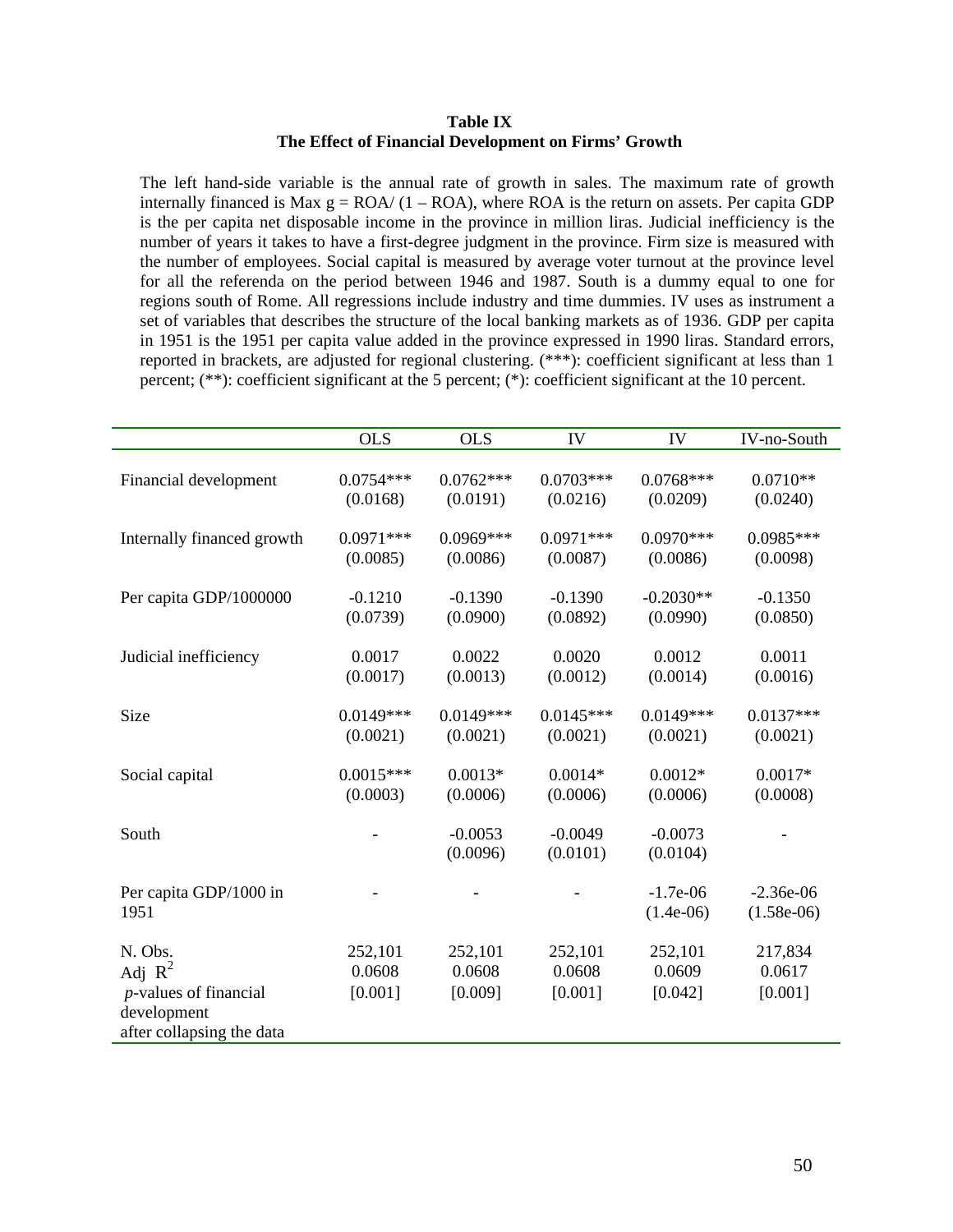### **Table X Local Growth and Financial Development**

The dependent variable is the rate of growth of per capita GDP between 1989 and 1997. Financial development is our indicator of access to credit (see Table 2). Per capita GDP is the per capita net disposable income in the province in million liras. Infrastructure is an indicator of the level of infrastructure at the provincial level in 1987. Average schooling is the average years of schooling in the province in 1981. Population growth is the growth of population between 1989 and 1997. Judicial inefficiency is the number of years it takes to have a first-degree judgment in the province. Social capital is measured by average voter turnout at the province level for all the referenda on the period between 1946 and 1987. South is a dummy equal to one for regions south of Rome. IV uses as instrument a set of variables that describes the structure of the local banking markets as of 1936. GDP per capita in 1951 is the 1951 per capita value added in the province expressed in 1990 liras. (\*\*\*): coefficient significant at less than 1 percent; (\*\*): coefficient significant at the 5 percent; (\*): coefficient significant at the 10 percent.

|                             | <b>OLS</b>   | <b>OLS</b>   | IV           | IV           | IV- no south |
|-----------------------------|--------------|--------------|--------------|--------------|--------------|
| Financial development       | $0.0209**$   | $0.0233***$  | $0.0377***$  | $0.0377***$  | $0.0232**$   |
|                             | (0.0081)     | (0.0073)     | (0.0092)     | (0.0092)     | (0.0098)     |
| Per capita GDP/1000 in 1989 | $-0.0030***$ | $-0.0031***$ | $-0.0031***$ | $-0.0031***$ | $-0.0030***$ |
|                             | (0.0004)     | (0.0003)     | (0.0003)     | (0.0003)     | (0.0003)     |
| Infrastructures in 1987     | $-0.0000$    | $-0.0000$    | $-0.0000$    | $-0.0000$    | $-0.0000$    |
|                             | (0.0001)     | (0.0001)     | (0.0001)     | (0.0001)     | (0.0001)     |
| Average schooling in 1981   | $0.0053**$   | 0.0022       | 0.0018       | 0.0018       | $-0.0004$    |
|                             | (0.0024)     | (0.0022)     | (0.0022)     | (0.0022)     | (0.0028)     |
| Population growth           | 0.0002       | 0.0003       | 0.0005       | 0.0005       | 0.0004       |
|                             | (0.0004)     | (0.0003)     | (0.0003)     | (0.0003)     | (0.0003)     |
| Judicial inefficiency       | $-0.0011$    | $-0.0010$    | $-0.0009$    | $-0.0010$    | $-0.0029**$  |
|                             | (0.0008)     | (0.0008)     | (0.0007)     | (0.0007)     | (0.0012)     |
| Social capital              | $0.0007***$  | 0.0000       | $-0.0001$    | $-0.0001$    | $-0.0002$    |
|                             | (0.0002)     | (0.0002)     | (0.0002)     | (0.0002)     | (0.0003)     |
| South                       |              | $-0.0176***$ | $-0.0182***$ | $-0.0182***$ |              |
|                             |              | (0.0037)     | (0.0036)     | (0.0037)     |              |
| Per capita GDP/1000 in 1951 |              |              |              | $-0.0001$    | $-0.0000$    |
|                             |              |              |              | (0.0007)     | (0.0008)     |
| Observations                | 93           | 93           | 93           | 93           | 57           |
| $R^2$                       | 0.552        | 0.647        | 0.6308       | 0.6309       | 0.7555       |
| $p$ -values of financial    | [0.431]      | [0.039]      | [0.047]      | [0.048]      | [0.166]      |
| development                 |              |              |              |              |              |
| after collapsing the data   |              |              |              |              |              |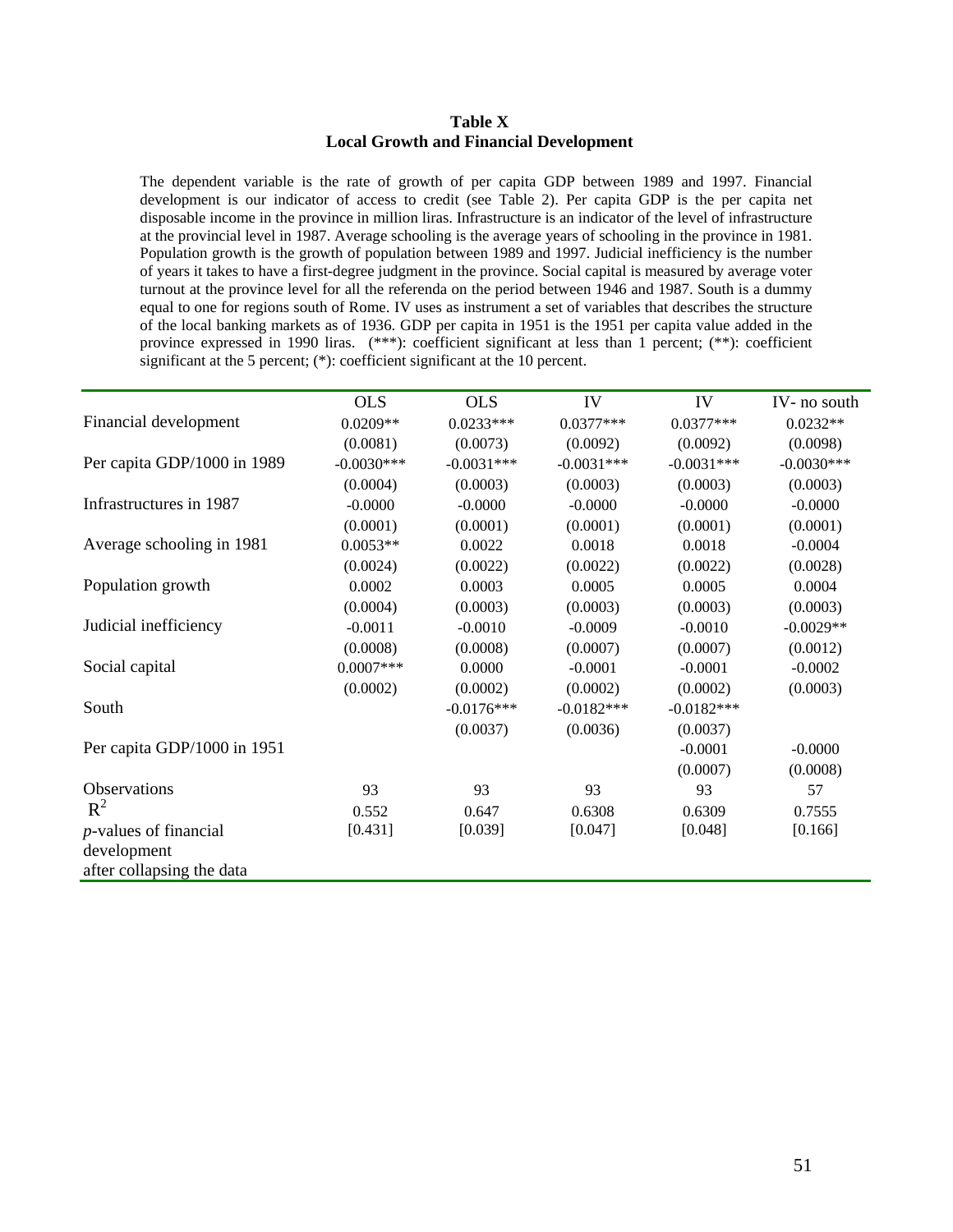## **Table XI Interacting Financial Development and Firm Size: Regional Fixed Effects Estimates**

The left hand-side variable is the annual rate of growth in sales (columns 1 and 2) and a measure of the market power of the firm (columns 3 and 4). Firm size is measured with the number of employees. The maximum rate of growth internally financed is Max  $g = ROA/(1 - ROA)$ , where ROA is the return on assets. Per capita GDP is the per capita net disposable income in the province in million liras. Judicial inefficiency is the number of years it takes to have a first-degree judgment in the province. Social capital is measured by average voter turnout at the province level for all the referenda on the period between 1946 and 1987. South is a dummy equal to one for regions south of Rome. All regressions include regional fixed effects. IV uses as instrument a set of variables that describes the structure of the local banking markets as of 1936. Standard errors, reported in brackets, are adjusted for regional clustering. (\*\*\*): coefficient significant at less than 1 percent; (\*\*): coefficient significant at the 5 percent; (\*): coefficient significant at the 10 percent.

|                                                                                              |                             | Firms growth                 |                               |                             | Firms mark up                |                              |
|----------------------------------------------------------------------------------------------|-----------------------------|------------------------------|-------------------------------|-----------------------------|------------------------------|------------------------------|
|                                                                                              | <b>OLS</b>                  | IV                           | IV                            | <b>OLS</b>                  | IV                           | IV                           |
| Financial development $\times$                                                               | $-0.0105***$                | $-0.0092***$                 | $-0.0061***$                  | $-0.0005$                   | $0.1600**$                   | $0.012*$                     |
| (size/1000)                                                                                  | (0.0015)                    | (0.0015)                     | (0.0022)                      | (0.0005)                    | (0.07)                       | (0.0075)                     |
| Internally financed growth                                                                   | $0.0930***$<br>(0.0058)     | $0.0931***$<br>(0.0058)      | $0.0930***$<br>(0.0058)       |                             |                              |                              |
| Per capita GDP/1000000                                                                       | $0.3500***$                 | $-0.3630***$                 | $-0.3630***$                  | $-0.1100***$                | $0.1030**$                   | $1.24e-01***$                |
|                                                                                              | (0.0590)                    | (0.0577)                     | (0.0577)                      | (0.0295)                    | (0.0492)                     | $(4.17e-02)$                 |
| Judicial inefficiency                                                                        | $0.0035***$                 | $0.0037***$                  | $0.0037***$                   | 0.0008                      | $-0.0010*$                   | $-0.0009*$                   |
|                                                                                              | (0.0009)                    | (0.0008)                     | (0.0009)                      | (0.0005)                    | (0.0006)                     | (0.0006)                     |
| Size                                                                                         | $0.0159***$                 | $0.0155***$                  | $0.0155***$                   | $-0.0019***$                | $-0.0073***$                 | $-.0018***$                  |
|                                                                                              | (0.0040)                    | (0.0004)                     | (0.0004)                      | (0.0004)                    | (0.0025)                     | (0.0005)                     |
| Social capital $\times$ (size /1000)                                                         |                             |                              | $-1.35e-05**$<br>$(7.11e-06)$ |                             |                              | $-7.96e-05*$<br>$(3.99e-05)$ |
| Regional fixed effects                                                                       | <b>YES</b>                  | <b>YES</b>                   | <b>YES</b>                    | <b>YES</b>                  | <b>YES</b>                   | <b>YES</b>                   |
| F test for regional effects $=0$                                                             | 57.37                       | 57.29                        | 56.95                         | $8.0e + 0.5$                | $1.0e+07$                    | $1.3e + 06$                  |
| $(p$ -value)                                                                                 | (0.0000)                    | (0.000)                      | (0.000)                       | (0.0000)                    | (0.000)                      | (0.000)                      |
| N. Obs.<br>Adj $R^2$<br>$p$ -values of financial<br>development<br>after collapsing the data | 252,101<br>0.062<br>[0.080] | 252,101<br>0.0619<br>[0.041] | 252,101<br>0.0617<br>[0.046]  | 296,846<br>0.062<br>[0.591] | 296,846<br>0.0240<br>[0.096] | 296,846<br>0.0241<br>[0.006] |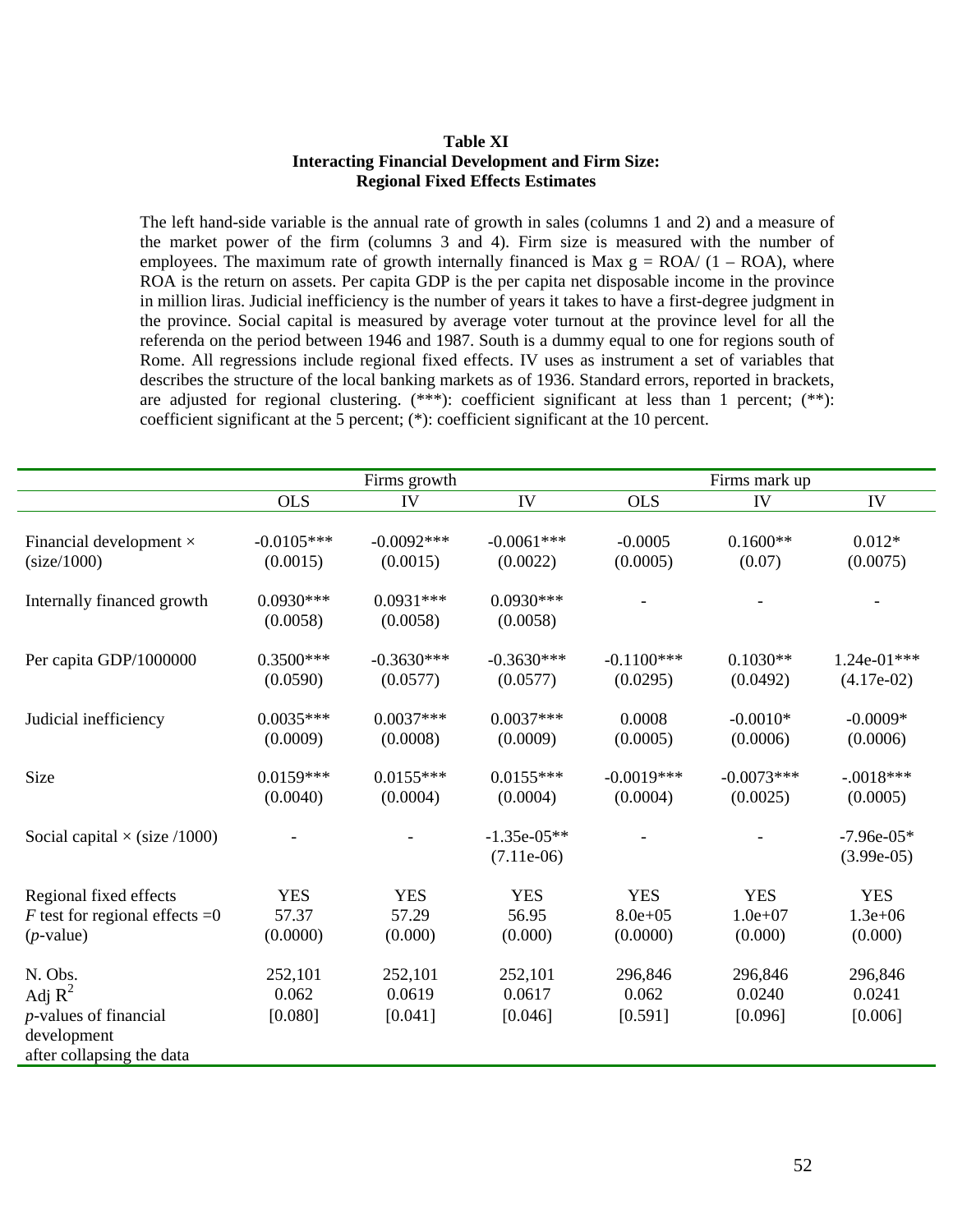### **Table XII Sample Splits by Firm Size**

In panel A the left hand-side variable is a measure of the market power of the firm (see notes to Table 6). In Panel B it is the average collection period, defined as the average level of account receivables (sum of beginning of period and end of period stock divided by 2) scaled by sales and multiplied by 365. Small firms have less than 67 employees; medium firms between 67 and 275; large firms more than 275 and very large firms more than 500. The maximum rate of growth internally financed is Max  $g = ROA/(1 - ROA)$ , where ROA is the return on assets. Per capita GDP is the per capita net disposable income in the province in million liras. Judicial inefficiency is the number of years it takes to have a first-degree judgment in the province. Social capital is measured by average voter turnout at the province level for all the referenda on the period between 1946 and 1987. South is a dummy equal to one for regions south of Rome. Regressions include industry dummies, time dummies (where appropriate). All regressions are IV estimates using as instrument a set of variables that describes the structure of the local banking markets as of 1936. Standard errors, reported in brackets, are adjusted for regional clustering. (\*\*\*): coefficient significant at less than 1 percent; (\*\*): coefficient significant at the 5 percent; (\*): coefficient significant at the 10 percent.

|                                                                                                    | Small                        | Medium                      | Large                       | Very large                 |
|----------------------------------------------------------------------------------------------------|------------------------------|-----------------------------|-----------------------------|----------------------------|
| Financial development                                                                              | $-0.0181*$                   | $-0.0289***$                | $-0.0120$                   | $-0.011$                   |
|                                                                                                    | (0.0112)                     | (0.0053)                    | (0.0142)                    | (0.0168)                   |
| Per capita GDP/1000000                                                                             | 0.0691                       | 0.0562                      | $0.0979**$                  | $0.0464***$                |
|                                                                                                    | (0.0516)                     | (0.0306)                    | (0.0462)                    | (0.0063)                   |
| Judicial inefficiency                                                                              | 0.00003                      | 0.0015                      | 0.0011                      | 0.0005                     |
|                                                                                                    | (0.0005)                     | (0.0011)                    | (0.0024)                    | (0.0033)                   |
| Log (size)                                                                                         | $-0.0031***$                 | $-0.0018$                   | $-0.0069***$                | $-0.0065*$                 |
|                                                                                                    | (0.009)                      | (0.0012)                    | (0.0014)                    | (0.0025)                   |
| Social capital                                                                                     | $-0.00035*$                  | $-3.23e-06$                 | 0.0002                      | 0.0003                     |
|                                                                                                    | (0.00018)                    | (0.0002)                    | (0.0004)                    | (0.0007)                   |
| South                                                                                              | 0.0009                       | 0.0032                      | 0.0032                      | $-0.0062$                  |
|                                                                                                    | (0.0045)                     | (0.0036)                    | (0.0036)                    | (0.0067)                   |
| N. Obs.<br>Adj. $R^2$<br><i>p</i> -values of financial<br>development<br>after collapsing the data | 224,579<br>0.0250<br>[0.069] | 58,168<br>0.0241<br>[0.002] | 14,099<br>0.0317<br>[0.745] | 6,294<br>0.0467<br>[0.987] |

#### **Panel A: firm's mark up**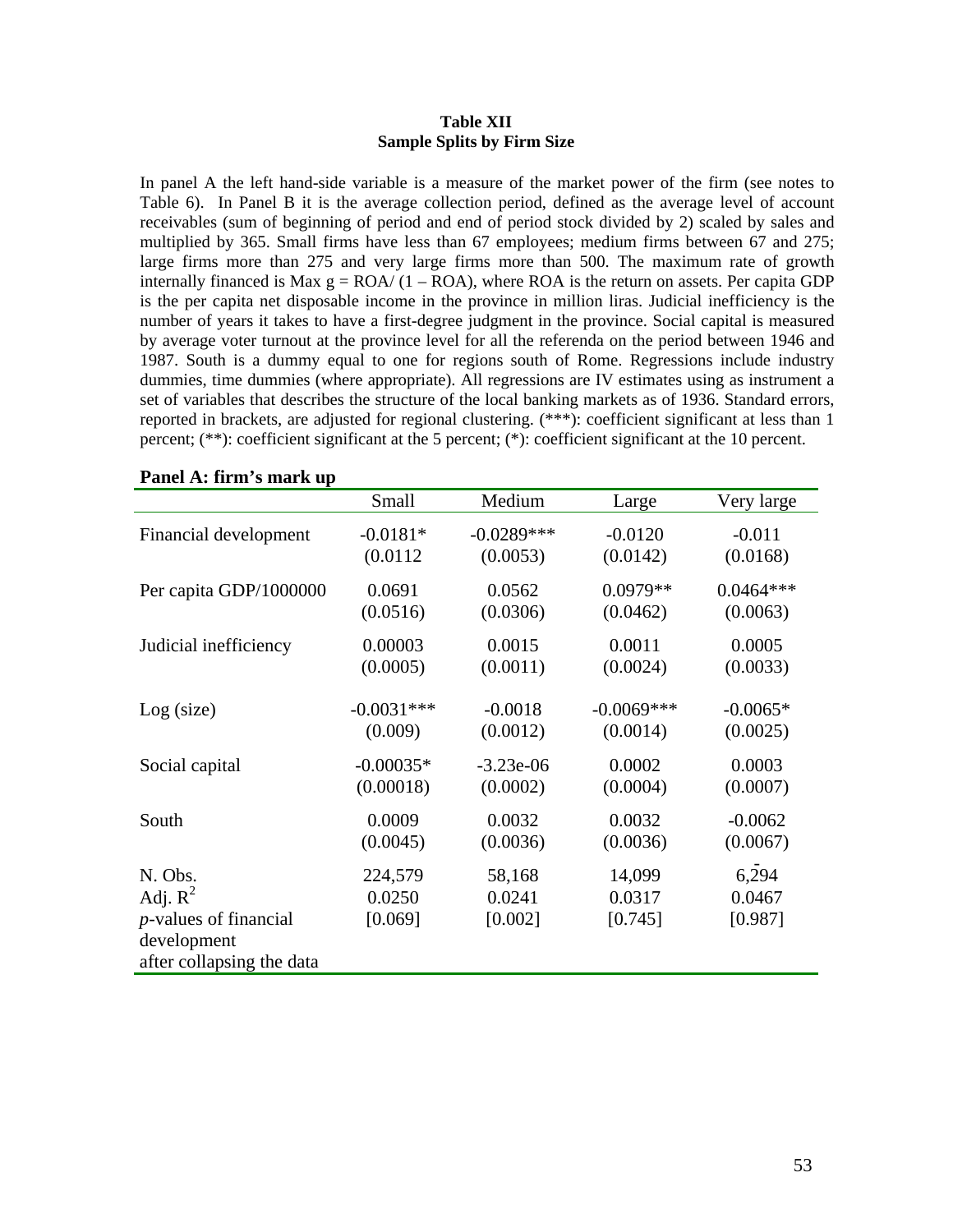| Panel B: firm's growth |  |  |  |  |
|------------------------|--|--|--|--|
|------------------------|--|--|--|--|

|                                                                       | Small firms                  | Medium<br>firms             | Large firms                 | Very large<br>firms        |
|-----------------------------------------------------------------------|------------------------------|-----------------------------|-----------------------------|----------------------------|
| Financial development                                                 | $0.0660**$                   | $0.0865***$                 | 0.0276                      | $-0.0072$                  |
|                                                                       | (0.0258)                     | (0.0229)                    | (0.0351)                    | (0.0446)                   |
| Internally financed                                                   | $0.0857***$                  | $0.0787***$                 | $0.0971***$                 | $0.0991***$                |
| growth                                                                | (0.0093)                     | (0.0097)                    | (0.0233)                    | (0.0201)                   |
| Per capita GDP/1000000                                                | 0.02490                      | $-0.4050***$                | $-0.4360***$                | $-0.4140**$                |
|                                                                       | (0.1090)                     | (0.0659)                    | (0.1220)                    | (0.1910)                   |
| Judicial inefficiency                                                 | 0.0018                       | $0.0045**$                  | 0.0040                      | 0.0030                     |
|                                                                       | (0.0012)                     | (0.0019)                    | (0.0033)                    | (0.0055)                   |
| Social capital                                                        | $0.0014**$                   | 0.0007                      | 0.0012                      | 0.0019                     |
|                                                                       | (0.0006)                     | (0.0008)                    | (0.0011)                    | (0.0017)                   |
| <b>Size</b>                                                           | $0.0306***$                  | 0.0005                      | 0.0020                      | 0.0041                     |
|                                                                       | (0.0023)                     | (0.0029)                    | (0.0022)                    | (0.0041)                   |
| South                                                                 | $-0.0040$                    | $-0.0096$                   | $-0.0167$                   | $-0.0078$                  |
|                                                                       | (0.0113)                     | (0.0121)                    | (0.0152)                    | (0.0213)                   |
| N. Obs.<br>Adj. $R^2$<br><i>p</i> -values of financial<br>development | 187,454<br>0.0626<br>[0.069] | 51,032<br>0.0643<br>[0.002] | 13,615<br>0.0687<br>[0.745] | 6,397<br>0.0787<br>[0.225] |
| after collapsing the data                                             |                              |                             |                             |                            |